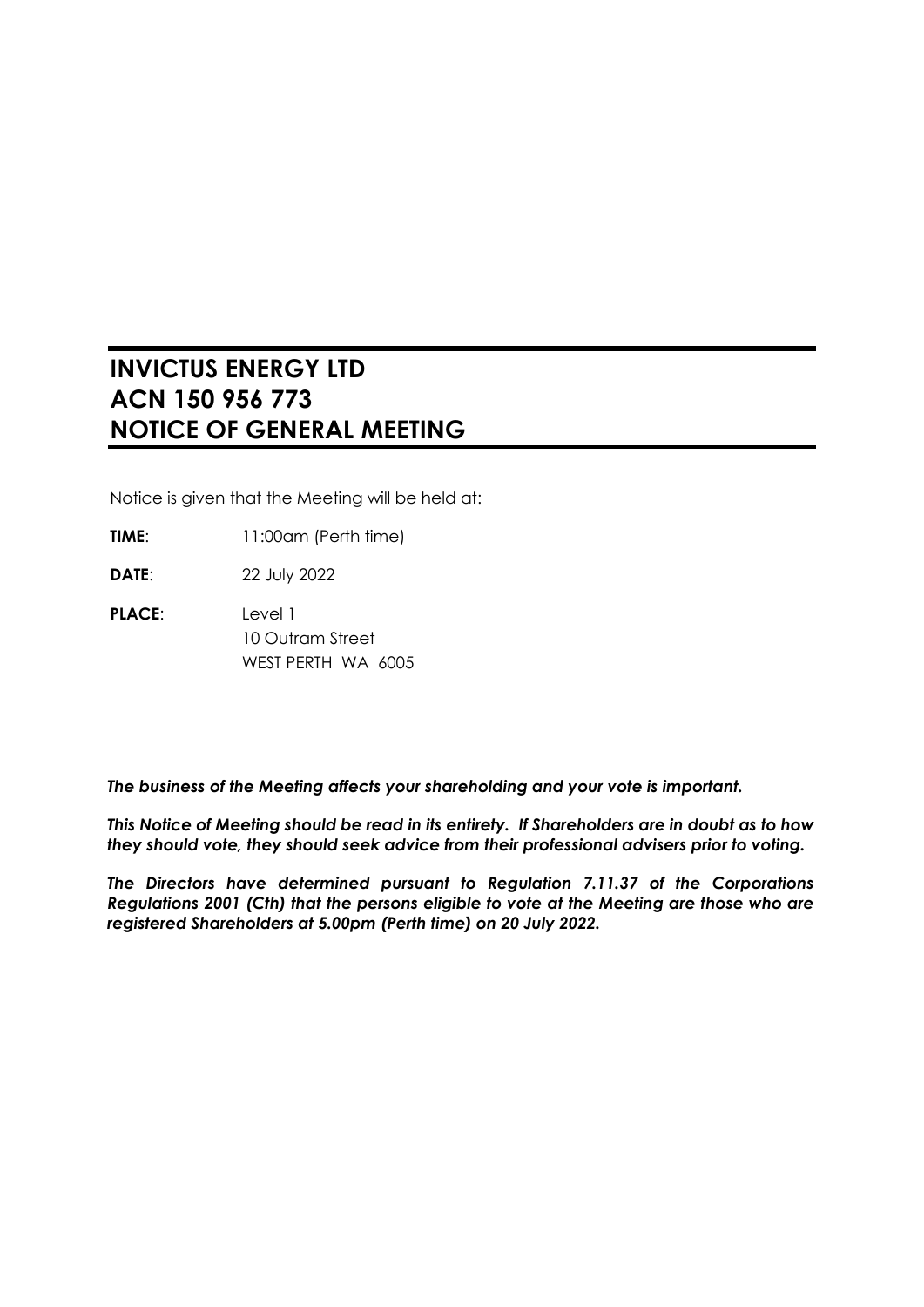## **BUSINESS OF THE MEETING**

#### **AGENDA**

## **1. RESOLUTION 1 – RATIFICATION OF DECEMBER PLACEMENT – LISTING RULE 7.1A**

To consider and, if thought fit, to pass, with or without amendment, the following resolution as an **ordinary resolution**:

*"That, for the purposes of Listing Rule 7.4 and for all other purposes, Shareholders ratify the issue of 35,000,000 Shares on the terms and conditions set out in the Explanatory Statement."*

A voting exclusion statement applies to this Resolution. Please see below.

#### **2. RESOLUTION 2 – RATIFICATION OF DECEMBER PLACEMENT OPTIONS – LISTING RULE 7.1**

To consider and, if thought fit, to pass, with or without amendment, the following resolution as an **ordinary resolution**:

*"That, for the purposes of Listing Rule 7.4 and for all other purposes, Shareholders ratify the issue of 17,500,000 Options on the terms and conditions set out in the Explanatory Statement."*

A voting exclusion statement applies to this Resolution. Please see below.

#### **3. RESOLUTION 3 – RATIFICATION OF THE ISSUE OF SHARES TO THE MANGWANA OPPORUNTITIES FUND IN THE DECEMBER PLACEMENT – LISTING RULE 7.1A**

To consider and, if thought fit, to pass, with or without amendment, the following resolution as an **ordinary resolution**:

*"That, for the purposes of Listing Rule 7.4 and for all other purposes, Shareholders ratify the issue of 5,000,000 Shares on the terms and conditions set out in the Explanatory Statement."*

A voting exclusion statement applies to this Resolution. Please see below.

#### **4. RESOLUTION 4 – RATIFICATION OF THE ISSUE OF SHARES TO THE MANGWANA OPPORUNTITIES FUND IN THE DECEMBER PLACEMENT – LISTING RULE 7.1**

To consider and, if thought fit, to pass, with or without amendment, the following resolution as an **ordinary resolution**:

*"That, for the purposes of Listing Rule 7.4 and for all other purposes, Shareholders ratify the issue of 2,500,000 Options on the terms and conditions set out in the Explanatory Statement."*

A voting exclusion statement applies to this Resolution. Please see below.

#### **5. RESOLUTION 5 – RATIFICATION OF SPP OPTIONS – LISTING RULE 7.1**

To consider and, if thought fit, to pass, with or without amendment, the following resolution as an **ordinary resolution**: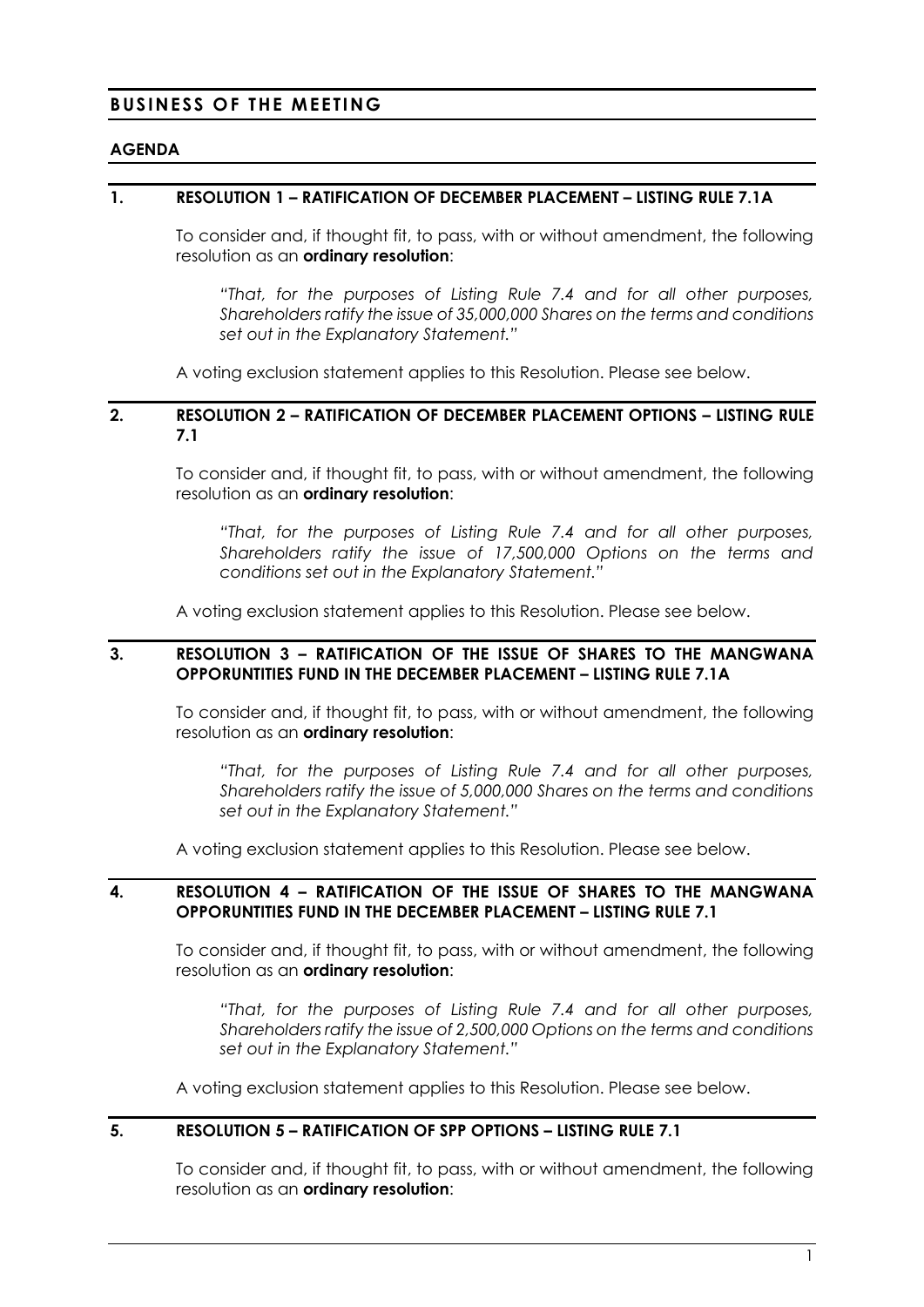*"That, for the purposes of Listing Rule 7.4 and for all other purposes, Shareholders ratify the issue of 20,000,000 Options on the terms and conditions set out in the Explanatory Statement."*

A voting exclusion statement applies to this Resolution. Please see below.

#### **6. RESOLUTION 6 – RATIFICATION OF BROKER OPTIONS (DECEMBER PLACEMENT) – LISTING RULE 7.1**

To consider and, if thought fit, to pass, with or without amendment, the following resolution as an **ordinary resolution**:

*"That, for the purposes of Listing Rule 7.4 and for all other purposes, Shareholders ratify the issue of 4,375,000 Options on the terms and conditions set out in the Explanatory Statement."*

## **7. A VOTING EXCLUSION STATEMENT APPLIES TO THIS RESOLUTION. PLEASE SEE BELOW.RESOLUTION 7 – RATIFICATION OF MAY PLACEMENT – LISTING RULE 7.1**

To consider and, if thought fit, to pass, with or without amendment, the following resolution as an **ordinary resolution**:

*"That, for the purposes of Listing Rule 7.4 and for all other purposes, Shareholders ratify the issue of 38,037,129 Shares on the terms and conditions set out in the Explanatory Statement."*

A voting exclusion statement applies to this Resolution. Please see below.

## **8. RESOLUTION 8 – RATIFICATION OF MAY PLACEMENT – LISTING RULE 7.1A**

To consider and, if thought fit, to pass, with or without amendment, the following resolution as an **ordinary resolution**:

*"That, for the purposes of Listing Rule 7.4 and for all other purposes, Shareholders ratify the issue of 18,710,466 Shares on the terms and conditions set out in the Explanatory Statement."*

A voting exclusion statement applies to this Resolution. Please see below.

## **9. RESOLUTION 9 – APPROVAL TO ISSUE MAY PLACEMENT OPTIONS**

To consider and, if thought fit, to pass, with or without amendment, the following resolution as an **ordinary resolution**:

*"That, for the purposes of Listing Rule 7.1 and for all other purposes, approval is given for the Company to issue up to 30,013 083 Options on the terms and conditions set out in the Explanatory Statement."*

A voting exclusion statement applies to this Resolution. Please see below.

#### **10. RESOLUTION 10 – APPROVAL TO ISSUE ADDITIONAL MAY PLACEMENT SHARES**

To consider and, if thought fit, to pass, with or without amendment, the following resolution as an **ordinary resolution**:

*"That, for the purposes of Listing Rule 7.1 and for all other purposes, approval is given for the Company to issue up to 1,850,000 Shares on the terms and conditions set out in the Explanatory Statement."*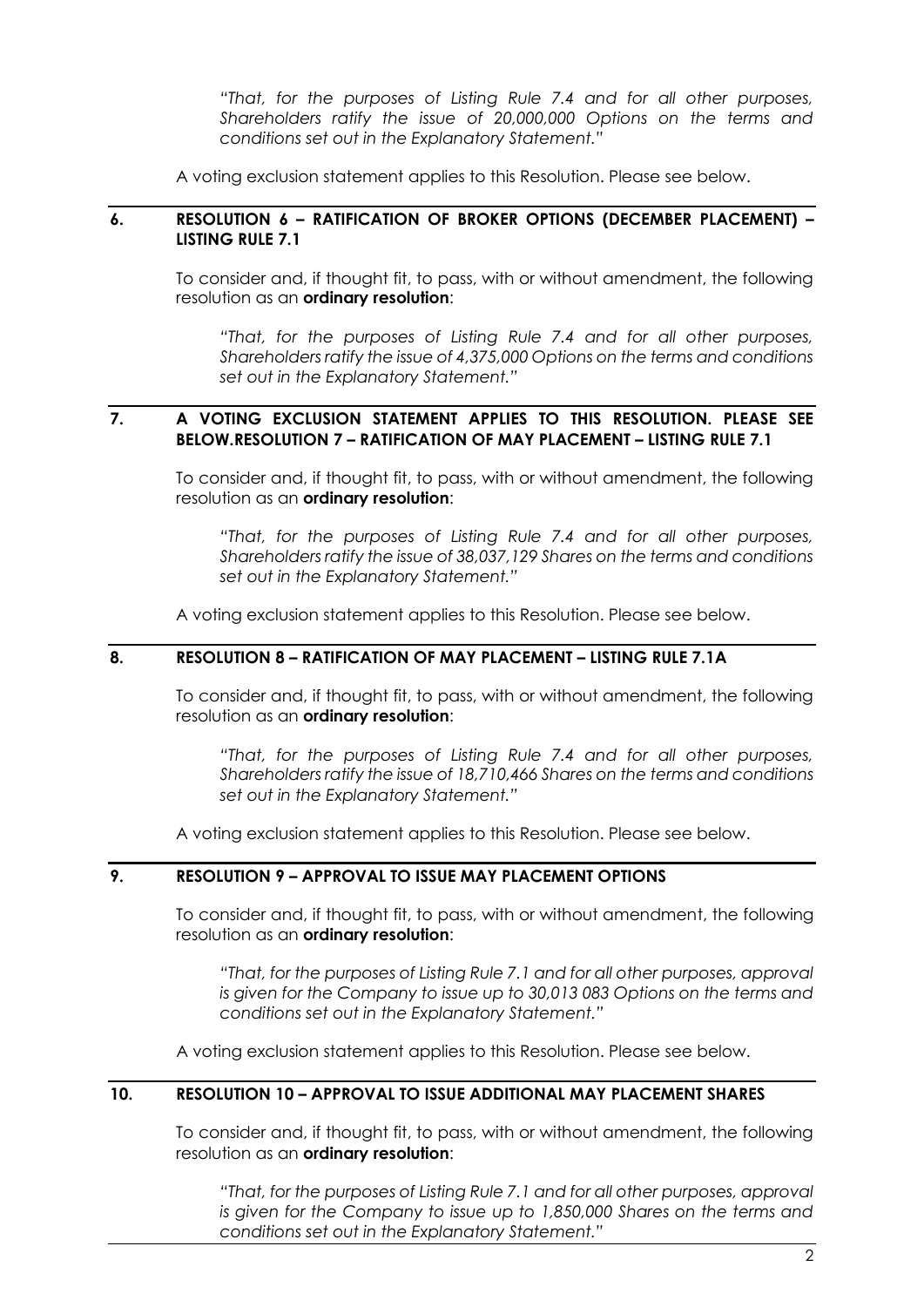A voting exclusion statement applies to this Resolution. Please see below.

#### **11. RESOLUTION 11 – APPROVAL FOR DIRECTOR TO PARTICIPATE IN MAY PLACEMENT**

To consider and, if thought fit, to pass, with or without amendment, the following resolution as an **ordinary resolution**:

*"That, for the purposes of Listing Rule 10.11 and for all other purposes, approval is given for the Company to issue up to 1,428,570 Shares and 714,285 Options to Mr Joseph Mutizwa (or his nominee) on the terms and conditions set out in the Explanatory Statement."*

A voting exclusion statement applies to this Resolution. Please see below.

#### **12. RESOLUTION 12 – APPROVAL TO ISSUE BROKER OPTIONS (MAY PLACEMENT)**

To consider and, if thought fit, to pass, with or without amendment, the following resolution as an **ordinary resolution**:

*"That, for the purposes of Listing Rule 7.1 and for all other purposes, approval is given for the Company to issue up to 7,503,271 Options on the terms and conditions set out in the Explanatory Statement."*

A voting exclusion statement applies to this Resolution. Please see below.

## **13. RESOLUTION 13 – ISSUE OF PERFORMANCE RIGHTS TO RELATED PARTY – SCOTT MACMILLAN**

To consider and, if thought fit, to pass, the following resolution as an **ordinary resolution**:

*"That, for the purposes of section 195(4) and section 208 of the Corporations Act, Listing Rule 10.11 and for all other purposes, approval is given for the Company to issue 5,000,000 Class A Performance Rights and 5,000,000 Class B Performance Rights to Scott Macmillan (or their nominee) on the terms and conditions set out in the Explanatory Statement."*

A voting exclusion statement and voting prohibition statement applies to this Resolution. Please see below.

## **14. RESOLUTION 14 – ISSUE OF PERFORMANCE RIGHTS TO RELATED PARTY – STUART LAKE**

To consider and, if thought fit, to pass, the following resolution as an **ordinary resolution**:

*"That, for the purposes of section 195(4) and section 208 of the Corporations Act, Listing Rule 10.11 and for all other purposes, approval is given for the Company to issue 3,500,000 Class A Performance Rights and 3,500,000 Class B Performance Rights to Stuart Lake (or their nominee) on the terms and conditions set out in the Explanatory Statement."*

A voting exclusion statement and voting prohibition statement applies to this Resolution. Please see below.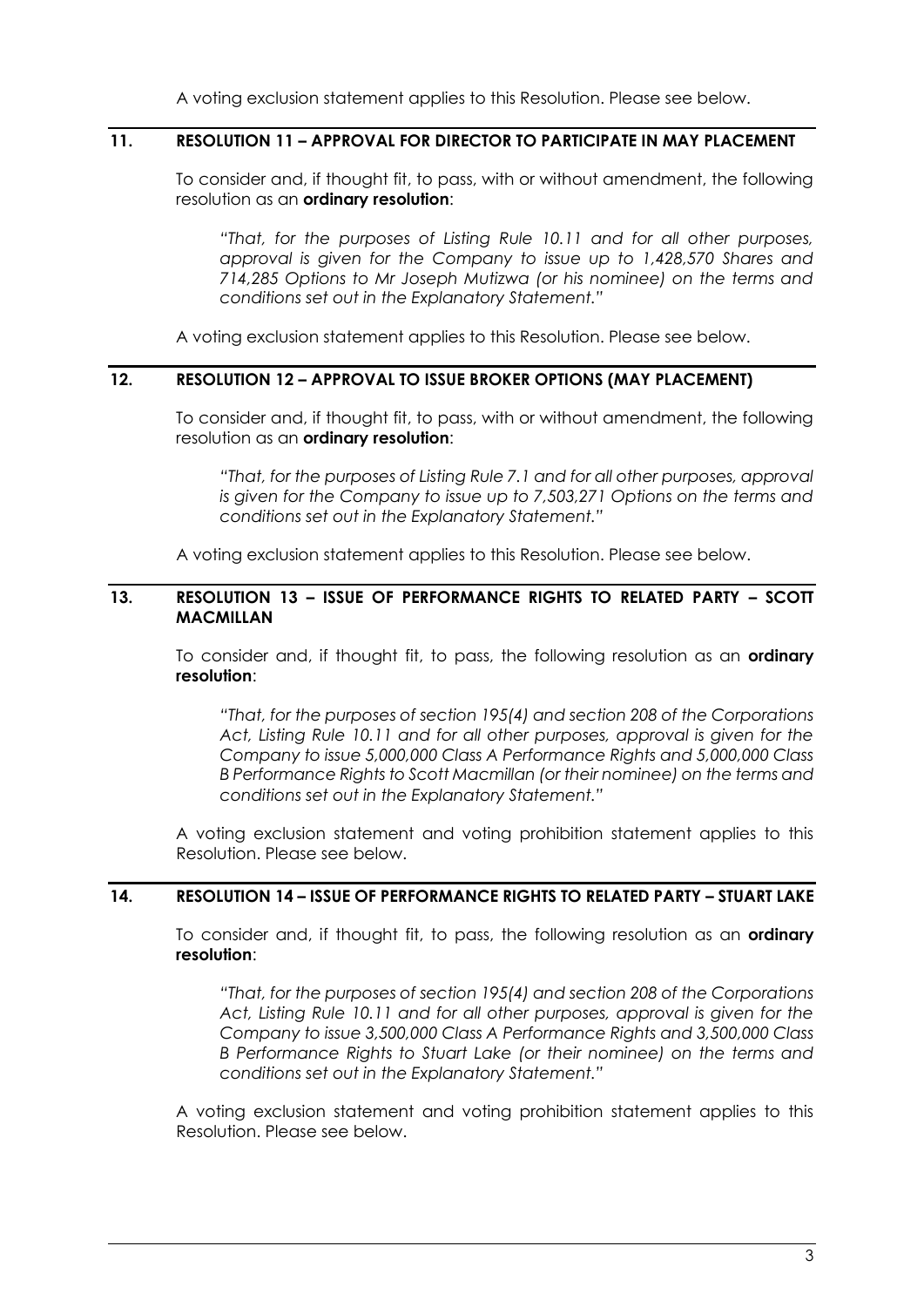#### **15. RESOLUTION 15 – ISSUE OF PERFORMANCE RIGHTS TO RELATED PARTY – JOE MUTIZWA**

To consider and, if thought fit, to pass, the following resolution as an **ordinary resolution**:

*"That, for the purposes of section 195(4) and section 208 of the Corporations Act, Listing Rule 10.11 and for all other purposes, approval is given for the Company to issue 3,500,000 Class A Performance Rights and 3,500,000 Class B Performance Rights to Joe Mutizwa (or their nominee) on the terms and conditions set out in the Explanatory Statement."*

A voting exclusion statement and voting prohibition statement applies to this Resolution. Please see below.

#### **16. RESOLUTION 16 – ISSUE OF PERFORMANCE RIGHTS TO RELATED PARTY – GABRIEL CHIAPPINI**

To consider and, if thought fit, to pass, the following resolution as an **ordinary resolution**:

*"That, for the purposes of section 195(4) and section 208 of the Corporations Act, Listing Rule 10.11 and for all other purposes, approval is given for the Company to issue 3,500,000 Class A Performance Rights and 3,500,000 Class B Performance Rights to Gabriel Chiappini (or their nominee) on the terms and conditions set out in the Explanatory Statement."*

A voting exclusion statement and voting prohibition statement applies to this Resolution. Please see below.

## **17. RESOLUTION 17 – REPLACEMENT OF CONSTITUTION**

To consider and, if thought fit, to pass the following resolution as a **special resolution**:

*"That, for the purposes of section 136(2) of the Corporations Act and for all other purposes, approval is given for the Company to repeal its existing Constitution and adopt a new constitution in its place in the form as signed by the chairman of the Meeting for identification purposes."*

#### **Dated: 14 June 2022**

**By order of the Board**

**Gabriel Chiappini Company Secretary**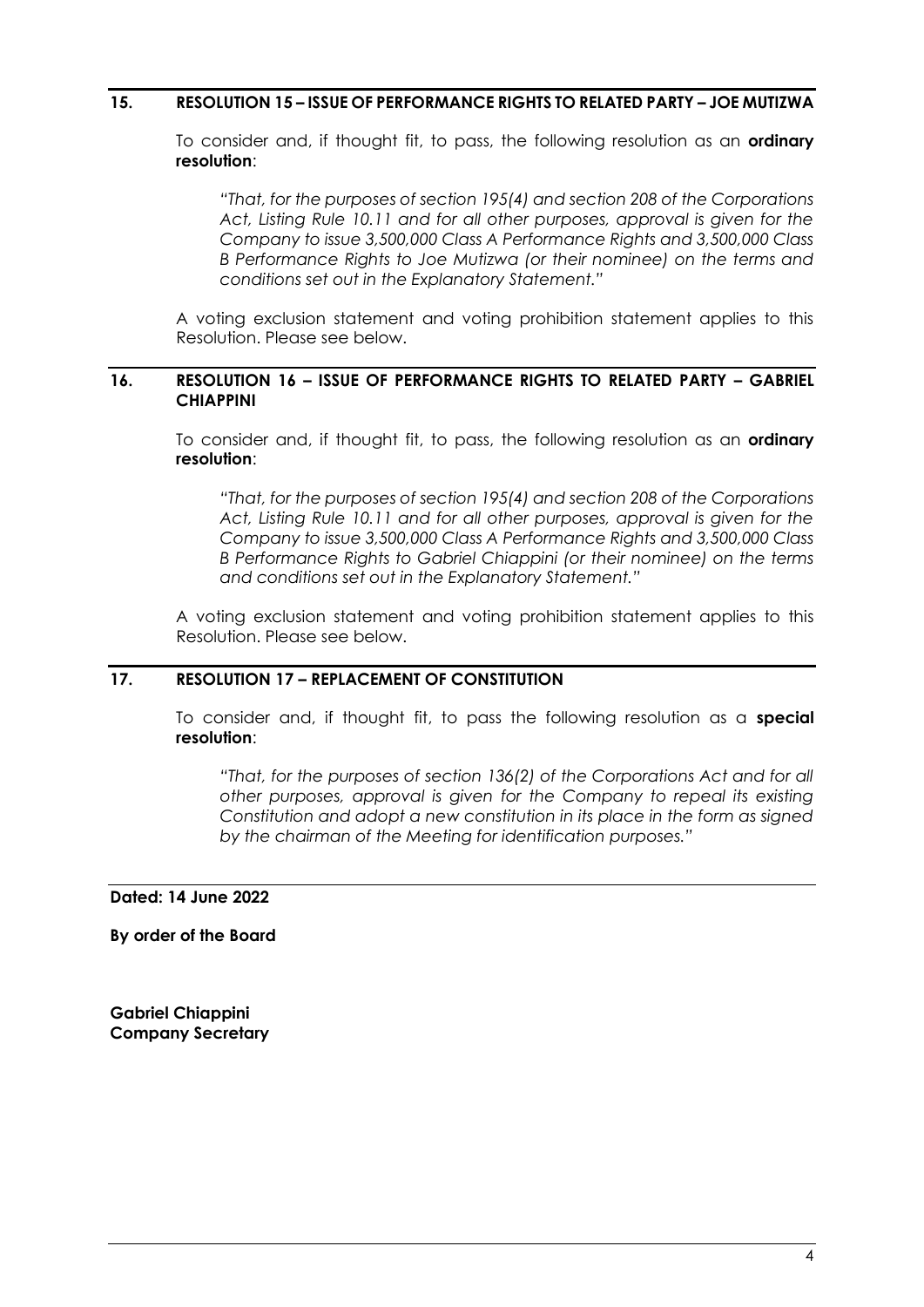# **Voting Prohibition Statements**

| <b>Resolution 9 - Issue of</b><br><b>Shares to Related Parties</b>                       | In accordance with section 224 of the Corporations Act, a vote on<br>Resolution 9 must not be cast (in any capacity) by or on behalf of a<br>related party of the Company to whom the Resolution would permit<br>a financial benefit to be given, or an associate of such a related<br>party ( <b>Excluded Party</b> ). However, the above prohibition does not<br>apply if the vote is cast by a person as proxy appointed by writing<br>that specifies how the proxy is to vote on the Resolution and it is not<br>cast on behalf of an Excluded Party.                      |
|------------------------------------------------------------------------------------------|--------------------------------------------------------------------------------------------------------------------------------------------------------------------------------------------------------------------------------------------------------------------------------------------------------------------------------------------------------------------------------------------------------------------------------------------------------------------------------------------------------------------------------------------------------------------------------|
|                                                                                          | In accordance with section 250BD of the Corporations Act, a person<br>appointed as a proxy must not vote, on the basis of that<br>appointment, on this Resolution if:<br>the proxy is either:<br>(a)<br>a member of the Key Management Personnel; or<br>(i)<br>a Closely Related Party of such a member; and<br>(ii)<br>the appointment does not specify the way the proxy is to<br>(b)<br>vote on this Resolution.                                                                                                                                                            |
|                                                                                          | Provided the Chair is not an Excluded Party, the above prohibition<br>does not apply if:<br>(a)<br>the proxy is the Chair; and<br>(b)<br>the appointment expressly authorises the Chair to exercise<br>the proxy even though this Resolution is connected<br>directly or indirectly with remuneration of a member of the<br>Key Management Personnel.                                                                                                                                                                                                                          |
| Resolutions 13 - 16 - Issue of<br><b>Performance Rights to</b><br><b>Related Parties</b> | In accordance with section 224 of the Corporations Act, a vote on<br>any of these Resolutions must not be cast (in any capacity) by or on<br>behalf of a related party of the Company to whom the relevant<br>Resolution would permit a financial benefit to be given, or an<br>associate of such a related party ( <b>Excluded Party</b> ). However, the<br>above prohibition does not apply if the vote is cast by a person as<br>proxy appointed by writing that specifies how the proxy is to vote<br>on the Resolution and it is not cast on behalf of an Excluded Party. |
|                                                                                          | In accordance with section 250BD of the Corporations Act, a person<br>appointed as a proxy must not vote, on the basis of that<br>appointment, on this Resolution if:<br>(a)<br>the proxy is either:<br>a member of the Key Management Personnel; or<br>(i)<br>a Closely Related Party of such a member; and<br>(ii)<br>the appointment does not specify the way the proxy is to<br>(b)<br>vote on this Resolution.                                                                                                                                                            |
|                                                                                          | Provided the Chair is not an Excluded Party, the above prohibition<br>does not apply if:<br>(a)<br>the proxy is the Chair; and<br>(b)<br>the appointment expressly authorises the Chair to exercise<br>the proxy even though this Resolution is connected directly<br>or indirectly with remuneration of a member of the Key<br>Management Personnel.                                                                                                                                                                                                                          |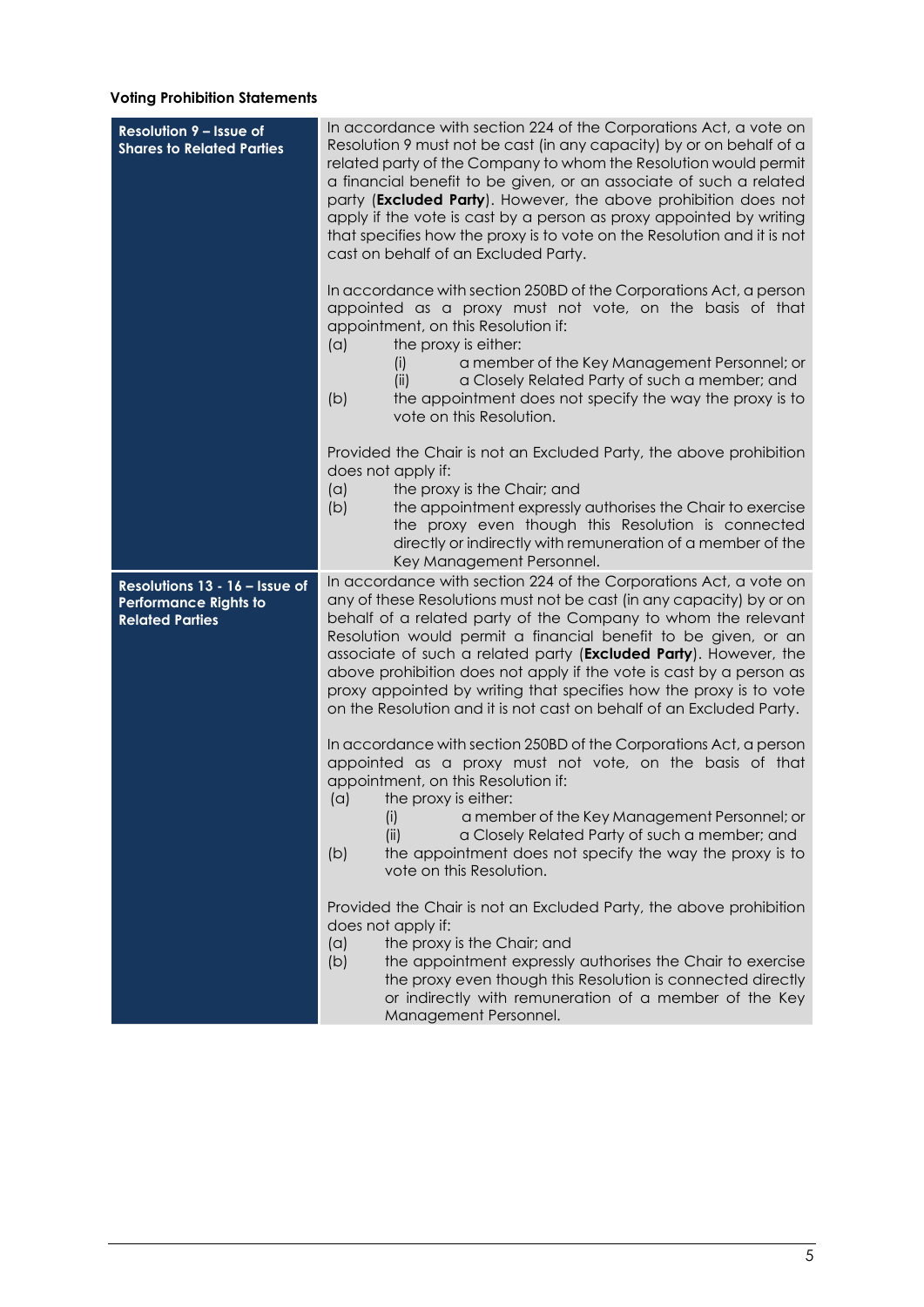#### **Voting Exclusion Statements**

In accordance with Listing Rule 14.11, the Company will disregard any votes cast in favour of the Resolution set out below by or on behalf of the following persons:

| <b>Resolution 1 - Ratification of</b><br><b>December Placement -</b><br>Listing Rule 7.1A                                                                     | A person who participated in the issue or is a counterparty to the<br>agreement being approved (namely the participants in the<br>December Placement) or an associate of that person or those<br>persons.                                                                                        |
|---------------------------------------------------------------------------------------------------------------------------------------------------------------|--------------------------------------------------------------------------------------------------------------------------------------------------------------------------------------------------------------------------------------------------------------------------------------------------|
| <b>Resolution 2 - Ratification of</b><br><b>December Placement</b><br>Options - Listing Rule 7.1                                                              | A person who participated in the issue or is a counterparty to the<br>agreement being approved (namely the participants in the<br>December Placement) or an associate of that person or those<br>persons.                                                                                        |
| <b>Resolutions 3 and 4 -</b><br><b>Ratification of issue of</b><br><b>Securities to Mangwana</b><br><b>Opportunities Fund under</b><br>the December Placement | A person who participated in the issue or is a counterparty to the<br>(namely<br>being<br>approved<br>the<br>Mangwana<br>agreement<br>Opportunities Fund) or an associate of that person or those persons.                                                                                       |
| <b>Resolution 5 - Ratification of</b><br>SPP Options - Listing Rule 7.1                                                                                       | ASX has granted a waiver to enable all Shareholders to vote on<br>Resolution 3.                                                                                                                                                                                                                  |
| <b>Resolution 6- Ratification of</b><br><b>December Broker Options -</b><br><b>Listing Rule 7.1</b>                                                           | A person who participated in the issue or is a counterparty to the<br>agreement being approved (namely PAC Partners or any of their<br>nominees) or an associate of that person or those persons.                                                                                                |
| <b>Resolution 7 - Ratification of</b><br>May Placement - Listing Rule<br>7.1                                                                                  | A person who participated in the issue or is a counterparty to the<br>agreement being approved (namely the participants in the May<br>Placement) or an associate of that person or those persons.                                                                                                |
| <b>Resolution 8 - Ratification of</b><br><b>May Placement - Listing Rule</b><br>7.1A                                                                          | A person who participated in the issue or is a counterparty to the<br>agreement being approved (namely the participants in the May<br>Placement) or an associate of that person or those persons.                                                                                                |
| <b>Resolution 9 - Approval to</b><br><b>issue May Placement</b><br><b>Options</b>                                                                             | A person who is expected to participate in, or who will obtain a<br>material benefit as a result of, the proposed issue (except a benefit<br>solely by reason of being a holder of ordinary securities in the<br>Company) or an associate of that person (or those persons).                     |
| <b>Resolution 10 - Approval to</b><br>issue additional May<br><b>Placement Shares</b>                                                                         | A person who is expected to participate in, or who will obtain a<br>material benefit as a result of, the proposed issue (except a benefit<br>solely by reason of being a holder of ordinary securities in the<br>Company) or an associate of that person (or those persons).                     |
| <b>Resolution 11 - Approval for</b><br><b>Director to Participate in</b><br><b>May Placement</b>                                                              | Mr Joseph Mutizwa (or their nominee) and any other person who<br>will obtain a material benefit as a result of the issue of the securities<br>(except a benefit solely by reason of being a holder of ordinary<br>securities in the Company) or an associate of that person or those<br>persons. |
| <b>Resolution 12 - Approval to</b><br>issue May Broker Options                                                                                                | A person who is expected to participate in, or who will obtain a<br>material benefit as a result of, the proposed issue (except a benefit<br>solely by reason of being a holder of ordinary securities in the<br>Company) or an associate of that person (or those persons).                     |
| Resolution 13 - Issue of<br><b>Performance Rights to</b><br><b>Related Party - Scott</b><br><b>Macmillan</b>                                                  | Scott Macmillan (or their nominee) and any other person who will<br>obtain a material benefit as a result of the issue of the securities<br>(except a benefit solely by reason of being a holder of ordinary<br>securities in the Company) or an associate of that person or those<br>persons.   |
| Resolution 14 - Issue of<br><b>Performance Rights to</b><br><b>Related Party - Stuart Lake</b>                                                                | Stuart Lake (or their nominee) and any other person who will obtain<br>a material benefit as a result of the issue of the securities (except a<br>benefit solely by reason of being a holder of ordinary securities in<br>the Company) or an associate of that person or those persons.          |
| Resolution 15 - Issue of<br>Performance Rights to<br><b>Related Party - Joe Mutizwa</b>                                                                       | Joe Mutizwa (or their nominee) and any other person who will<br>obtain a material benefit as a result of the issue of the securities<br>(except a benefit solely by reason of being a holder of ordinary<br>securities in the Company) or an associate of that person or those<br>persons.       |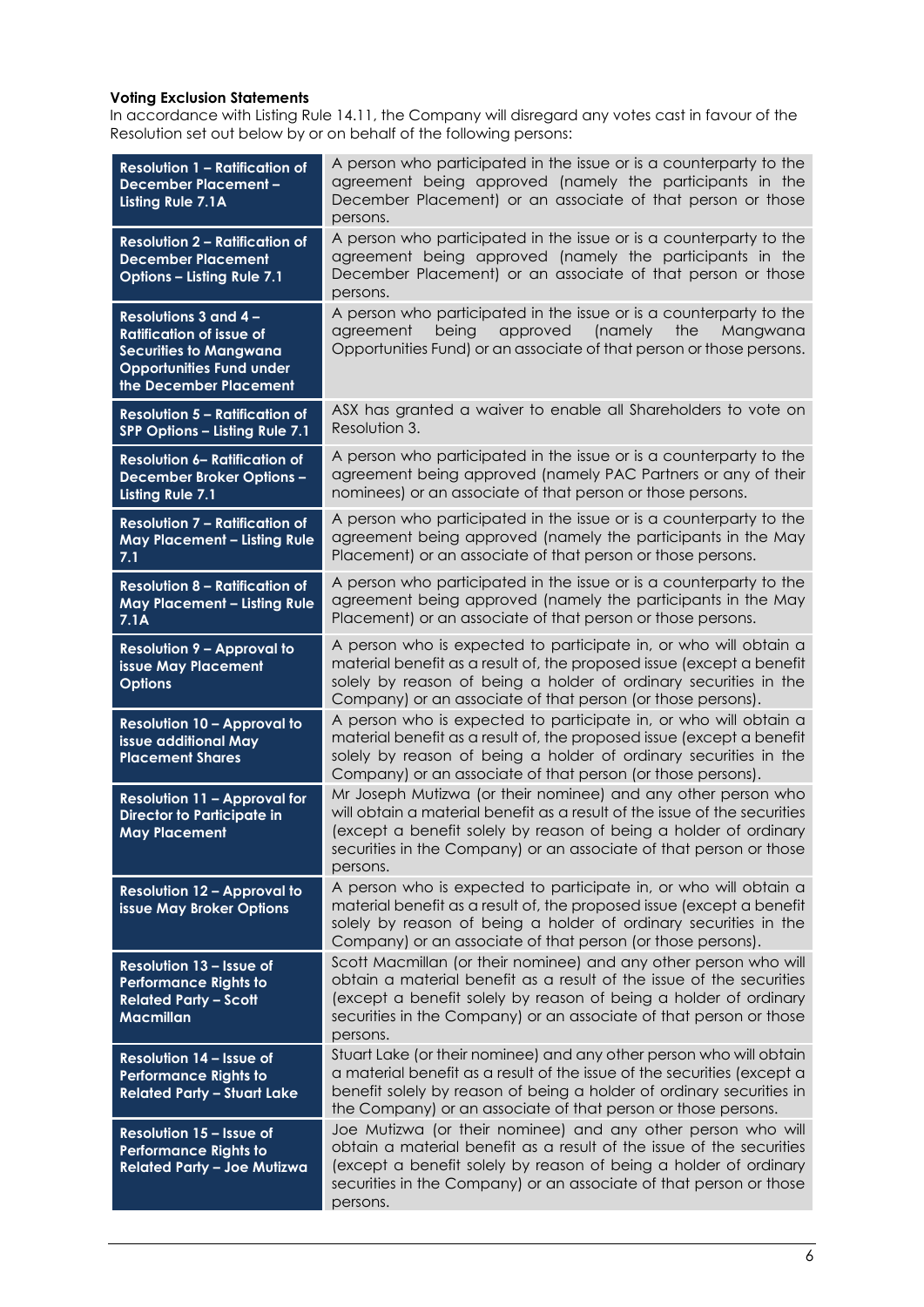**Resolution 16 – Issue of Performance Rights to Related Party – Gabriel Chiappini**

Gabriel Chiappini (or their nominee) and any other person who will obtain a material benefit as a result of the issue of the securities (except a benefit solely by reason of being a holder of ordinary securities in the Company) or an associate of that person or those persons.

However, this does not apply to a vote cast in favour of the Resolution by:

- (a) a person as a proxy or attorney for a person who is entitled to vote on the Resolution, in accordance with the directions given to the proxy or attorney to vote on the Resolution in that way; or
- (b) the Chair as proxy or attorney for a person who is entitled to vote on the Resolution, in accordance with a direction given to the Chair to vote on the Resolution as the Chair decides; or
- (c) a holder acting solely in a nominee, trustee, custodial or other fiduciary capacity on behalf of a beneficiary provided the following conditions are met:
	- (i) the beneficiary provides written confirmation to the holder that the beneficiary is not excluded from voting, and is not an associate of a person excluded from voting, on the Resolution; and
	- (ii) the holder votes on the Resolution in accordance with directions given by the beneficiary to the holder to vote in that way.

#### **Voting by proxy**

To vote by proxy, please complete and sign the enclosed Proxy and return by the time and in accordance with the instructions set out on the Proxy.

In accordance with section 249L of the Corporations Act, Shareholders are advised that:

- each Shareholder has a right to appoint a proxy;
- the proxy need not be a Shareholder of the Company; and
- a Shareholder who is entitled to cast two or more votes may appoint two proxies and may specify the proportion or number of votes each proxy is appointed to exercise. If the member appoints two proxies and the appointment does not specify the proportion or number of the member's votes, then in accordance with section 249X(3) of the Corporations Act, each proxy may exercise one-half of the votes.

Shareholders and their proxies should be aware that:

- if proxy holders vote, they must cast all directed proxies as directed; and
- any directed proxies which are not voted will automatically default to the Chair, who must vote the proxies as directed.

#### **Voting in person**

To vote in person, attend the Meeting at the time, date and place set out above.

You may still attend the meeting and vote in person even if you have appointed a proxy. If you have previously submitted a Proxy, your attendance will not revoke your proxy appointment unless you actually vote at the meeting for which the proxy is proposed to be used, in which case, the proxy's appointment is deemed to be revoked with respect to voting on that resolution.

Please bring your personalised Proxy with you as it will help you to register your attendance at the meeting. If you do not bring your Proxy with you, you can still attend the meeting but representatives from Automic will need to verify your identity. You can register from 10.30am (Perth time) on the day of the meeting.

#### *Should you wish to discuss the matters in this Notice of Meeting please do not hesitate to contact the Company Secretary on +61 8 6102 5055.*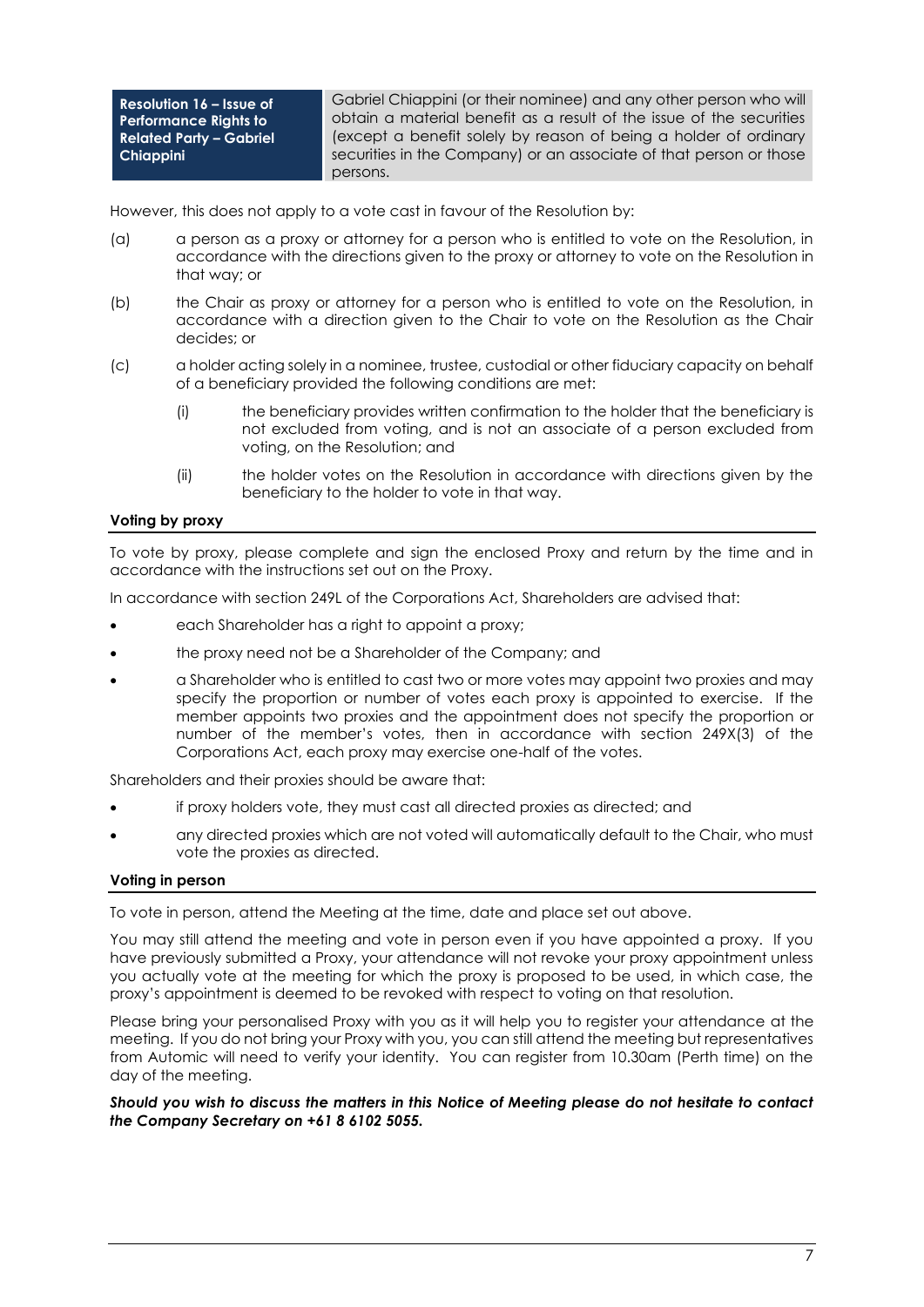# **EXPLANATORY STATEMENT**

This Explanatory Statement has been prepared to provide information which the Directors believe to be material to Shareholders in deciding whether or not to pass the Resolutions.

## **1. BACKGROUND**

## **1.1 Placements**

Since the Company's Annual General Meeting, the Company has undertaken two placements and a share purchase plan.

On 29 December 2021, the Company announced that it had received commitments for a placement to raise \$3.5 million through the issue of 35 million Shares at \$0.10 per Share together with 1 Option for every 2 Shares subscribed for (**December Placement**). Subsequent to that announcement, on 17 January 2022, via a supplementary prospectus, the Company announced that it had increased the amount raised under the placement to \$4 million following the commitment from the Mangwana Opportunities Fund for a further \$500,000.

Them on 23 May 2022, the Company announced that it had received commitments for a placement to raise a further \$12 million through the issue of 60 million Shares at \$0.20 per Share together with 1 Option for every 2 Shares subscribed for (**May Placement**).

## **1.2 Resolutions**

Resolutions 1 to 6 relate to the December Placement and seek approval to ratify issues of Shares and Options associated with the December Placement.

Resolutions 7 to 12 relate to the May Placement and relate to:

- (a) the ratification of Shares under Listing Rules 7.1 (Resolutions 7 and 8);
- (b) approval for the issue of Options associated with the May Placement (Resolutions 9 and 11);
- (c) approval for one of the Company's largest shareholders to participate in the May Placement (Resolution 10); and
- (d) approval for a Director, Mr Joseph Mutizwa, to participate in the May Placement (Resolution 11).

In addition, Resolution 13 proposes minor amendments to the Company's Constitution to address recent amendments to the Corporations Act relating to the distribution of electronic communications and the holding of meetings.

## **1.3 Use of funds**

#### **1.3.1 December Placement**

As announced on 29 December 2021, and updated in the supplementary prospectus on 17 January 2022, funds raised under the December Placement (together with funds raised from the share purchase plan) have been used for:

(a) payment of rig mobilisation fees;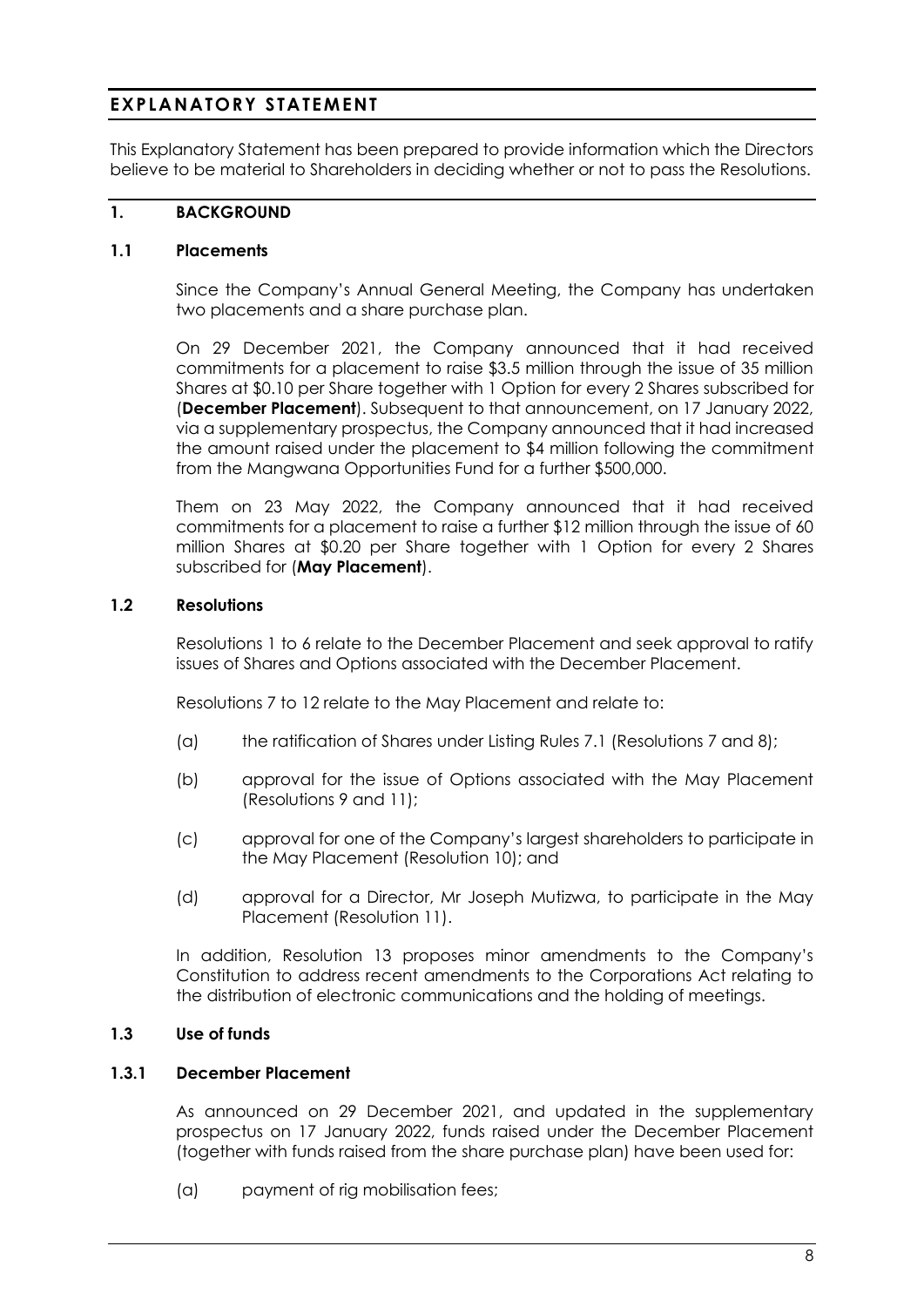- (b) purchasing of long lead time items for the planned 2-well drilling programme;
- (c) finalisation of data processing of the CB21 seismic survey undertaken;
- (d) a prospective Resource update; and
- (e) general working capital.

## **1.3.2 May Placement**

As announced on 23 May 2022, the funds raised from the May Placement are intended to be used for:

- (a) funding the upcoming Mukuyu-1 drilling programme;
- (f) working capital; and
- (g) expenses of the capital raising.

## **2. RESOLUTIONS 1 TO 4 – RATIFICATION OF ISSUE OF SHARES FOR DECEMBER PLACEMENT**

## **2.1 General**

Resolutions 1 to 4 seek approval to ratify the prior issue of Shares and Options under the December Placement. Resolution 1 seeks to ratify the issue of Shares issued under the Listing Rule 7.1A and Resolution 2 seeks to ratify the issue of the accompanying Options. Resolutions 3 and 4 seek to ratify the issue of Shares and Options that were considered part of the December Placement but which occurred in March 2022.

Broadly speaking, and subject to a number of exceptions, Listing Rule 7.1 limits the amount of equity securities that a listed company can issue without the approval of its shareholders over any 12-month period to 15% of the fully paid ordinary shares it had on issue at the start of that period.

Under Listing Rule 7.1A, an eligible entity can seek approval from its members, by way of a special resolution passed at its annual general meeting, to increase this 15% limit by an extra 10% to 25%. The Company obtained approval to increase its limit to 25% at the annual general meeting held in November 2021.

The issue of the Shares and Options does not fit within any of the exceptions set out in Listing Rule 7.2 and, as it has not yet been approved by Shareholders, it effectively uses up part of the 10% limit in Listing Rule 7.1A (for the Shares) and 15% limit in Listing Rule 7.1 (for the Options), reducing the Company's capacity to issue further equity securities without Shareholder approval for the 12 month period following the date of issue of those Shares and Options.

Listing Rule 7.4 allows the shareholders of a listed company to approve an issue of equity securities after it has been made or agreed to be made. If they do, the issue is taken to have been approved under Listing Rule 7.1 and so does not reduce the company's capacity to issue further equity securities without shareholder approval under that rule.

The Company wishes to retain as much flexibility as possible to issue additional equity securities in the future without having to obtain Shareholder approval for such issues under Listing Rules 7.1 and 7.1A. Accordingly, the Company is seeking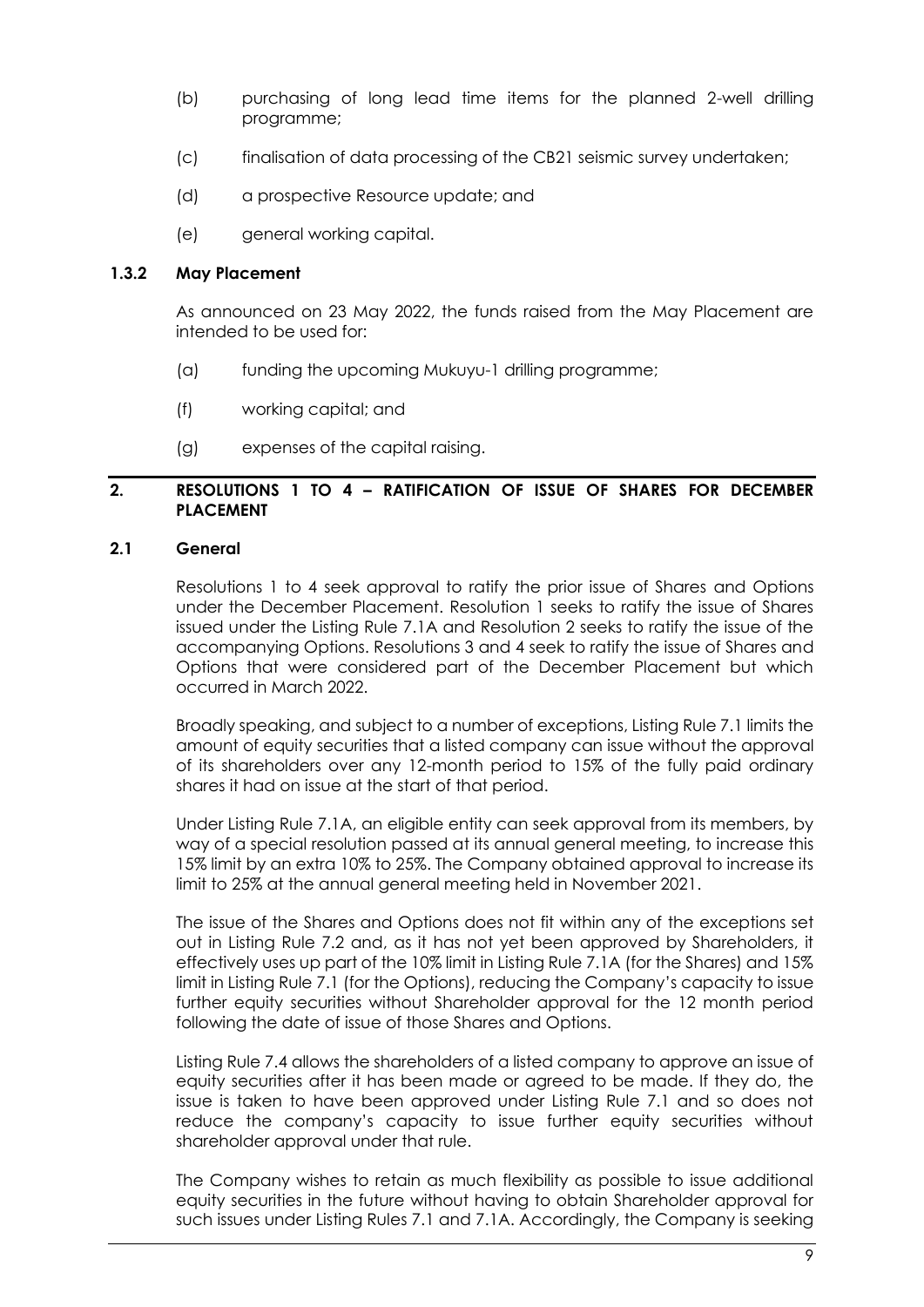Shareholder ratification pursuant to Listing Rule 7.4 for the issue of the December Placement Shares and Options under Resolutions 1 and 3 (Listing Rule 7.1A), and 2 and 4 (Listing Rule 7.1).

## **2.2 Technical information required for Resolution 1**

If Resolution 1 is passed, the 35,000,000 Shares will be excluded in calculating the Company's 10% limit in Listing Rule 7.1A, effectively increasing the number of equity securities the Company can issue without Shareholder approval over the 12 month period following the date of issue of those Shares.

If Resolution 1 is not passed, the Shares will be included in calculating the Company's 10% limit in Listing Rule 7.1A, effectively decreasing the number of equity securities that the Company can issue without Shareholder approval over the 12 month period following the date of issue of the Shares.

Pursuant to and in accordance with Listing Rule 7.5, the following information is provided in relation to Resolution 1:

- (a) the Shares were issued to professional and sophisticated investors who are clients of PAC Partners (**Lead Manager**). The recipients were identified through a bookbuild process, which involved the Lead Manager seeking expressions of interest to participate in the capital raising from nonrelated parties of the Company;
- (b) in accordance with paragraph 7.4 of ASX Guidance Note 21, the Company confirms that none of the recipients were:
	- (i) related parties of the Company, members of the Company's Key Management Personnel, substantial holders of the Company, advisers of the Company or an associate of any of these parties; and
	- (ii) issued more than 1% of the issued capital of the Company;
- (c) 35 million Shares were issued and the Shares issued were all fully paid ordinary shares in the capital of the Company issued on the same terms and conditions as the Company's existing Shares;
- (d) the Shares were issued on 6 January 2022;
- (e) the issue price was \$0.10 per Share. The Company has not and will not receive any other consideration for the issue of the Shares;
- (f) the purpose of the issue of the Shares is set out in Section 1.3.1 above; and
- (g) the Shares were not issued under an agreement.

## **2.3 Technical information required for Resolution 2**

If Resolution 2 is passed, the 17.5 million Options will be excluded in calculating the Company's 15% limit in Listing Rule 7.1, effectively increasing the number of equity securities the Company can issue without Shareholder approval over the 12 month period following the date of issue of those Options.

If Resolution 2 is not passed, the Options will be included in calculating the Company's 15% limit in Listing Rule 7.1, effectively decreasing the number of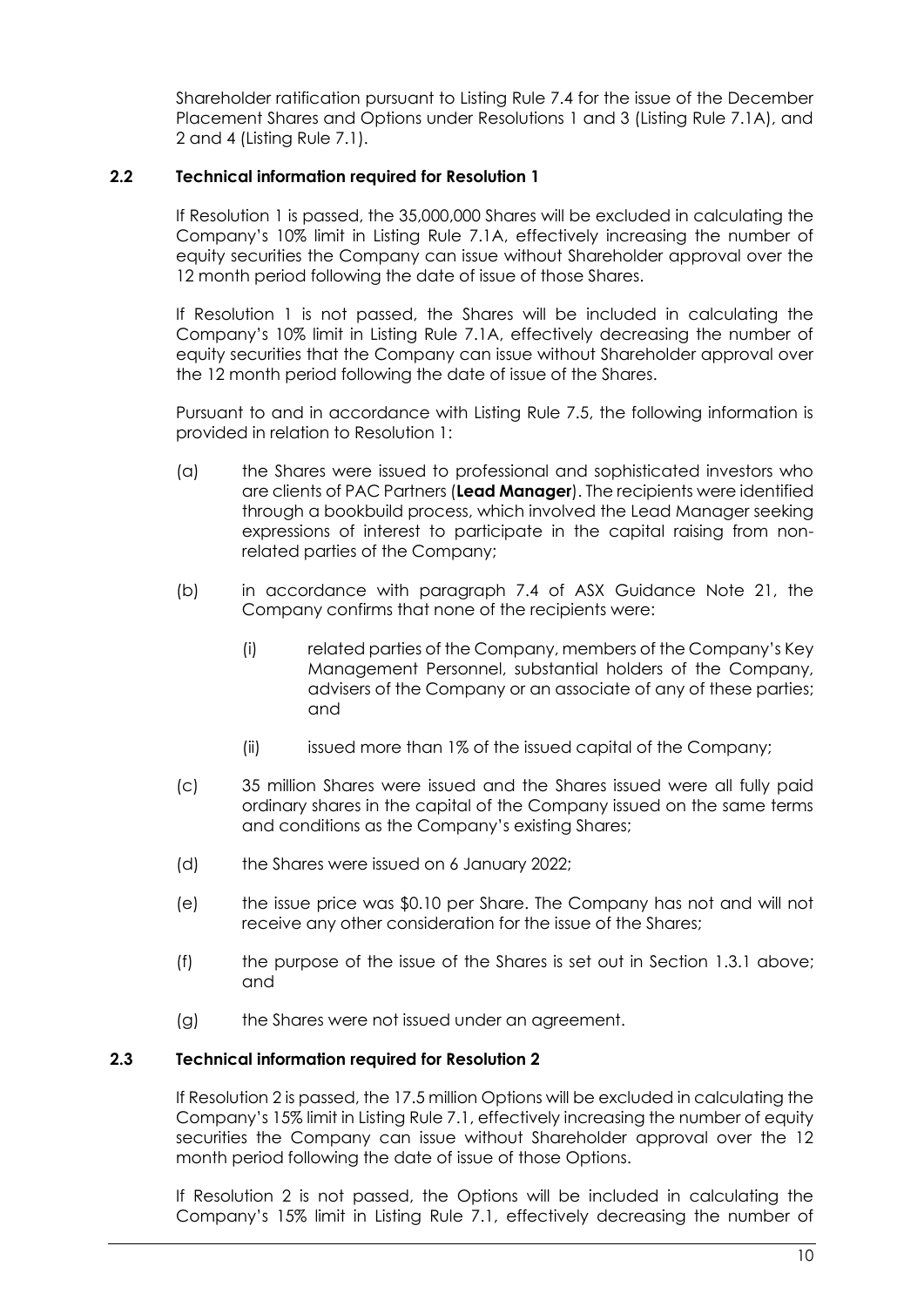equity securities that the Company can issue without Shareholder approval over the 12 month period following the date of issue of the Options.

Pursuant to and in accordance with Listing Rule 7.5, the following information is provided in relation to Resolution 2:

- (a) the Options were issued to professional and sophisticated investors who participated in the December Placement the subject of Resolution 1 on the basis of 1 Option for every 2 Shares issued;
- (b) in accordance with paragraph 7.4 of ASX Guidance Note 21, the Company confirms that none of the recipients were:
	- (i) related parties of the Company, members of the Company's Key Management Personnel, substantial holders of the Company, advisers of the Company or an associate of any of these parties; and
	- (ii) issued more than 1% of the issued capital of the Company;
- (c) 17.5 million Options were issued on the terms and conditions set out in Schedule 1;
- (d) the Options were issued on 6 January 2022;
- (e) the Options were issued for no cash consideration on the basis of 1 Option for every 2 Shares issued under the December Placement. Should the Options be exercised, the Company will receive \$0.14 for each Option exercised;
- (f) the purpose of the issue of the Options is as set out in Section 1 above; and
- (g) the Options were not issued under an agreement.

## **2.4 Technical information required for Resolution 3**

If Resolution 3 is passed, the 5,000,000 Shares will be excluded in calculating the Company's 10% limit in Listing Rule 7.1A, effectively increasing the number of equity securities the Company can issue without Shareholder approval over the 12 month period following the date of issue of those Shares.

If Resolution 3 is not passed, the Shares will be included in calculating the Company's 10% limit in Listing Rule 7.1A, effectively decreasing the number of equity securities that the Company can issue without Shareholder approval over the 12 month period following the date of issue of the Shares.

Pursuant to and in accordance with Listing Rule 7.5, the following information is provided in relation to Resolution 3:

- (a) the Shares were issued to the Mangwana Opportunities Fund;
- (b) in accordance with paragraph 7.4 of ASX Guidance Note 21, the Company confirms that none of the recipients were:
	- (i) related parties of the Company, members of the Company's Key Management Personnel, substantial holders of the Company,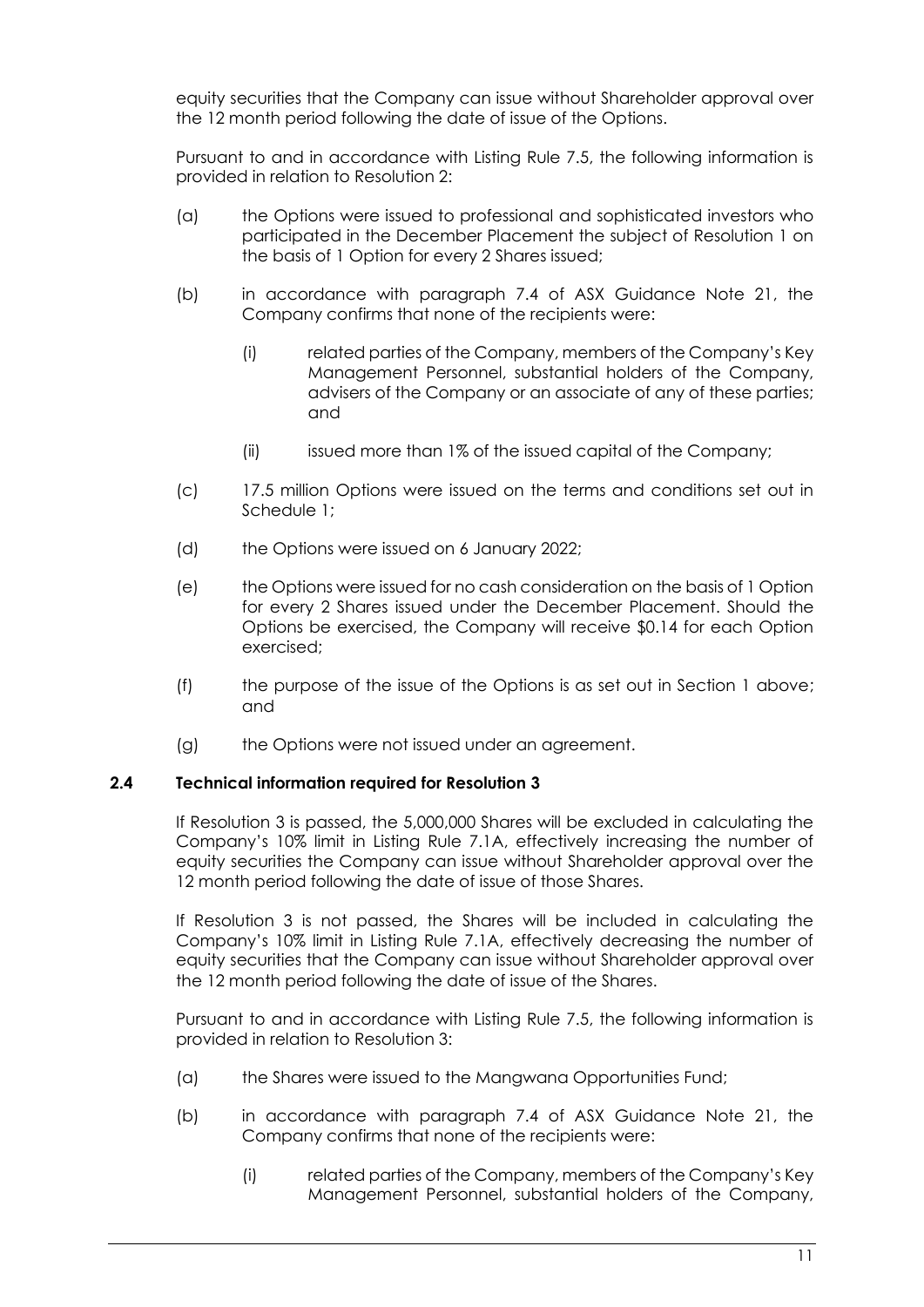advisers of the Company or an associate of any of these parties; and

- (ii) issued more than 1% of the issued capital of the Company;
- (c) 5 million Shares were issued and the Shares issued were all fully paid ordinary shares in the capital of the Company issued on the same terms and conditions as the Company's existing Shares;
- (d) the Shares issued on 2 March 2022 after the Mangwana Opportunities Fund provided their cash for the Shares;
- (e) the issue price was \$0.10 per Share. The Company has not and will not receive any other consideration for the issue of the Shares;
- (f) the purpose of the issue of the Shares is set out in Section 1.3.1 above; and
- (g) the Shares were not issued under an agreement.

#### **2.5 Technical information required for Resolution 4**

If Resolution 4 is passed, the 2.5 million Options will be excluded in calculating the Company's 15% limit in Listing Rule 7.1, effectively increasing the number of equity securities the Company can issue without Shareholder approval over the 12 month period following the date of issue of those Options.

If Resolution 4 is not passed, the Options will be included in calculating the Company's 15% limit in Listing Rule 7.1, effectively decreasing the number of equity securities that the Company can issue without Shareholder approval over the 12 month period following the date of issue of the Options.

Pursuant to and in accordance with Listing Rule 7.5, the following information is provided in relation to Resolution 4:

- (a) the Options were issued to the Mangwana Opportunities Fund;
- (b) in accordance with paragraph 7.4 of ASX Guidance Note 21, the Company confirms that none of the recipients were:
	- (i) related parties of the Company, members of the Company's Key Management Personnel, substantial holders of the Company, advisers of the Company or an associate of any of these parties; and
	- (ii) issued more than 1% of the issued capital of the Company;
- (c) 2.5 million Options were issued on the terms and conditions set out in Schedule 1;
- (d) 2.5 million Options issued on 2 March 2022, after the Mangwana Opportunities Fund provided their cash for its Shares;
- (e) the Options were issued for no cash consideration on the basis of 1 Option for every 2 Shares issued under the December Placement. Should the Options be exercised, the Company will receive \$0.14 for each Option exercised;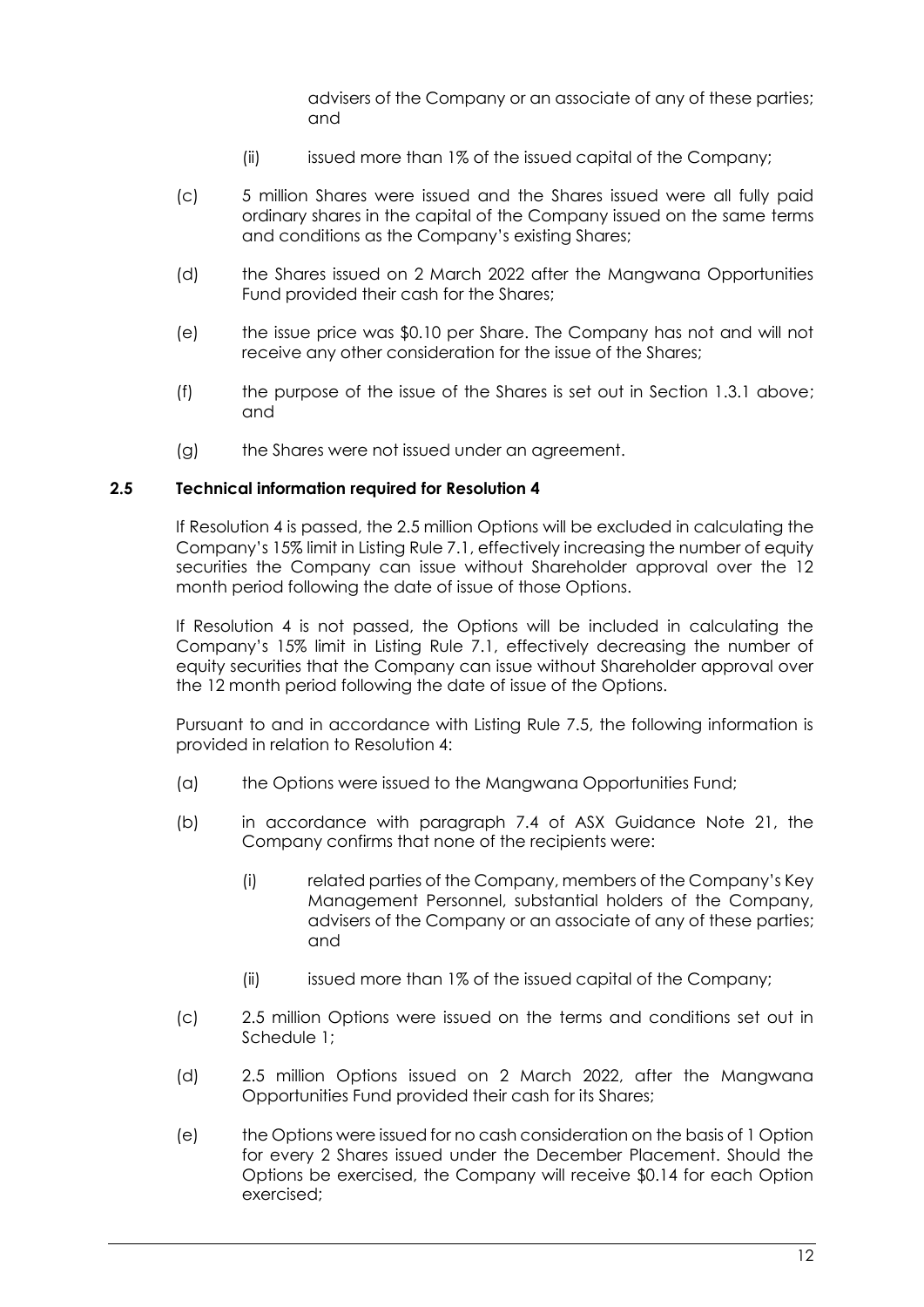- (f) the purpose of the issue of the Options is as set out in Section 1 above; and
- (g) the Options were not issued under an agreement.

## **3. RESOLUTION 5 – RATIFICATION OF ISSUE OF SPP OPTIONS**

#### **3.1 General**

As outlined in Section 1 above, Resolution 5 seeks to ratify the issue of 19,999,734 Options issued to Eligible Shareholders who participated in the share purchase plan prospectus lodged with ASIC on 10 January 2022 (**SPP**).

As summarised in Section 2.1 above, Listing Rule 7.1 limits the amount of equity securities that a listed company can issue without the approval of its shareholders over any 12 month period to 15% of the fully paid ordinary shares it had on issue at the start of that period.

The issue of the Options does not fit within any of the exceptions set out in Listing Rule 7.2 and, as it has not yet been approved by Shareholders, it effectively uses up part of the 15% limit in Listing Rule 7.1, reducing the Company's capacity to issue further equity securities without Shareholder approval under Listing Rule 7.1 for the 12 month period following the date of issue of the Options.

Listing Rule 7.4 allows the shareholders of a listed company to approve an issue of equity securities after it has been made or agreed to be made. If they do, the issue is taken to have been approved under Listing Rule 7.1 and so does not reduce the company's capacity to issue further equity securities without shareholder approval under that rule.

The Company wishes to retain as much flexibility as possible to issue additional equity securities in the future without having to obtain Shareholder approval for such issues under Listing Rule 7.1. Accordingly, the Company is seeking Shareholder ratification pursuant to Listing Rule 7.4 for the issue of the Options.

## **3.2 Voting exclusion**

On the basis that all Eligible Shareholders were able to apply for Shares under the SPP and therefore were entitled to receive the Options the subject of Resolution 5, the Company has applied for a waiver to enable all Shareholders to vote on Resolution 5, including Shareholders that receive the Options the subject of Resolution 5. ASX has granted this waiver.

## **3.3 Technical information required for Resolution 5**

If Resolution 5 is passed, the 19.9 million Options will be excluded in calculating the Company's 15% limit in Listing Rule 7.1, effectively increasing the number of equity securities the Company can issue without Shareholder approval over the 12 month period following the date of issue of those Options.

If Resolution 5 is not passed, the Options will be included in calculating the Company's 15% limit in Listing Rule 7.1, effectively decreasing the number of equity securities that the Company can issue without Shareholder approval over the 12 month period following the date of issue of the Options.

Pursuant to and in accordance with Listing Rule 7.5, the following information is provided in relation to Resolution 5: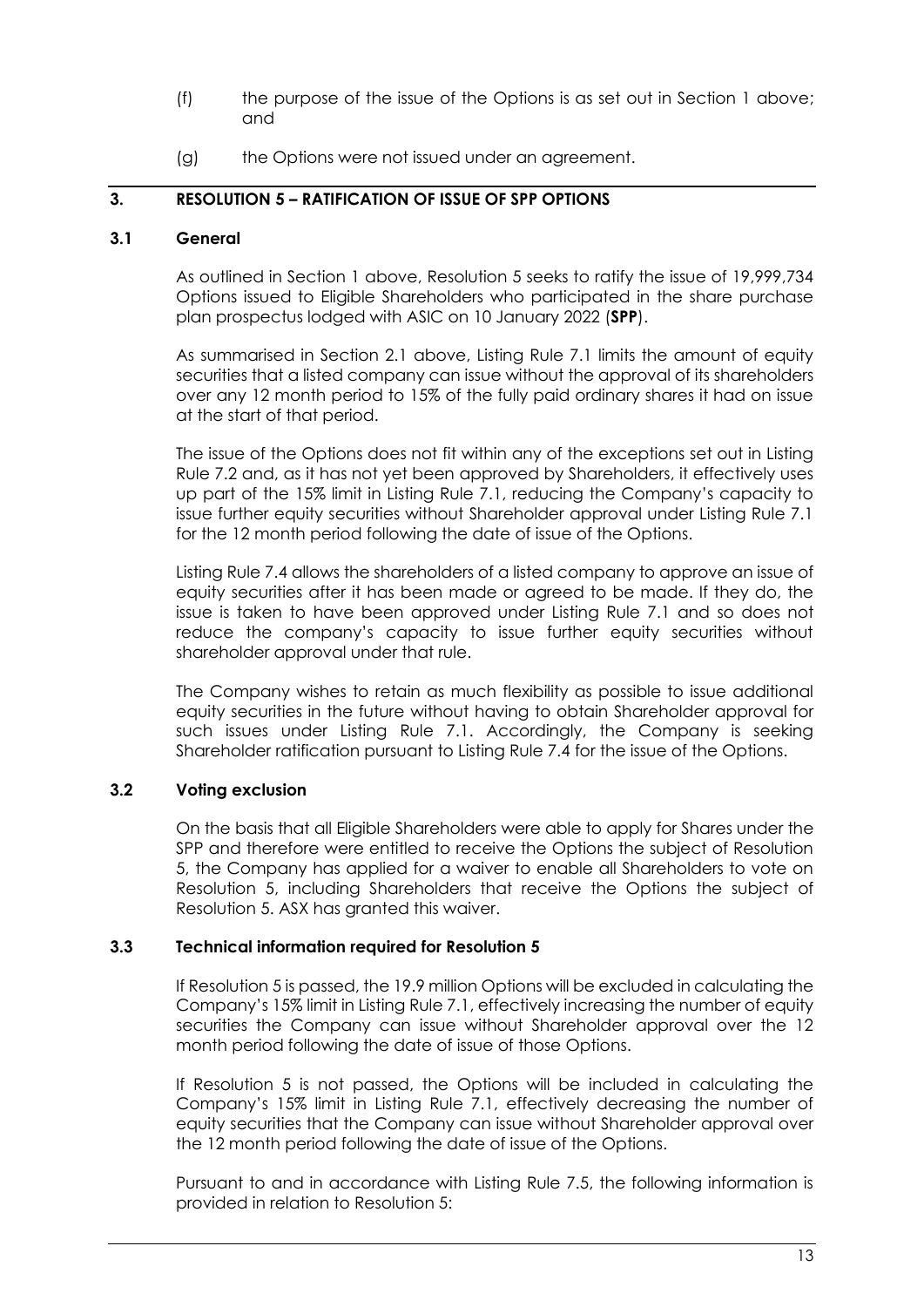- (a) the Options were issued to Eligible Shareholders in the Company who applied for and were issued Shares under the SPP;
- (b) in accordance with paragraph 7.4 of ASX Guidance Note 21, the Company confirms that none of the recipients under the SPP were:
	- (i) other than in relation to the capacity as a Shareholder entitled to participate in the SPP, related parties of the Company, members of the Company's Key Management Personnel, substantial holders of the Company, advisers of the Company or an associate of any of these parties; and
	- (ii) issued more than 1% of the issued capital of the Company;
- (c) 19,999,734 Options were issued on the terms and conditions set out in Schedule 1;
- (d) the Options were issued on 25 January 2022;
- (e) the Options were issued for no cash consideration on the basis of 1 Option for every 2 Shares issued under the SPP. Should the Options be exercised, the Company will receive \$0.14 for each Option exercised;
- (f) the purpose of the issue of the Options is as set out in Section 1 above; and
- (g) the Options were not issued under an agreement.

#### **4. RESOLUTION 6 – RATIFICATION OF ISSUE OF BROKER OPTIONS (DECEMBER PLACEMENT)**

## **4.1 General**

Resolution 6 seeks to ratify the issue of Options issued to PAC Partners for managing the December Placement.

As summarised in Section 2.1 above, Listing Rule 7.1 limits the amount of equity securities that a listed company can issue without the approval of its shareholders over any 12 month period to 15% of the fully paid ordinary shares it had on issue at the start of that period.

The issue of the Options does not fit within any of the exceptions set out in Listing Rule 7.2 and, as it has not yet been approved by Shareholders, it effectively uses up part of the 15% limit in Listing Rule 7.1, reducing the Company's capacity to issue further equity securities without Shareholder approval under Listing Rule 7.1 for the 12 month period following the date of issue of the Options.

Listing Rule 7.4 allows the shareholders of a listed company to approve an issue of equity securities after it has been made or agreed to be made. If they do, the issue is taken to have been approved under Listing Rule 7.1 and so does not reduce the company's capacity to issue further equity securities without shareholder approval under that rule.

The Company wishes to retain as much flexibility as possible to issue additional equity securities in the future without having to obtain Shareholder approval for such issues under Listing Rule 7.1. Accordingly, the Company is seeking Shareholder ratification pursuant to Listing Rule 7.4 for the issue of the Options.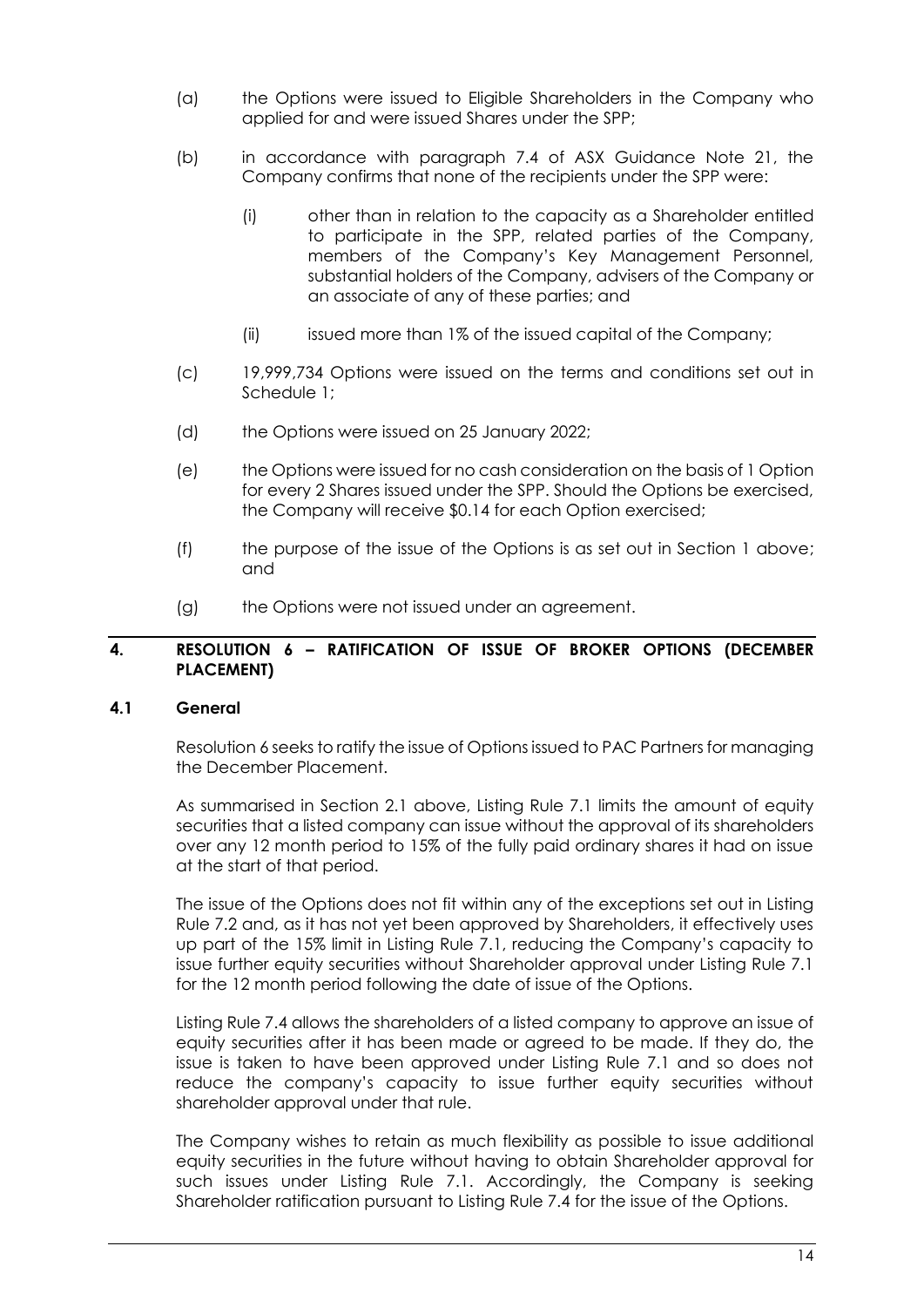## **4.2 Technical information required for Resolution 6**

If Resolution 6 is passed, the 4,375,000 Options will be excluded in calculating the Company's 15% limit in Listing Rule 7.1, effectively increasing the number of equity securities the Company can issue without Shareholder approval over the 12 month period following the date of issue of those Options.

If Resolution 6 is not passed, the Options will be included in calculating the Company's 15% limit in Listing Rule 7.1, effectively decreasing the number of equity securities that the Company can issue without Shareholder approval over the 12 month period following the date of issue of the Options.

Pursuant to and in accordance with Listing Rule 7.5, the following information is provided in relation to Resolution 6:

- (a) the Options were issued to PAC Partners;
- (b) in accordance with paragraph 7.4 of ASX Guidance Note 21, the Company confirms that none of the recipients were:
	- (i) related parties of the Company, members of the Company's Key Management Personnel, substantial holders of the Company, advisers of the Company or an associate of any of these parties; and
	- (ii) issued more than 1% of the issued capital of the Company;
- (c) 4,375,000 Options were issued on the terms and conditions set out in Schedule 1;
- (d) the Options were issued on 25 January 2022;
- (e) the Options were issued for no cash consideration as part of the fee for PAC Partners assisting with the December Placement;
- (f) the purpose of the issue of the Options is as described in (e) above; and
- (g) the Options were issued under the mandate pursuant to which PAC Partners:
	- (i) agreed to assist with the December Placement and be named as the 'lead manager';
	- (ii) was paid management and selling fees of 2% and 4% respectively; and
	- (iii) were issued the Options.

The agreement otherwise contained terms that are standard for a lead manager mandate.

## **5. RESOLUTIONS 7 AND 8 – RATIFICATION OF ISSUE OF SHARES FOR MAY PLACEMENT**

## **5.1 General**

Resolutions 7 and 8 seek approval to ratify the prior issue of Shares under the May Placement. Resolution 7 seeks to ratify the issue of Shares issued under the Listing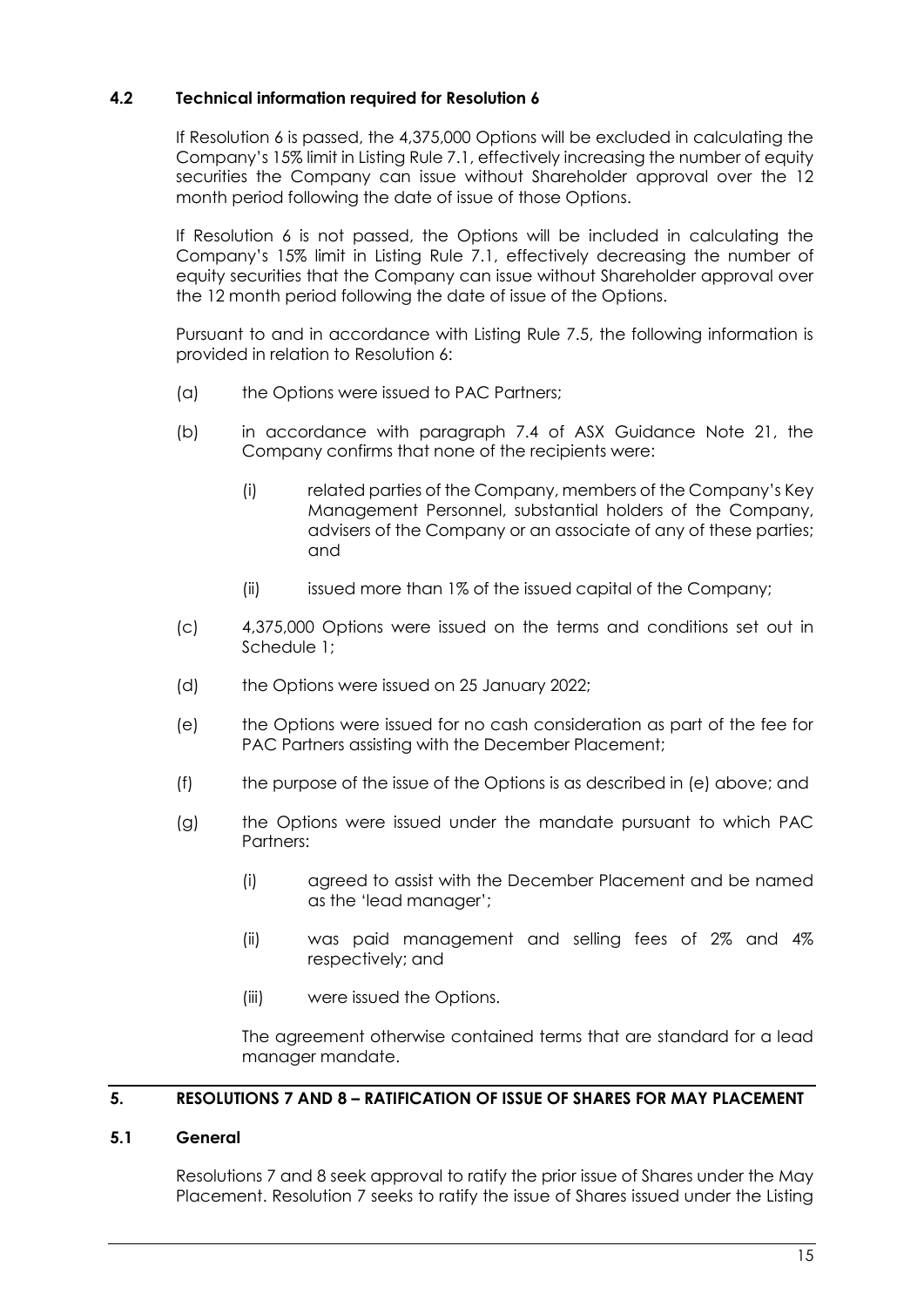Rule 7.1 and Resolution 8 seeks to ratify the issue of Shares issued under Listing Rule 7.1A.

As summarised in Section 2.1 above, Listing Rule 7.1 limits the amount of equity securities that a listed company can issue without the approval of its shareholders over any 12 month period to 15% of the fully paid ordinary shares it had on issue at the start of that period.

The issue of the Shares does not fit within any of the exceptions set out in Listing Rule 7.2 and, as it has not yet been approved by Shareholders, it effectively uses up part of the 10% limit in Listing Rule 7.1A and 15% limit in Listing Rule 7.1, reducing the Company's capacity to issue further equity securities without Shareholder approval for the 12 month period following the date of issue of those Shares.

Listing Rule 7.4 allows the shareholders of a listed company to approve an issue of equity securities after it has been made or agreed to be made. If they do, the issue is taken to have been approved under Listing Rule 7.1 and so does not reduce the company's capacity to issue further equity securities without shareholder approval under that rule.

The Company wishes to retain as much flexibility as possible to issue additional equity securities in the future without having to obtain Shareholder approval for such issues under Listing Rules 7.1 and 7.1A. Accordingly, the Company is seeking Shareholder ratification pursuant to Listing Rule 7.4 for the issue of the May Placement Shares.

## **5.2 Technical information required for Resolution 7**

If Resolution 7 is passed, the 38,037,129 Shares will be excluded in calculating the Company's 15% limit in Listing Rule 7.1, effectively increasing the number of equity securities the Company can issue without Shareholder approval over the 12 month period following the date of issue of those Shares.

If Resolution 7 is not passed, the Shares will be included in calculating the Company's 15% limit in Listing Rule 7.1, effectively decreasing the number of equity securities that the Company can issue without Shareholder approval over the 12 month period following the date of issue of the Shares.

Pursuant to and in accordance with Listing Rule 7.5, the following information is provided in relation to Resolution 7:

- (a) the Shares were issued to professional and sophisticated investors who are clients of PAC Partners (**Lead Manager**). The recipients were identified through a bookbuild process, which involved the Lead Manager seeking expressions of interest to participate in the capital raising from nonrelated parties of the Company;
- (b) in accordance with paragraph 7.4 of ASX Guidance Note 21, the Company confirms that none of the recipients were:
	- (i) related parties of the Company, members of the Company's Key Management Personnel, substantial holders of the Company, advisers of the Company or an associate of any of these parties; and
	- (ii) issued more than 1% of the issued capital of the Company;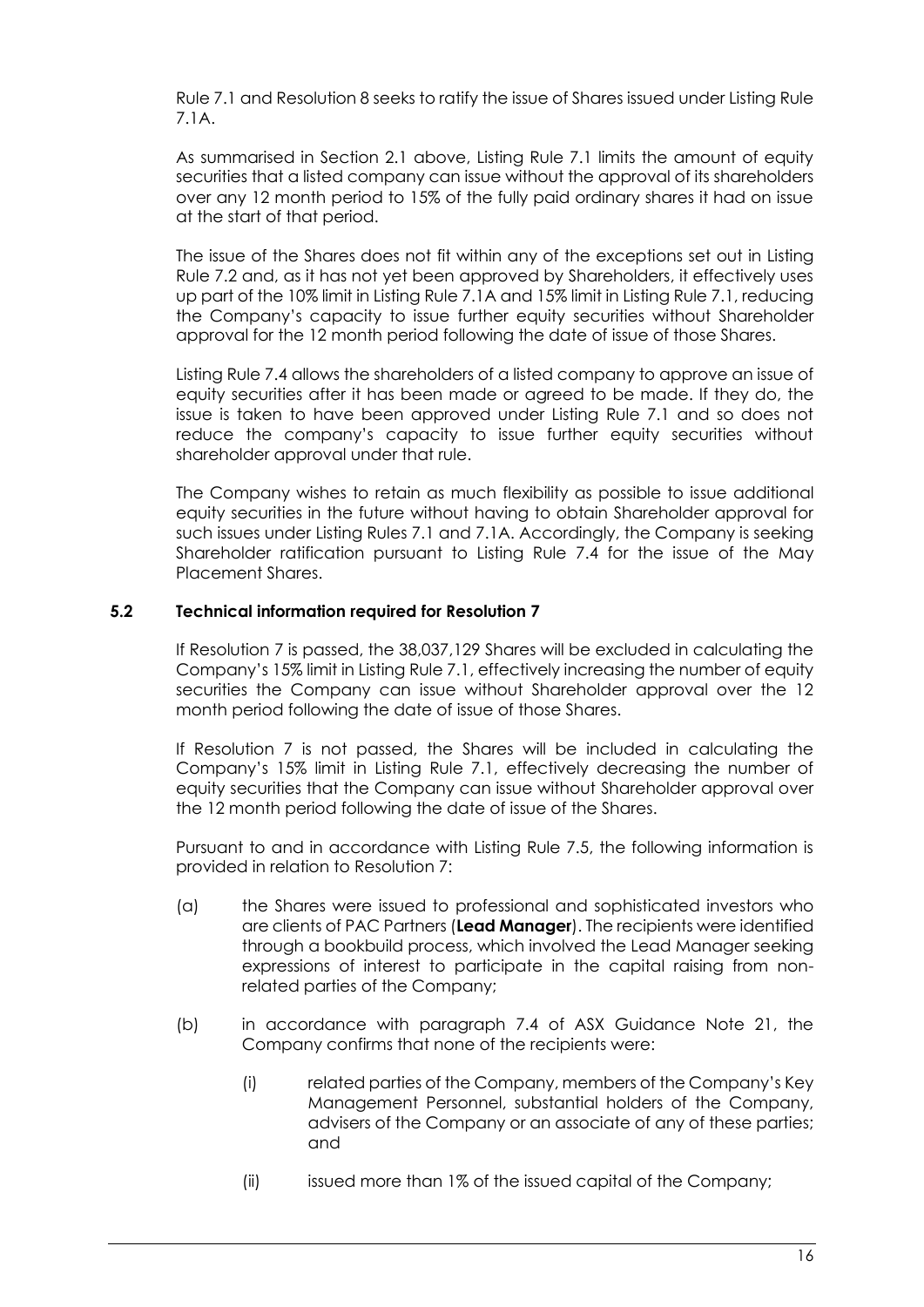- (c) 38,037,129 Shares were issued and the Shares issued were all fully paid ordinary shares in the capital of the Company issued on the same terms and conditions as the Company's existing Shares;
- (d) the Shares were issued on 30 May 2022;
- (e) the issue price was \$0.20 per Share. The Company has not and will not receive any other consideration for the issue of the Shares;
- (f) the purpose of the issue of the Shares is set out in Section 1.3.2 above; and
- (g) the Shares were not issued under an agreement.

## **5.3 Technical information required for Resolution 8**

If Resolution 8 is passed, the 18,710,466 Shares will be excluded in calculating the Company's 10% limit in Listing Rule 7.1A, effectively increasing the number of equity securities the Company can issue without Shareholder approval over the 12 month period following the date of issue of those Shares.

If Resolution 8 is not passed, the Shares will be included in calculating the Company's 10% limit in Listing Rule 7.A, effectively decreasing the number of equity securities that the Company can issue without Shareholder approval over the 12 month period following the date of issue of the Shares.

Pursuant to and in accordance with Listing Rule 7.5, the following information is provided in relation to Resolution 8:

- (a) the Shares were issued to professional and sophisticated investors who are clients of PAC Partners (**Lead Manager**). The recipients were identified through a bookbuild process, which involved the Lead Manager seeking expressions of interest to participate in the capital raising from nonrelated parties of the Company;
- (b) in accordance with paragraph 7.4 of ASX Guidance Note 21, the Company confirms that none of the recipients were:
	- (i) related parties of the Company, members of the Company's Key Management Personnel, substantial holders of the Company, advisers of the Company or an associate of any of these parties; and
	- (ii) issued more than 1% of the issued capital of the Company;
- (c) 18,710,466 Shares were issued and the Shares issued were all fully paid ordinary shares in the capital of the Company issued on the same terms and conditions as the Company's existing Shares;
- (d) the Shares were issued on 30 May 2022;
- (e) the issue price was \$0.20 per Share. The Company has not and will not receive any other consideration for the issue of the Shares;
- (f) the purpose of the issue of the Shares is set out in Section 1.3.2 above; and
- (g) the Shares were not issued under an agreement.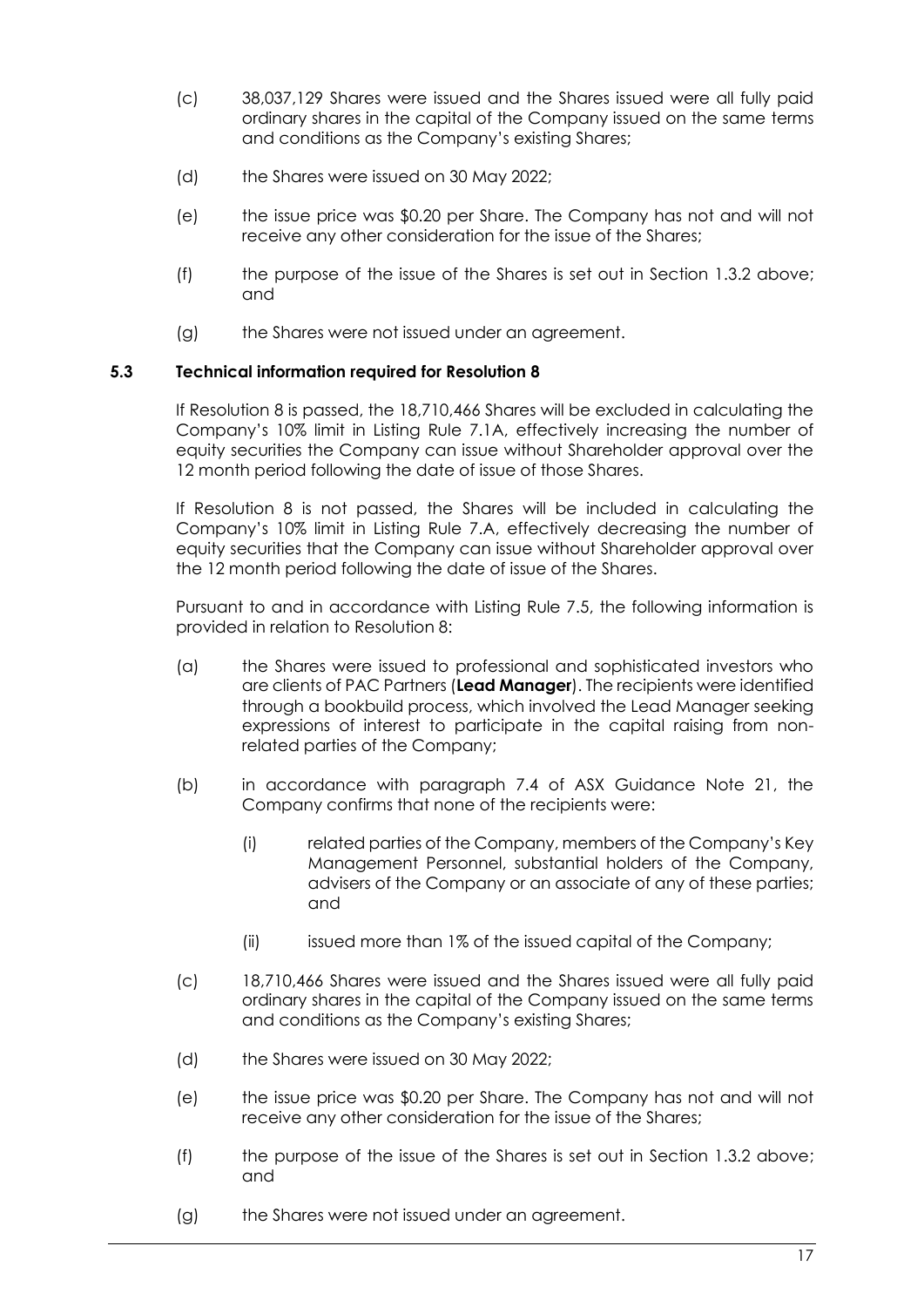## **6. RESOLUTION 9 – APPROVAL TO ISSUE OPTIONS UNDER MAY PLACEMENT**

## **6.1 General**

As outlined in Section 1 above, under the terms of the May Placement, the Company has agreed to issue 1 Option for every 2 Shares subscribed for, subject to the receipt of Shareholder approval. Resolution 9 seeks approval for the issue of those Options.

As summarised in Section 2.1 above, Listing Rule 7.1 limits the amount of equity securities that a listed company can issue without the approval of its shareholders over any 12 month period to 15% of the fully paid ordinary shares it had on issue at the start of that period.

The proposed issue of these Options would not fall within any of the exceptions set out in Listing Rule 7.2 and exceeds the 15% limit in Listing Rule 7.1. It therefore requires the approval of Shareholders under Listing Rule 7.1.

If Resolution 9 is passed, the Company will be able to proceed with the issue of the Options. In addition, the issue of the Options will be excluded from the calculation of the number of equity securities that the Company can issue without Shareholder approval under Listing Rule 7.1.

If Resolution 9 is not passed, the Company will not be able to proceed with the issue of the Options.

## **6.2 Technical information required for Resolution 9**

Pursuant to and in accordance with Listing Rule 7.3, the following information is provided in relation to Resolution 9:

- (a) the Options will be issued to the parties that received Shares under the May Placement;
- (b) in accordance with paragraph 7.2 of ASX Guidance Note 21, the Company confirms that none of the recipients will be:
	- (i) related parties of the Company, members of the Company's Key Management Personnel, substantial holders of the Company, advisers of the Company or an associate of any of these parties; and
	- (ii) issued more than 1% of the issued capital of the Company;
- (c) the maximum number of Options to be issued is 30,013,083. The Options will be issued on the terms and conditions set out in Schedule 2;
- (d) the Options will be issued no later than 3 months after the date of the Meeting (or such later date to the extent permitted by any ASX waiver or modification of the Listing Rules) and it is intended that issue of the Options will occur on the same date;
- (e) no cash consideration will be received for the issue of the Options. However, should the Options be exercised, the Company will receive \$0.35 for each Option exercised;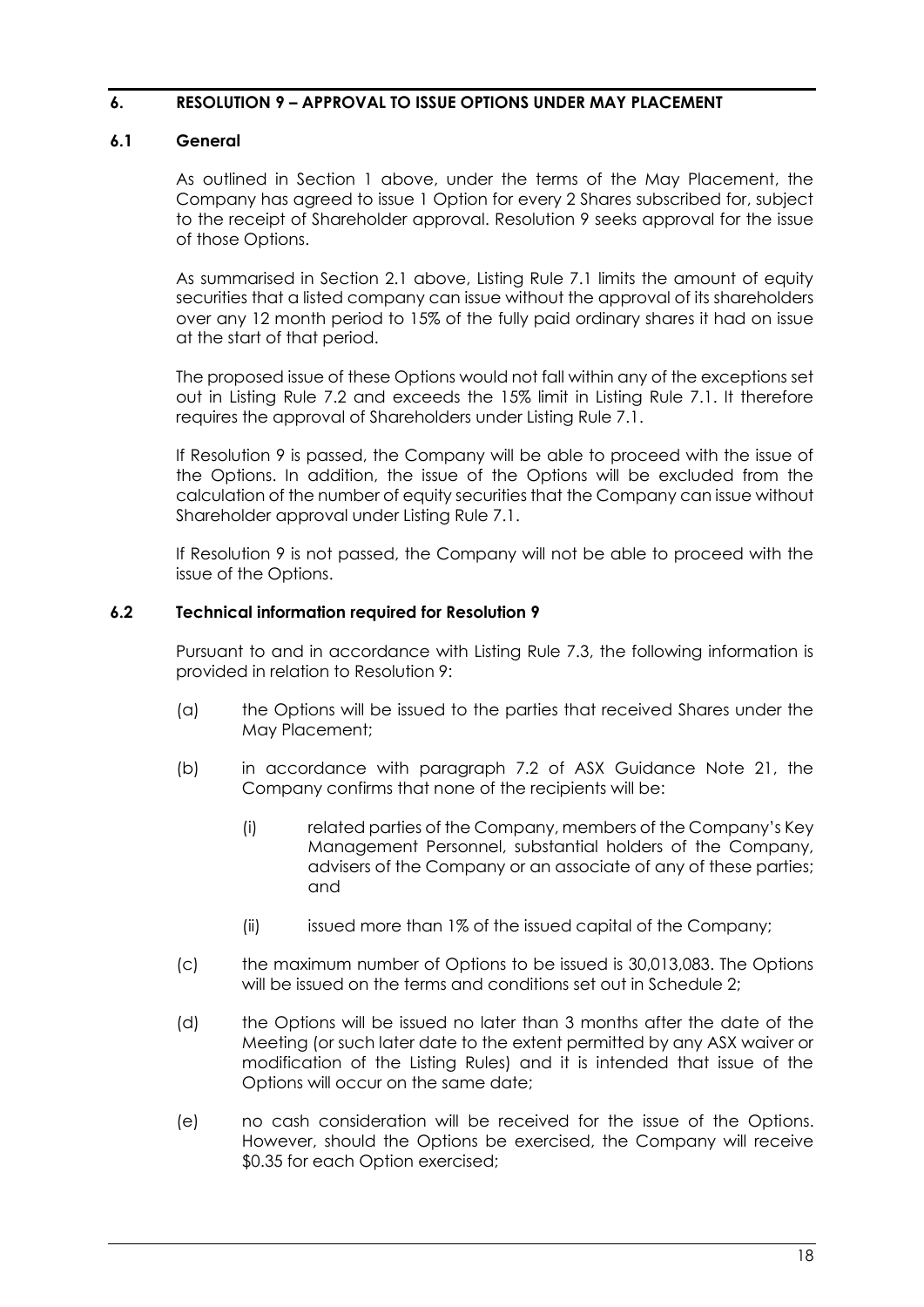- (f) the purpose of the issue of the Options is to complete the Company's obligations under the May Placement, which has raised funds for the purpose set out in Section 1.3.2;
- (g) the Options are not being issued under, or to fund, a reverse takeover.

## **7. RESOLUTION 10 – APPROVAL TO ISSUE ADDITIONAL MAY PLACEMENT SHARES**

## **7.1 General**

Resolution 10 seeks approval to issue an additional 1,850,000 Shares under the May Placement. The Shares will be issued to the Mangwana Opportunities Fund, which is already a Shareholder in the Company.

As summarised in Section 2.1 above, Listing Rule 7.1 limits the amount of equity securities that a listed company can issue without the approval of its shareholders over any 12 month period to 15% of the fully paid ordinary shares it had on issue at the start of that period.

The proposed issue of these Shares would not fall within any of the exceptions set out in Listing Rule 7.2 and exceeds the 15% limit in Listing Rule 7.1. It therefore requires the approval of Shareholders under Listing Rule 7.1.

If Resolution 10 is passed, the Company will be able to proceed with the issue of these additional Shares under the May Placement, and the Mangwana Opportunities Fund would also receive Options the subject of Resolution 9. In addition, the issue of the Shares will be excluded from the calculation of the number of equity securities that the Company can issue without Shareholder approval under Listing Rule 7.1.

If Resolution 10 is not passed, the Company will not be able to proceed with the issue of the Shares under this Resolution 10 resulting in the Company receiving \$370,000 less under the Placement. The associated Options will also not be issued under Resolution 9 above.

## **7.2 Technical information required for Resolution 10**

Pursuant to and in accordance with Listing Rule 7.3, the following information is provided in relation to Resolution 10:

- (a) the Shares will be issued to the Mangwana Opportunities Fund;
- (b) in accordance with paragraph 7.2 of ASX Guidance Note 21, the Company confirms that none of the recipients will be:
	- (i) related parties of the Company, members of the Company's Key Management Personnel, substantial holders of the Company, advisers of the Company or an associate of any of these parties; and
	- (ii) issued more than 1% of the issued capital of the Company;
- (c) the maximum number of Shares to be issued is 1,850,000 and the Shares issued will all be fully paid ordinary shares in the capital of the Company issued on the same terms and conditions as the Company's existing Shares;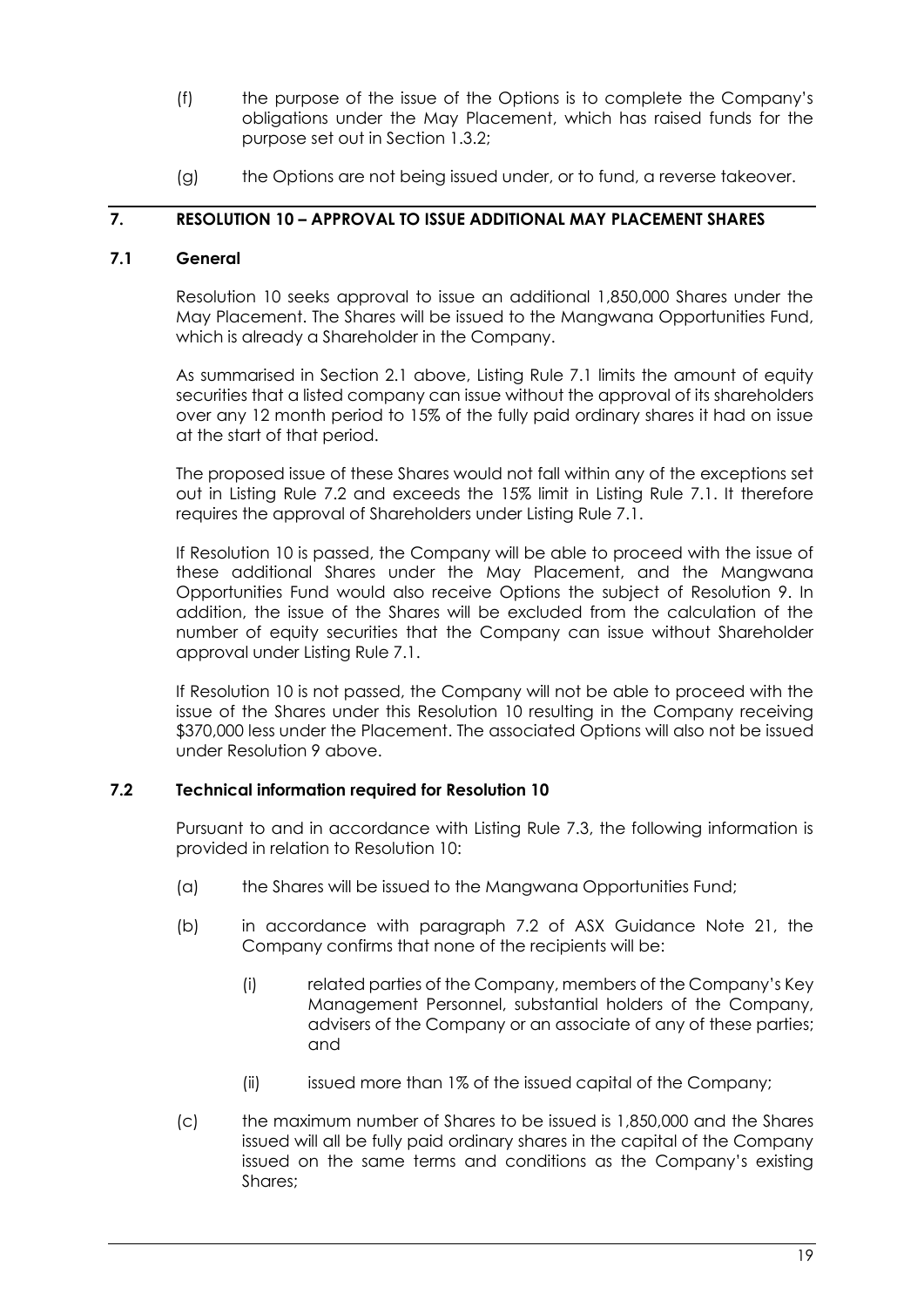- (d) the Shares will be issued no later than 3 months after the date of the Meeting (or such later date to the extent permitted by any ASX waiver or modification of the Listing Rules) and it is intended that issue of the Shares will occur on the same date;
- (e) the Shares will be issued at a price of \$0.20 per Share;
- (f) the purpose of the issue of the Shares is to raise funds to be used in the manner set out in Section 1.3.2 above;
- (g) the Shares are not being issued under, or to fund, a reverse takeover.

## **8. RESOLUTION 11 – APPROVAL FOR DIRECTOR TO PARTICIPATE IN MAY PLACEMENT**

## **8.1 General**

Resolution 11 seeks approval for one of the Company's Directors, Mr Joseph Mutizwa to participate in the May Placement.

## **8.2 Chapter 2E of the Corporations Act**

For a public company, or an entity that the public company controls, to give a financial benefit to a related party of the public company, the public company or entity must:

- (a) obtain the approval of the public company's members in the manner set out in sections 217 to 227 of the Corporations Act; and
- (b) give the benefit within 15 months following such approval,

unless the giving of the financial benefit falls within an exception set out in sections 210 to 216 of the Corporations Act.

The participation of Mr Mutizwa will result in the issue of Shares and Options which constitutes giving a financial benefit and Mr Mutizwa, is a related party of the Company by virtue of being a Director.

The Directors (other than Mr Mutizwa, who has a material personal interest in the Resolution) consider that Shareholder approval pursuant to Chapter 2E of the Corporations Act is not required in respect of Resolution 11 because the Shares and Options will be issued to Mr Mutizwa (or their nominee) on the same terms as Shares issued to non-related party participants in the Capital Raising and as such the giving of the financial benefit is on arm's length terms.

## **8.3 Listing Rule 10.11**

Listing Rule 10.11 provides that unless one of the exceptions in Listing Rule 10.12 applies, a listed company must not issue or agree to issue equity securities to:

- 10.11.1 a related party;
- 10.11.2 a person who is, or was at any time in the 6 months before the issue or agreement, a substantial (30%+) holder in the company;
- 10.11.3 a person who is, or was at any time in the 6 months before the issue or agreement, a substantial (10%+) holder in the company and who has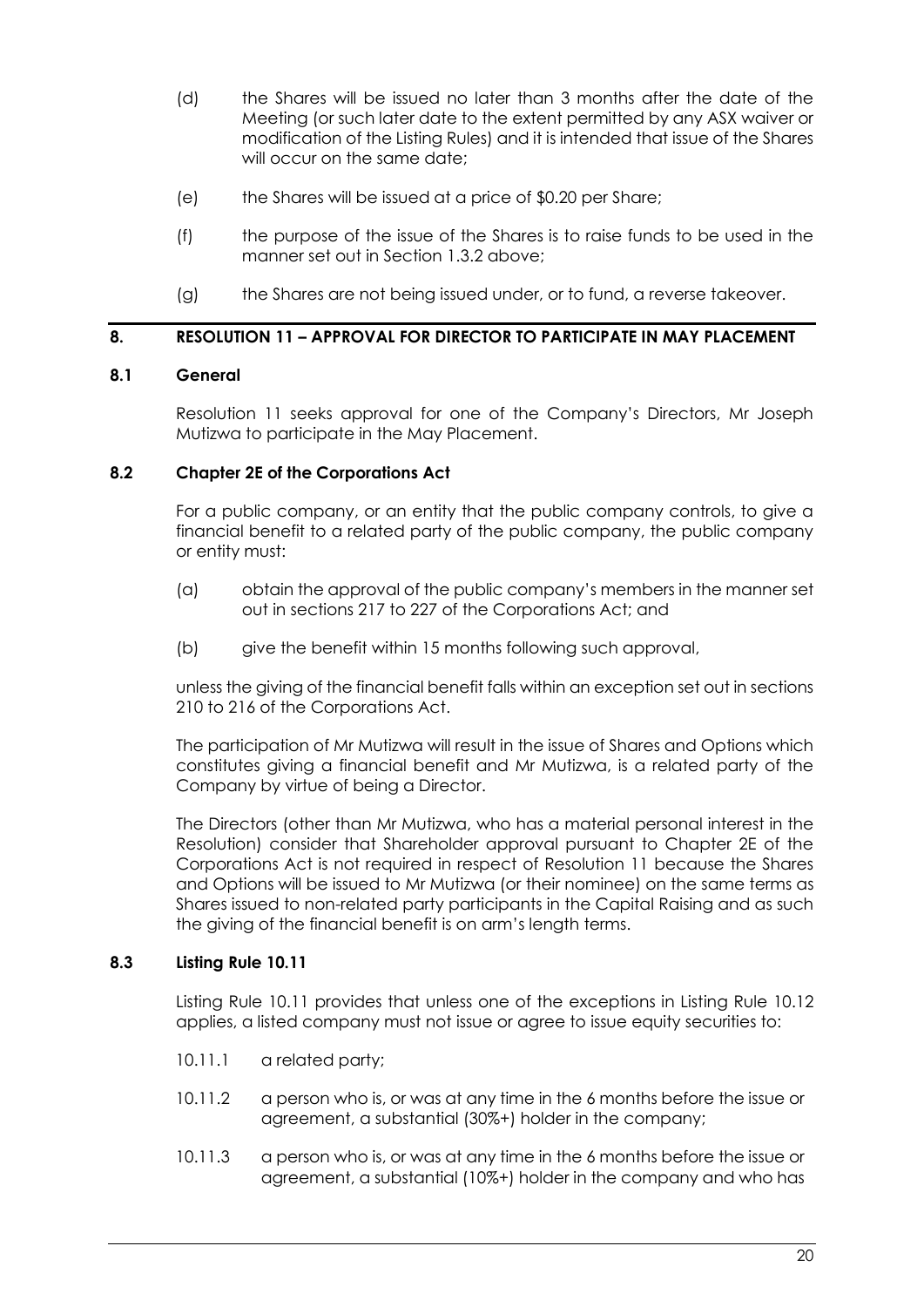nominated a director to the board of the company pursuant to a relevant agreement which gives them a right or expectation to do so;

- 10.11.4 an associate of a person referred to in Listing Rules 10.11.1 to 10.11.3; or
- 10.11.5 a person whose relationship with the company or a person referred to in Listing Rules 10.11.1 to 10.11.4 is such that, in ASX's opinion, the issue or agreement should be approved by its shareholders,

unless it obtains the approval of its shareholders.

The issue of the Shares and Options falls within Listing Rule 10.11.1 and does not fall within any of the exceptions in Listing Rule 10.12. It therefore requires the approval of Shareholders under Listing Rule 10.11.

## **8.4 Technical information required by Listing Rule 14.1A**

If Resolution 11 is passed, the Company will be able to proceed with the issue of the Shares and Options to Mr Mutizwa within one month after the date of the Meeting (or such later date as permitted by any ASX waiver or modification of the Listing Rules) and will raise additional funds which will be used in the manner set out in Section 1.3.2 above. As approval pursuant to Listing Rule 7.1 is not required for the issue of the Shares and Options (because approval is being obtained under Listing Rule 10.11), the issue of the Shares and Options will not use up any of the Company's 15% annual placement capacity.

If Resolution 11 is not passed, the Company will not be able to proceed with the issue of the Shares and Options and no further funds will be raised in respect of the May Placement.

## **8.5 Technical Information required by Listing Rule 10.13**

Pursuant to and in accordance with Listing Rule 10.13, the following information is provided in relation to Resolution 11:

- (a) the Shares and Options will be issued to Mr Joseph Mutizwa (or their nominee), who falls within the category set out in Listing Rule 10.11.1, as he is a related party of the Company by virtue of being a Director;
- (b) the maximum number of Shares to be issued to Mr Mutizwa (or his nominee) is 1,428,570 Shares and 714,285 Options;
- (c) the Shares issued will be fully paid ordinary shares in the capital of the Company issued on the same terms and conditions as the Company's existing Shares;
- (d) the Options will be issued on the terms and conditions set out in Schedule 2;
- (e) the Shares and Options will be issued no later than 1 month after the date of the Meeting (or such later date to the extent permitted by any ASX waiver or modification of the Listing Rules) and it is anticipated the Shares and Options will be issued on the same date;
- (f) the issue price will be \$0.20 per Share, being the same issue price as Shares issued to other participants in the May Placement. The Company will not receive any other consideration for the issue of the Shares;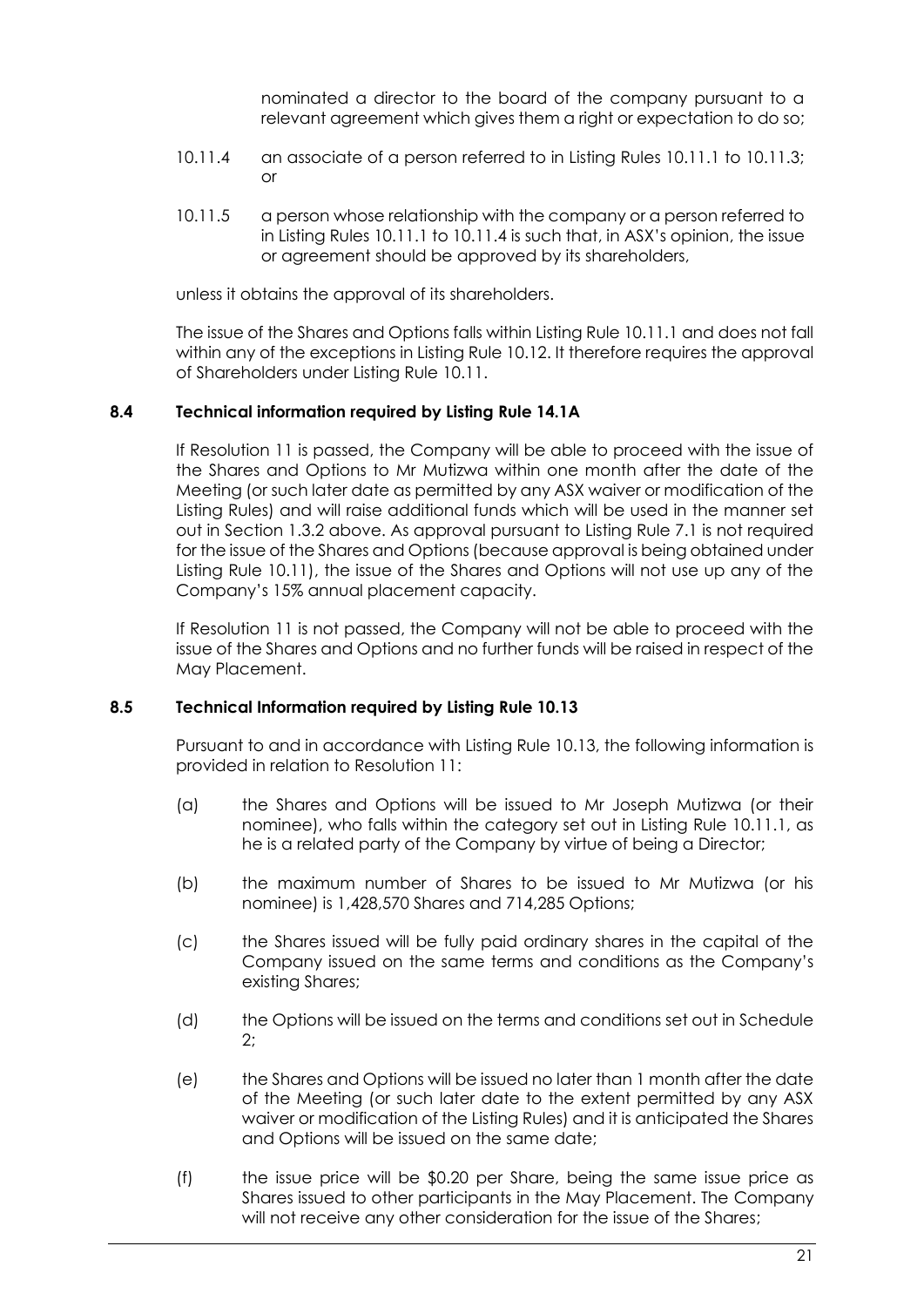- (g) the Options will be issued for no cash consideration. However, should the Options be exercised, the Company will receive \$0.35 per Option exercised.
- (h) the purpose of the issue of Shares and Options is to raise funds to be used in the same manner as all other funds under the May Placement, as set out in Section 1.3.2 above;
- (i) the Shares and Options to be issued under Resolution 11 are not intended to remunerate or incentivise the Director;
- (j) the Shares are not being issued under an agreement; and
- (k) a voting exclusion statements is included in Resolution 11 of the Notice.

## **9. RESOLUTION 12 – RATIFICATION OF ISSUE OF BROKER OPTIONS (MAY PLACEMENT)**

## **9.1 General**

Similar to the December Placement, the Company has agreed to issue Options to PAC Partners for their work acting as lead manager of the May Placement, subject to the receipt of Shareholder approval.

Resolution 12 seeks approval for the issue of those Options on the same terms as all other Options issued under the May Placement.

As summarised in Section 2.1 above, Listing Rule 7.1 limits the amount of equity securities that a listed company can issue without the approval of its shareholders over any 12 month period to 15% of the fully paid ordinary shares it had on issue at the start of that period.

The proposed issue of the Options to PAC Partners does not fall within any of the exceptions set out in Listing Rule 7.2 and exceeds the 15% limit in Listing Rule 7.1. It therefore requires the approval of Shareholders under Listing Rule 7.1.

If Resolution 12 is passed, the Company will be able to proceed with the issue of the Options. In addition, the issue of the Options will be excluded from the calculation of the number of equity securities that the Company can issue without Shareholder approval under Listing Rule 7.1.

If Resolution 12 is not passed, the Company will not be able to proceed with the issue of the Options to PAC Partners.

## **9.2 Technical information required for Resolution 12**

Pursuant to and in accordance with Listing Rule 7.3, the following information is provided in relation to Resolution 12:

- (a) the Options will be issued to PAC Partners or their nominee/s;
- (b) in accordance with paragraph 7.2 of ASX Guidance Note 21, the Company confirms that none of the recipients will be:
	- (i) related parties of the Company, members of the Company's Key Management Personnel, substantial holders of the Company, advisers of the Company or an associate of any of these parties; and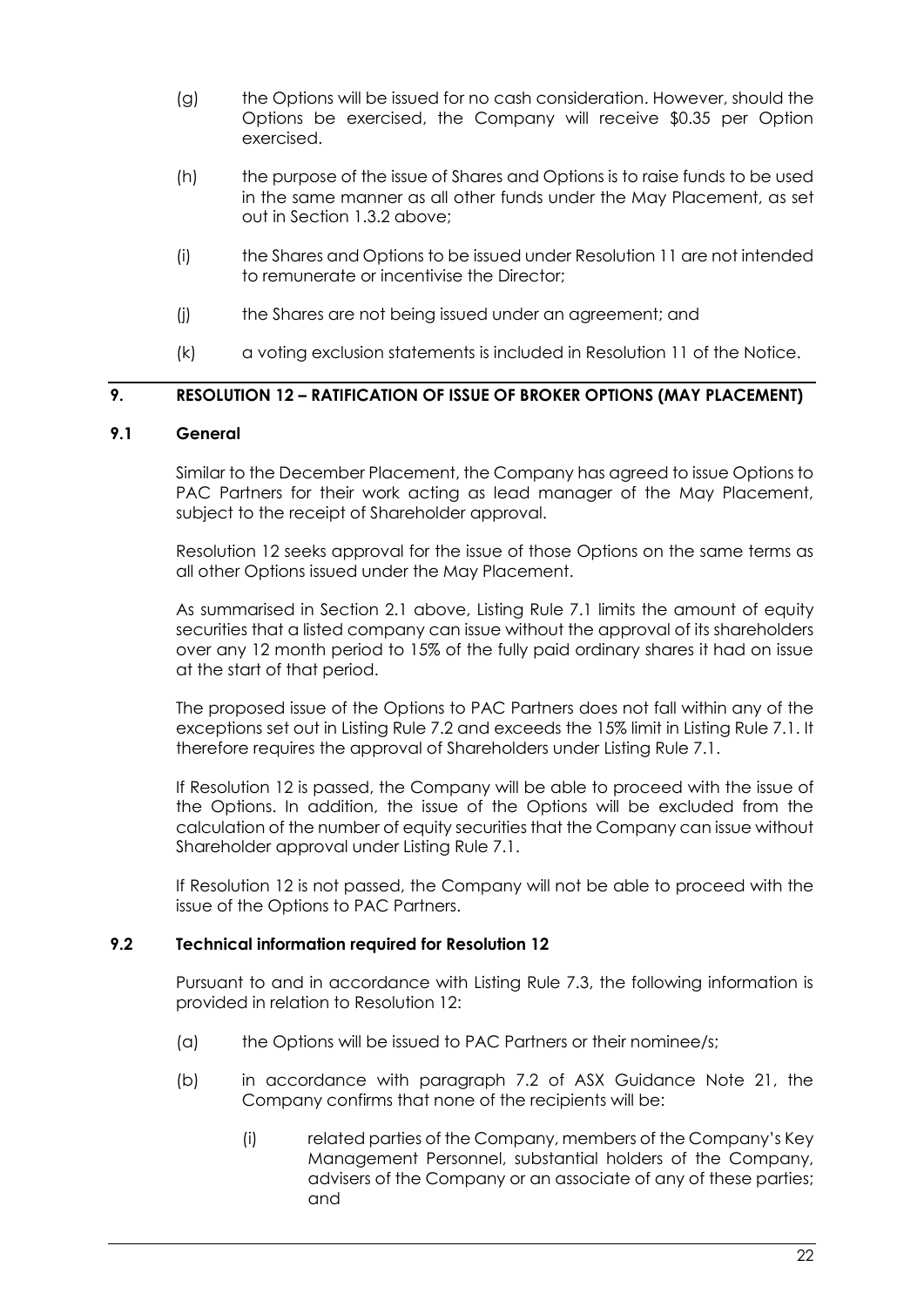- (ii) issued more than 1% of the issued capital of the Company;
- (c) the maximum number of Options to be issued is 7,503,271. The terms and conditions of the Options are set out in Schedule 2;
- (d) the Options will be issued no later than 3 months after the date of the Meeting (or such later date to the extent permitted by any ASX waiver or modification of the Listing Rules) and it is intended that issue of the Options will occur on the same date;
- (e) no cash consideration will be received for the Options as they are being issued as part of the fee payable to PAC Partners. However, if the Options are exercised, the Company will receive \$0.35 for each option exercised;
- (f) the purpose of the issue of the Options is to pay part of the fee payable to PAC Partners;
- (g) the Options were issued under the mandate pursuant to which PAC Partners:
	- (i) agreed to assist with the May Placement and be named as the 'lead manager';
	- (ii) was paid management and selling fees of 2% and 4% respectively; and
	- (iii) are entitled to receive the Options, subject to Shareholder approval.

The agreement otherwise contains terms that are standard for a lead manager mandate; and

(h) the Options are not being issued under, or to fund, a reverse takeover.

## **10. RESOLUTIONS 13 TOT 16 – ISSUE OR PERFORMANCE RIGHTS TO RELATED PARTIES**

## **10.1 General**

The Company has agreed, subject to obtaining Shareholder approval, to issue up to an aggregate of 31,000,000 Performance Rights (**Performance Rights**) to each of the current Directors of the Company (or their respective nominees) (**Related Parties**) on the terms and conditions set out below.

Resolutions 13 to 16 seek Shareholder approval for the issue of the Performance Rights to the Related Parties.

## **10.2 Chapter 2E of the Corporations Act**

For a public company, or an entity that the public company controls, to give a financial benefit to a related party of the public company, the public company or entity must:

- (a) obtain the approval of the public company's members in the manner set out in sections 217 to 227 of the Corporations Act; and
- (b) give the benefit within 15 months following such approval,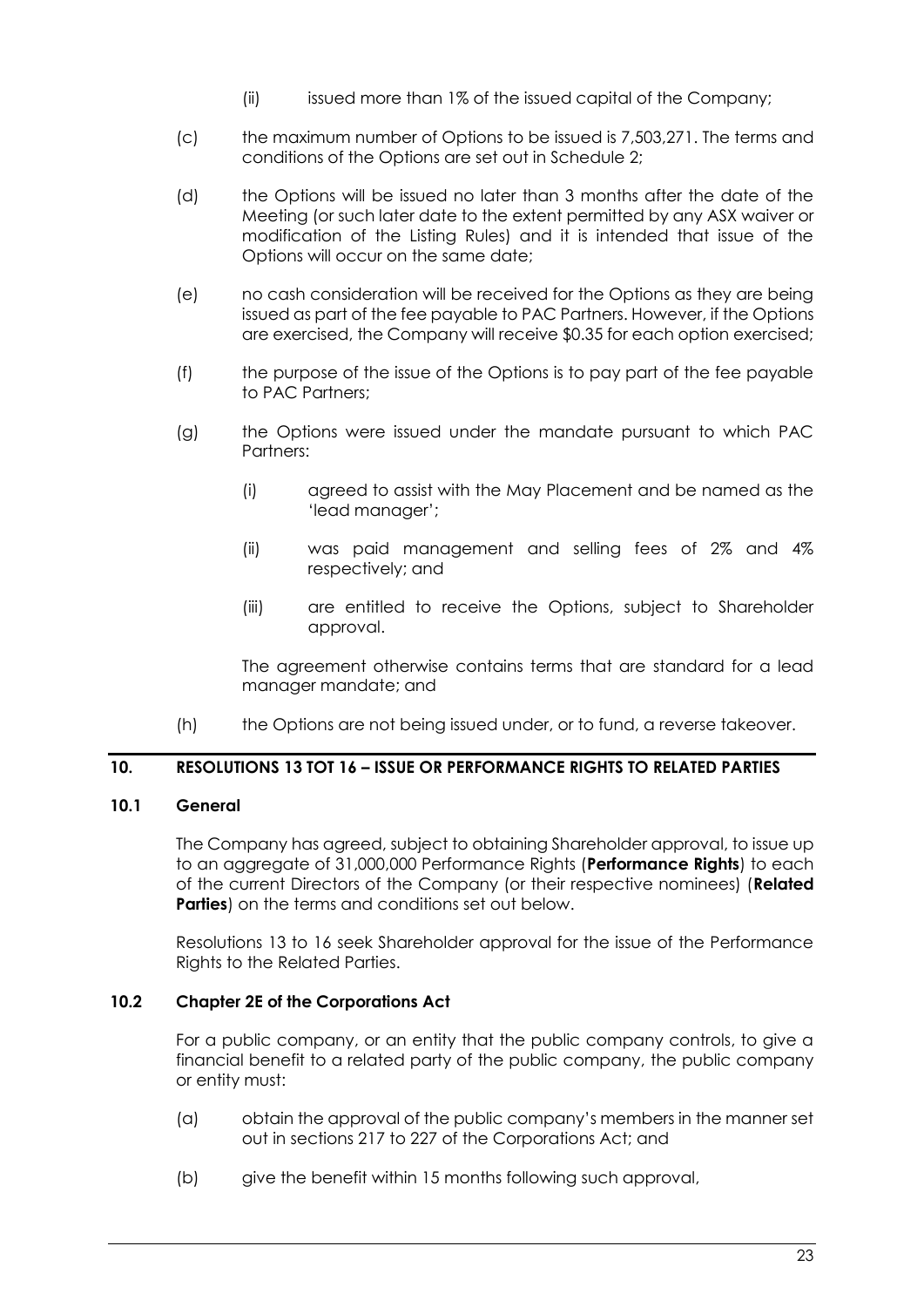unless the giving of the financial benefit falls within an exception set out in sections 210 to 216 of the Corporations Act.

The issue of Performance Rights to the Related Parties constitutes giving a financial benefit and each of the Related Parties is a related party of the Company by virtue of being a Director.

As the Performance Rights are proposed to be issued to all of the Directors, the Directors are unable to form a quorum to consider whether one of the exceptions set out in sections 210 to 216 of the Corporations Act applies to the issue of the Performance Rights. Accordingly, Shareholder approval for the issue of Performance Rights to the Related Parties is sought in accordance with Chapter 2E of the Corporations Act.

## **10.3 Listing Rule 10.11**

Listing Rule 10.11 provides that unless one of the exceptions in Listing Rule 10.12 applies, a listed company must not issue or agree to issue equity securities to:

- 10.11.1 a related party;
- 10.11.2 a person who is, or was at any time in the 6 months before the issue or agreement, a substantial (30%+) holder in the company;
- 10.11.3 a person who is, or was at any time in the 6 months before the issue or agreement, a substantial (10%+) holder in the company and who has nominated a director to the board of the company pursuant to a relevant agreement which gives them a right or expectation to do so;
- 10.11.4 an associate of a person referred to in Listing Rules 10.11.1 to 10.11.3; or
- 10.11.5 a person whose relationship with the company or a person referred to in Listing Rules 10.11.1 to 10.11.4 is such that, in ASX's opinion, the issue or agreement should be approved by its shareholders,

unless it obtains the approval of its shareholders.

The issue of Performance Rights falls within Listing Rule 10.11.1 and does not fall within any of the exceptions in Listing Rule 10.12. It therefore requires the approval of Shareholders under Listing Rule 10.11.

Resolutions 13 to 16 seek the required Shareholder approval for the issue of the Performance Rights under and for the purposes of Chapter 2E of the Corporations Act and Listing Rule 10.11.

## **10.4 Technical information required by Listing Rule 14.1A**

If Resolutions 13 to 16 are passed, the Company will be able to proceed with the issue of the Performance Rights to the Related Parties within one month after the date of the Meeting (or such later date as permitted by any ASX waiver or modification of the Listing Rules). As approval pursuant to Listing Rule 7.1 is not required for the issue of the Performance Rights (because approval is being obtained under Listing Rule 10.11), the issue of the Options will not use up any of the Company's 15% annual placement capacity.

If any of Resolutions 13 to 16 are not passed, the Company will not be able to proceed with the issue of the Performance Rights under that particular Resolution.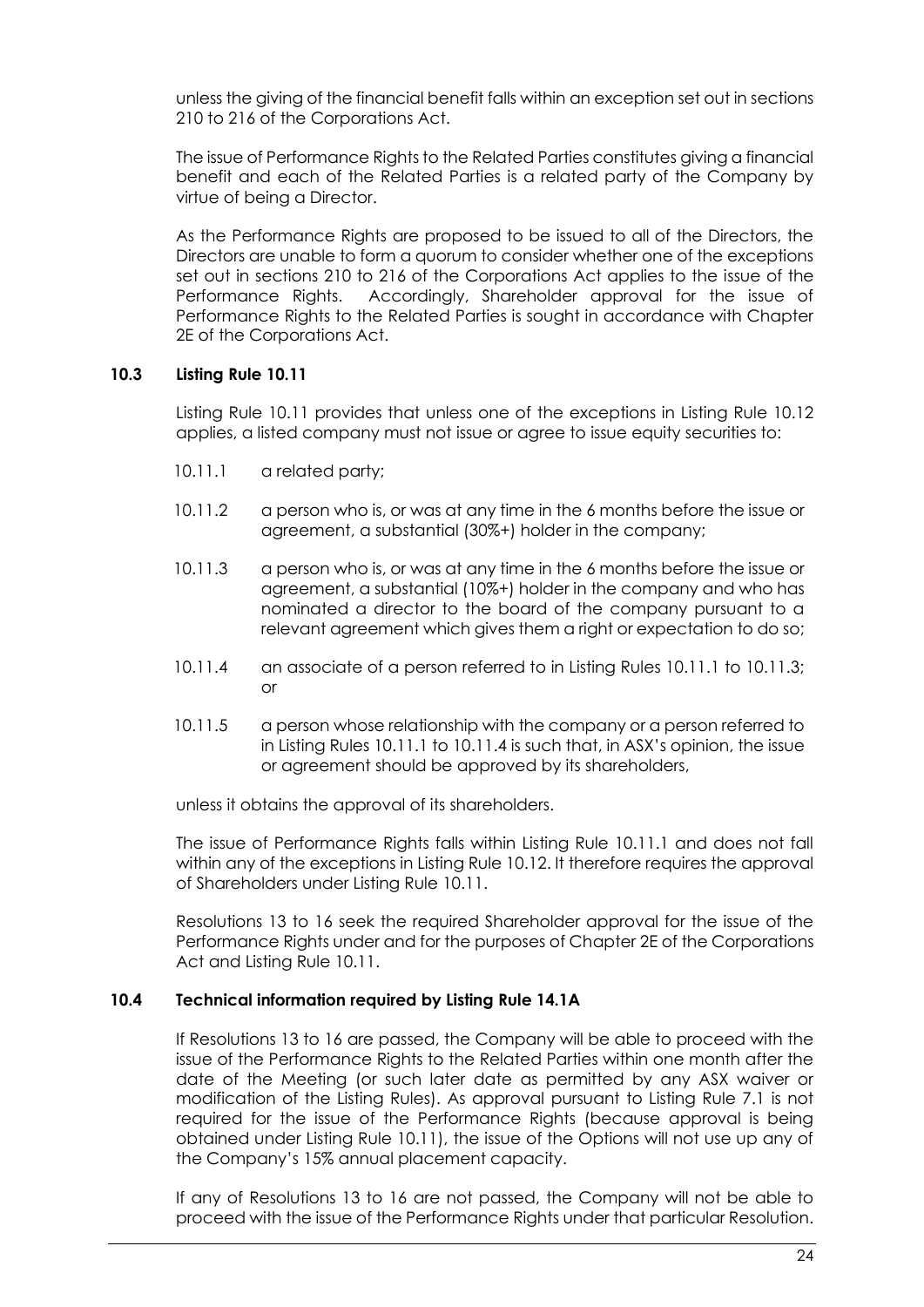## **10.5 Technical Information required by Listing Rule 10.13 and section 219 of the Corporations Act**

Pursuant to and in accordance with Listing Rule 10.13 and section 219 of the Corporations Act, the following information is provided in relation to Resolutions 13 to 16:

- (a) the Performance Rights will be issued to the following persons:
	- (i) Scott Macmillan (or their nominee) pursuant to Resolution 13;
	- (ii) Stuart Lake (or their nominee) pursuant to Resolution 14;
	- (iii) Joe Mutizwa (or their nominee) pursuant to Resolution 15; and
	- (iv) Gabriel Chiappini (or their nominee) pursuant to Resolution 16,

each of whom falls within the category set out in Listing Rule 10.11.1 by virtue of being a Director;

- (b) the maximum number of Performance Rights to be issued to the Related Parties (being the nature of the financial benefit proposed to be given) is 31 million comprising:
	- (i) 5 million Class A Performance Rights and 5 million Class B Performance Rights to Scott Macmillan (or his nominee) pursuant to Resolution 13;
	- (ii) 3.5 million Class A Performance Rights and 3.5 million Class B Performance Rights to Stuart Lake (or his nominee) pursuant to Resolution 14;
	- (iii) 3.5 million Class A Performance Rights and 3.5 million Class B Performance Rights to Joe Mutizwa (or his nominee) pursuant to Resolution 15;
	- (iv) 3.5 million Class A Performance Rights and 3.5 million Class B Performance Rights to Gabriel Chiappini (or his nominee) pursuant to Resolution 16,
- (c) the terms and conditions of the Performance Rights are set out in Schedule 3;
- (d) the Performance Rights will be issued no later than 1 month after the date of the Meeting (or such later date to the extent permitted by any ASX waiver or modification of the Listing Rules) and it is intended that issue of the Performance Rights will occur on the same date;
- (e) the issue price of the Performance Rights will be nil. The Company will not receive any other consideration in respect of the issue of the Performance Rights;
- (f) the purpose of the issue of the Performance Rights is to provide a performance linked incentive component in the remuneration package for the Related Parties to align the interests of the Related Parties with those of Shareholders, to motivate and reward the performance of the Related Parties in their roles as Directors and to provide a cost effective way from the Company to remunerate the Related Parties, which will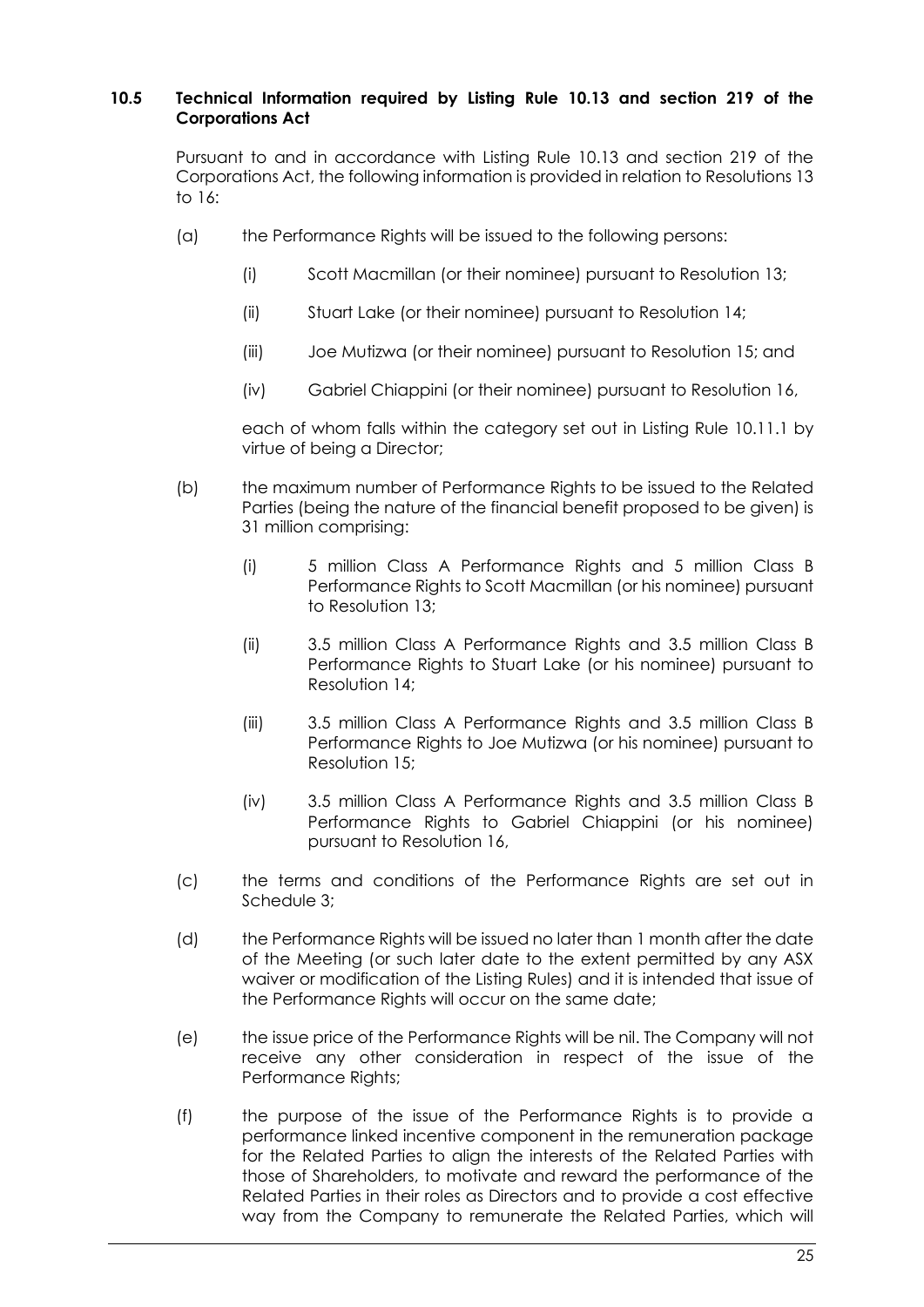allow the Company to spend a greater proportion of its cash reserves on its operations than it would if alternative cash forms of remuneration were given to the Related Parties;

- (g) the Performance Rights will be unquoted. The Company has agreed to issue the Performance Rights to the Related Parties subject to Shareholder for the following reasons:
	- (i) the Performance Rights will be unquoted, therefore there is no immediate dilutionary impact on Shareholders;
	- (ii) the milestones relating to the Performance Rights are value accretive for Shareholders, therefore there will be no benefit received by the Related Parties where value is not created for Shareholders between the date of issue of the Performance Rights and the vesting of any of those Performance Rights; and
	- (iii) it is not considered that there are any significant opportunity costs to the Company or benefits foregone by the Company in issuing the Performance Rights on the terms proposed;
- (h) the number of Performance Rights to be issued to each of the Related Parties has been determined based upon a consideration of:
	- (i) current market standards and/or practices of other ASX listed companies of a similar size and stage of development to the Company;
	- (ii) the Company's current share capital on issue;
	- (iii) the remuneration of the Related Parties; and
	- (iv) incentives to attract and ensure continuity of service of the Related Parties who have appropriate knowledge and expertise, while maintaining the Company's cash reserves.

The Company does not consider that there are any significant opportunity costs to the Company or benefits foregone by the Company in issuing the Performance Rights upon the terms proposed;

(i) the total remuneration package for each of the Related Parties for the previous financial year and the proposed total remuneration package for the current financial year are set out below:

| <b>Related Party</b>           | Current<br><b>Financial</b><br>Year | <b>Previous</b><br>Financial<br>Year |
|--------------------------------|-------------------------------------|--------------------------------------|
| Scott Macmillan <sup>1</sup>   | \$788,475                           | \$280,937                            |
| Stuart Lake <sup>2</sup>       | \$469,316                           | \$97,480                             |
| Joe Mutizwa <sup>3</sup>       | \$441,597                           | \$6,904                              |
| Gabriel Chiappini <sup>4</sup> | \$441,597                           | \$57,350                             |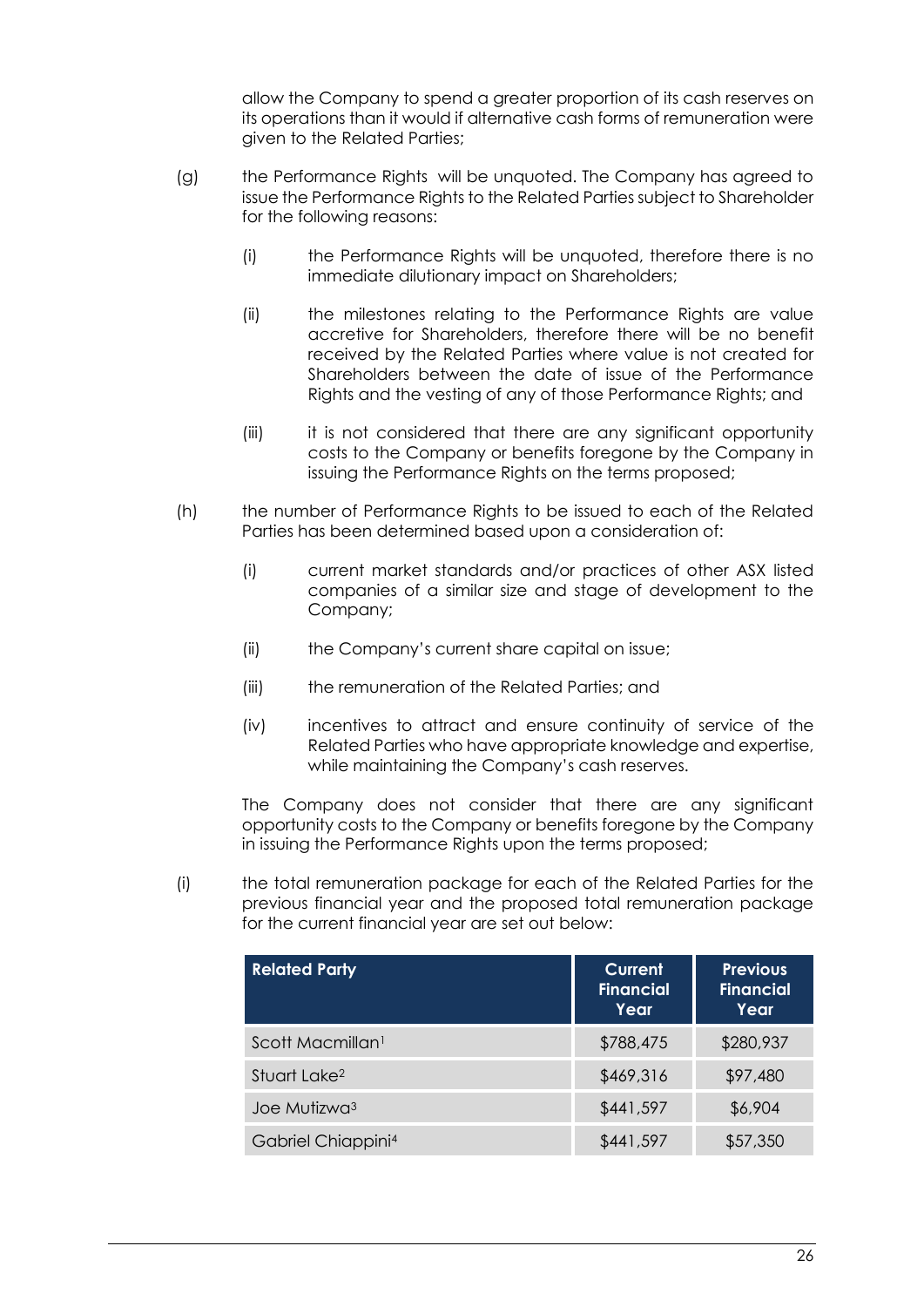#### **Notes:**

- 1. Comprising salary of \$350,000, a superannuation payment of \$23,568 and sharebased payments of \$414,907 (including an increase of \$111,035 , being the value of the Performance Rights).
- 2. Comprising Directors' fees of £50,000 (\$87,720 equivalent using AUD/GBP rate of 0.57), a superannuation payment of \$NIL and share-based payments of \$381,597 (including an increase of \$77,725, being the value of the Performance Rights).
- 3. Comprising Directors' fees of \$60,000, a superannuation payment of \$NIL and share-based payments of \$381,597 (including an increase of \$77,725,, being the value of the Performance Rights).
- 4. Comprising Directors' fees of \$60,000, a superannuation payment of \$NIL and share-based payments of \$381,597 (including an increase of \$77,725,, being the value of the Performance Rights).
- (j) the value of the Performance Rights and the pricing methodology is set out in Schedule 4;
- (k) the Performance Rights are not being issued to the Related Parties under any agreement];
- (l) the relevant interests of the Related Parties in securities of the Company as at the date of this Notice are set out below:

| <b>Related Party</b> | Shares <sup>1</sup> | Options <sup>2</sup> | Options <sup>3</sup> | Performance<br><b>Rights</b> |
|----------------------|---------------------|----------------------|----------------------|------------------------------|
| Scott Macmillan      | 73,271,547          | 3,000,000            |                      | Nil                          |
| Stuart Lake          | 2,259,732           | 3,000,000            | 9,000,000            | Nil                          |
| Joe Mutizwa          |                     | $\qquad \qquad$      |                      | Nil                          |
| Gabriel Chiappini    | 8,862,662           | 3,000,000            |                      | Nil                          |

#### **Notes:**

- 1. Fully paid ordinary shares in the capital of the Company (ASX: IVZ).
- 2. Unquoted Options exercisable at \$0.2355 each on or before 23 July 2024.
- 3. Stuart Lake has 3,000,000 options exercisable at \$0.06, 3,000,000 options exciserable at \$0.09 and 3,000,000 options exercisable at \$0.12 expiring 31 July 2022
- (m) if all of the Performance Rights issued to the Related Parties vest and are converted to Shares, a total of 31 million Shares would be issued. This will increase the number of Shares on issue from 746,511,704 (being the total number of Shares on issue as at the date of this Notice) to 777,511,704 (assuming that no Shares are issued and no convertible securities vest or are exercised) with the effect that the shareholding of existing Shareholders would be diluted by an aggregate of 4.2%, comprising 1.3% by Scott Macmillan, and 0.967% by each of the other Directors;
- (n) the trading history of the Shares on ASX in the 12 months before the date of this Notice is set out below:

|                | <b>Price</b> | <b>Date</b>      |
|----------------|--------------|------------------|
| <b>Highest</b> | \$0.3025     | 5 May 2022       |
| Lowest         | \$0.1025     | 13 December 2021 |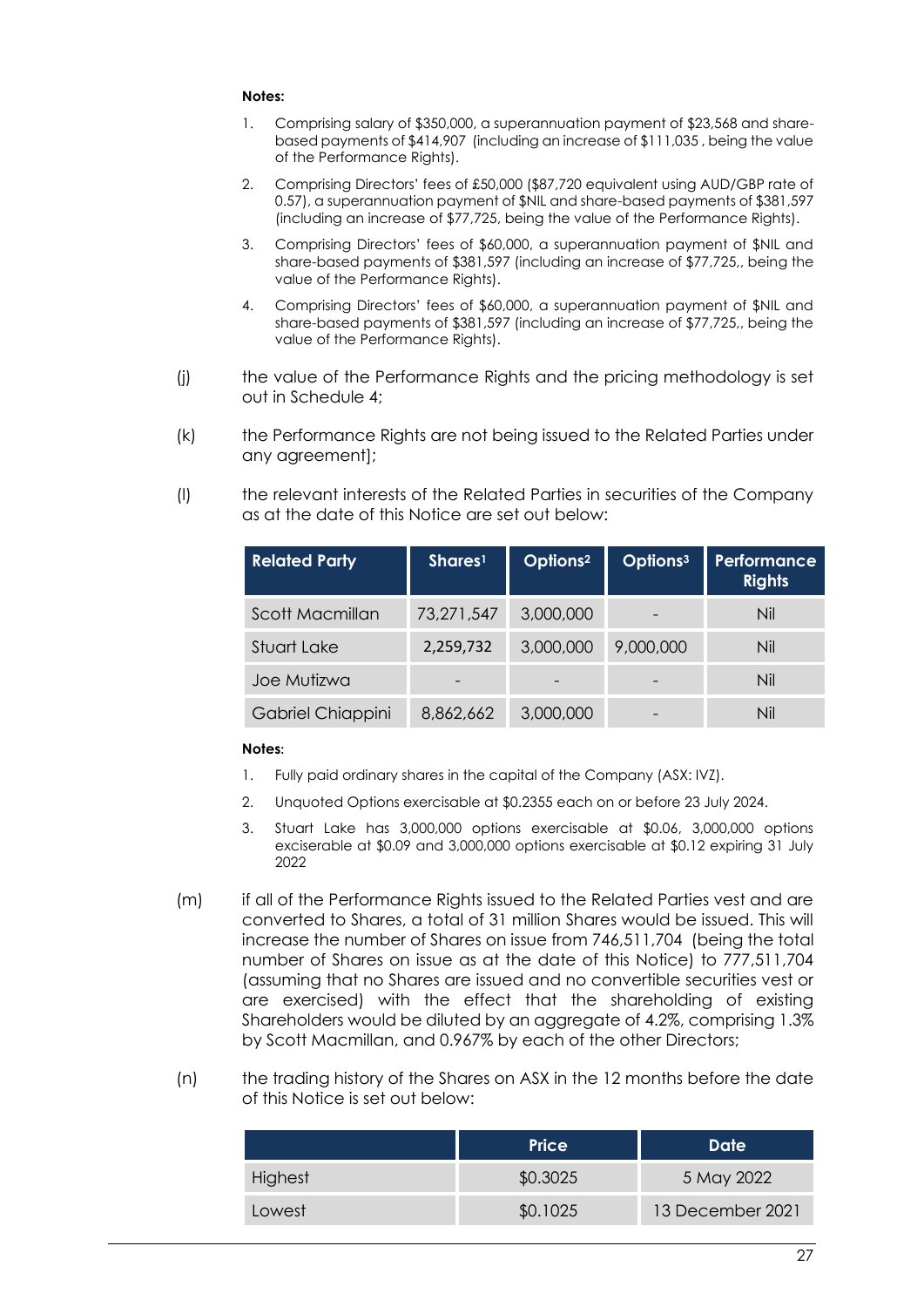|      | <b>Price</b> | Date <sup>'</sup> |
|------|--------------|-------------------|
| Last | \$0.185      | 13 June 2022      |

- (o) each Director has a material personal interest in the outcome of Resolutions 13 to 16 on the basis that all of the Directors (or their nominees) are to be issued Options should Resolutions 13 to 16 be passed. For this reason, the Directors do not believe that it is appropriate to make a recommendation on Resolutions 13 to 16 of this Notice; and
- (p) the Board is not aware of any other information that is reasonably required by Shareholders to allow them to decide whether it is in the best interests of the Company to pass Resolutions 13 to 16.

## **11. RESOLUTION 17 – REPLACEMENT OF CONSTITUTION**

A company may modify or repeal its constitution or a provision of its constitution by special resolution of Shareholders.

Resolution 17 is a special resolution which will enable the Company to replace its existing Constitution. The Company is proposing the replacement of the Constitution due to various changes that have come into effect since the Company's Constitution as adopted in 2019, including the most recent amendments relating to the use of technology at company meetings and using electronic communications with shareholders. The Board considers that it would be easier to adopt a new Constitution that to make various amendments to the Company's existing Constitution.

The Proposed Constitution is broadly consistent with the provisions of the existing Constitution. Many of the proposed changes are administrative or minor in nature including but not limited to:

- (a) updating references to bodies or legislation which have been renamed (e.g. references to the Australian Settlement and Transfer Corporation Pty Ltd, ASTC Settlement Rules and ASTC Transfer); and
- (b) expressly providing for statutory rights by mirroring these rights in provisions of the Proposed Constitution.

The Directors believe these amendments are not material nor will they have any significant impact on Shareholders. It is not practicable to list all of the changes to the Constitution in detail in this Explanatory Statement, however, a summary of the proposed material changes is set out below.

## **11.2 Summary of material proposed changes**

## **Restricted Securities (clause 2.12)**

The Proposed Constitution complies with the recent changes to Listing Rule 15.12 which took effect from 1 December 2019. As a result of these changes, ASX will require certain more significant holders of restricted securities and their controllers (such as related parties, promoters, substantial holders, service providers and their associates) to execute a formal escrow agreement in the form Appendix 9A, as is currently the case. However, for less significant holdings (such as non-related parties and non-promoters), ASX will permit the Company to issue restriction notices to holders of restricted securities in the form of the new Appendix 9C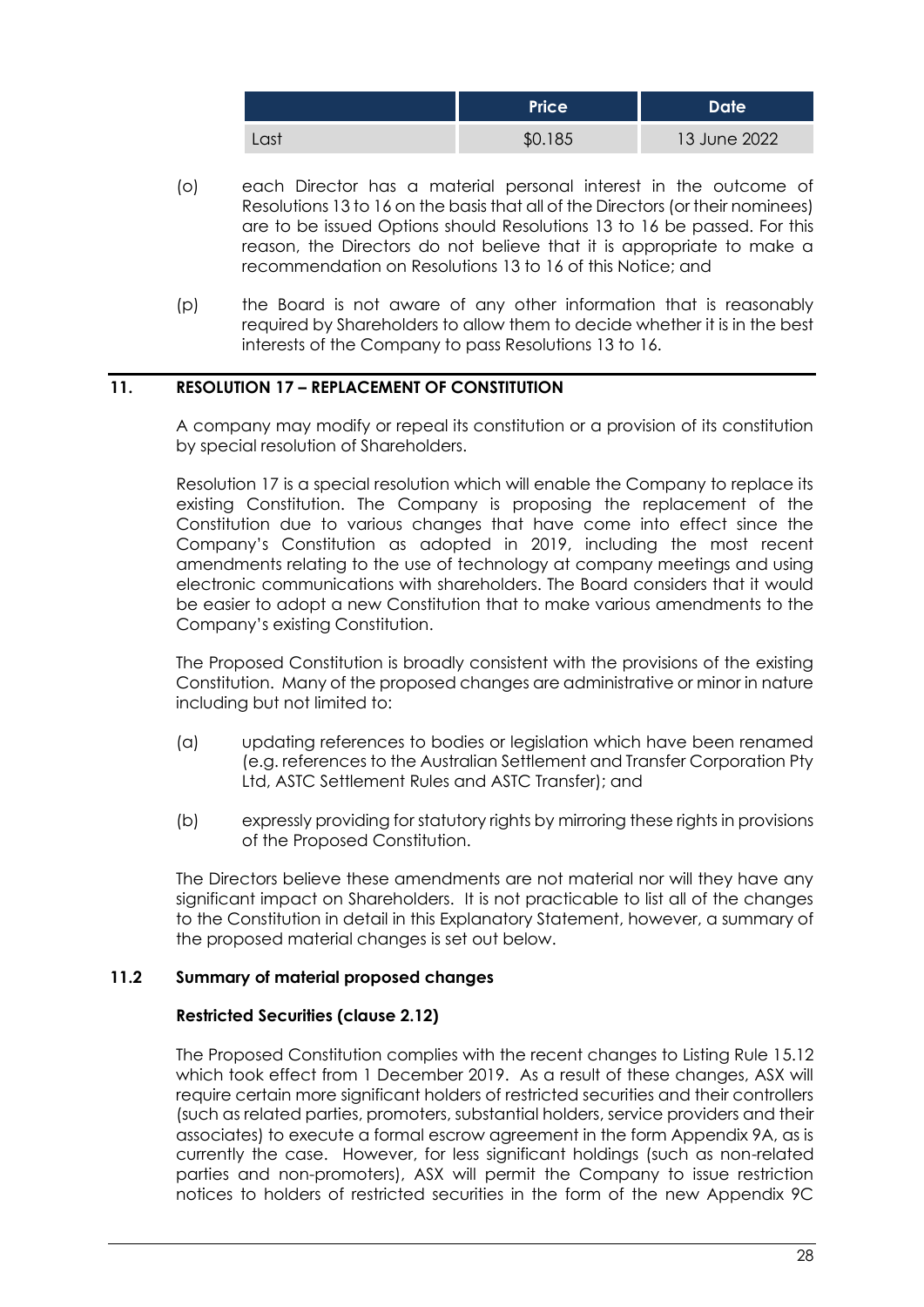advising them of the restriction rather than requiring signed restriction agreements.

## **Minimum Shareholding (clause 3)**

Clause 3 of the Constitution outlines how the Company can manage shareholdings which represent an "unmarketable parcel" of shares, being a shareholding that is less than \$500 based on the closing price of the Company's Shares on ASX as at the relevant time.

The Proposed Constitution is in line with the requirements for dealing with "unmarketable parcels" outlined in the Corporations Act such that where the Company elects to undertake a sale of unmarketable parcels, the Company is only required to give one notice to holders of an unmarketable parcel to elect to retain their shareholding before the unmarketable parcel can be dealt with by the Company, saving time and administrative costs incurred by otherwise having to send out additional notices.

Clause 3 of the Proposed Constitution continues to outline in detail the process that the Company must follow for dealing with unmarketable parcels.

## **Direct Voting (clause 13, specifically clauses 13.35 – 13.40)**

The Proposed Constitution includes a new provision which allows Shareholders to exercise their voting rights through direct voting (in addition to exercising their existing rights to appoint a proxy). Direct voting is a mechanism by which Shareholders can vote directly on resolutions which are to be determined by poll. Votes cast by direct vote by a Shareholder are taken to have been cast on the poll as if the Shareholder had cast the votes on the poll at the meeting. In order for direct voting to be available, Directors must elect that votes can be cast via direct vote for all or any resolutions and determine the manner appropriate for the casting of direct votes. If such a determination is made by the Directors, the notice of meeting will include information on the application of direct voting.

## **Dividends (clause 22)**

Section 254T of the Corporations Act was amended effective 28 June 2010.

There is now a three-tiered test that a company will need to satisfy before paying a dividend replacing the previous test that dividends may only be paid out of profits.

The amended requirements provide that a company must not a pay a dividend unless:

- (a) the company's assets exceed its liabilities immediately before the dividend is declared and the excess is sufficient for the payment of the dividend;
- (b) the payment of the dividend is fair and reasonable to the company's shareholders as a whole; and
- (c) the payment of the dividend does not materially prejudice the company's ability to pay its creditors.

The existing Constitution reflects the former profits test and restricts the dividends to be paid only out of the profits of the Company. The Proposed Constitution is updated to reflect the new requirements of the Corporations Act. The Directors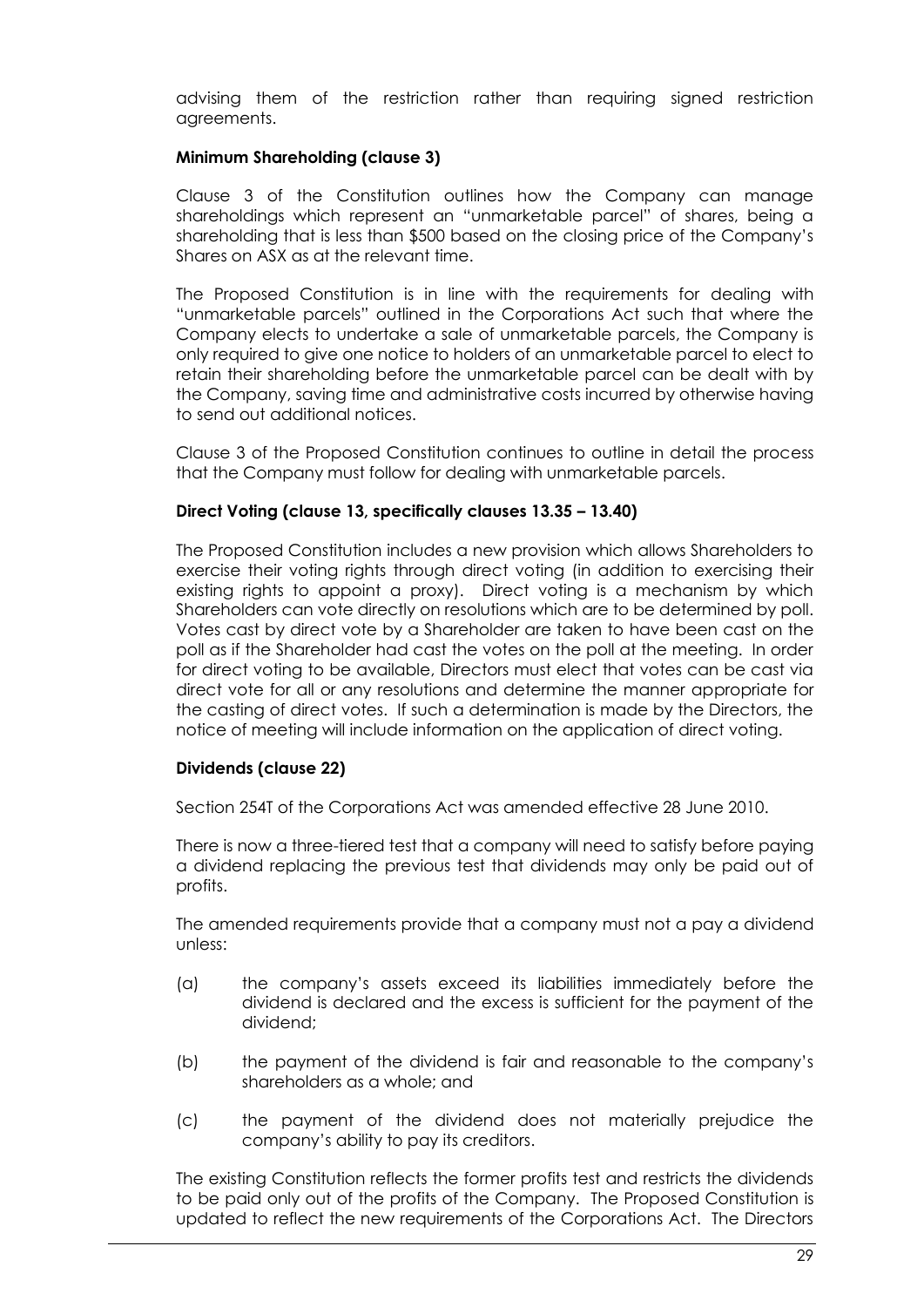consider it appropriate to update the Constitution for this amendment to allow more flexibility in the payment of dividends in the future should the Company be in a position to pay dividends.

## **Partial (proportional) takeover provisions (new clause 36)**

A proportional takeover bid is a takeover bid where the offer made to each shareholder is only for a proportion of that shareholder's shares.

Pursuant to section 648G of the Corporations Act, the Company has included in the Proposed Constitution a provision whereby a proportional takeover bid for Shares may only proceed after the bid has been approved by a meeting of Shareholders held in accordance with the terms set out in the Corporations Act.

This clause of the Proposed Constitution will cease to have effect on the third anniversary of the date of the adoption of last renewal of the clause.

#### Information required by section 648G of the Corporations Act

#### *Effect of proposed proportional takeover provisions*

Where offers have been made under a proportional off-market bid in respect of a class of securities in a company, the registration of a transfer giving effect to a contract resulting from the acceptance of an offer made under such a proportional off-market bid is prohibited unless and until a resolution to approve the proportional off-market bid is passed.

#### *Reasons for proportional takeover provisions*

A proportional takeover bid may result in control of the Company changing without Shareholders having the opportunity to dispose of all their Shares. By making a partial bid, a bidder can obtain practical control of the Company by acquiring less than a majority interest. Shareholders are exposed to the risk of being left as a minority in the Company and the risk of the bidder being able to acquire control of the Company without payment of an adequate control premium. These amended provisions allow Shareholders to decide whether a proportional takeover bid is acceptable in principle, and assist in ensuring that any partial bid is appropriately priced.

#### *Knowledge of any acquisition proposals*

As at the date of this Notice of Meeting, no Director is aware of any proposal by any person to acquire, or to increase the extent of, a substantial interest in the Company.

#### *Potential advantages and disadvantages of proportional takeover provisions*

The Directors consider that the proportional takeover provisions have no potential advantages or disadvantages for them and that they remain free to make a recommendation on whether an offer under a proportional takeover bid should be accepted.

The potential advantages of the proportional takeover provisions for Shareholders include:

(a) the right to decide by majority vote whether an offer under a proportional takeover bid should proceed;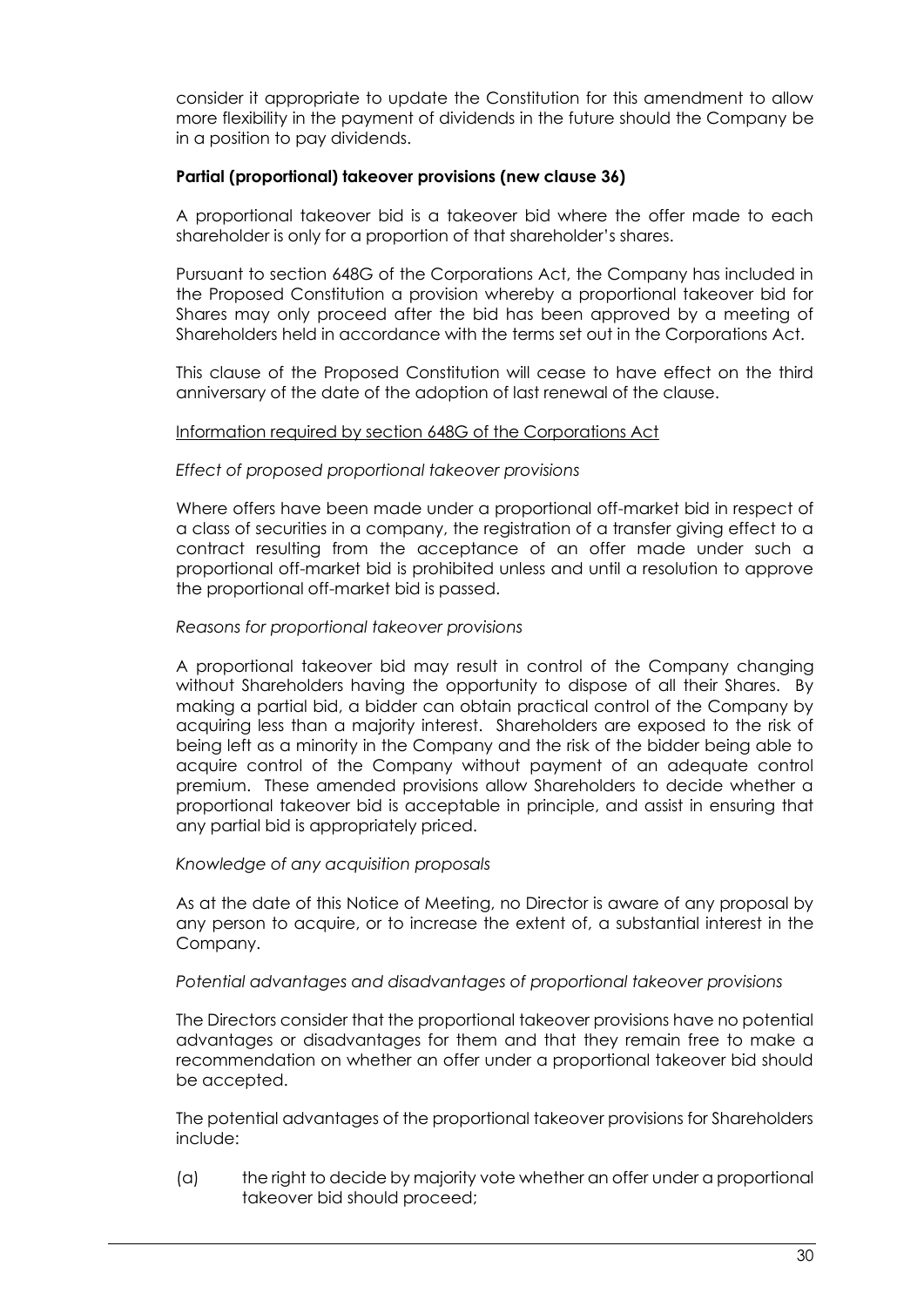- (b) assisting in preventing Shareholders from being locked in as a minority;
- (c) increasing the bargaining power of Shareholders which may assist in ensuring that any proportional takeover bid is adequately priced; and
- (d) each individual Shareholder may better assess the likely outcome of the proportional takeover bid by knowing the view of the majority of Shareholders which may assist in deciding whether to accept or reject an offer under the takeover bid.

The potential disadvantages of the proportional takeover provisions for Shareholders include:

- (a) proportional takeover bids may be discouraged;
- (b) lost opportunity to sell a portion of their Shares at a premium; and
- (c) the likelihood of a proportional takeover bid succeeding may be reduced.

#### *Recommendation of the Board*

The Directors do not believe the potential disadvantages outweigh the potential advantages of adopting the proportional takeover provisions and as a result consider that the proportional takeover provision in the Proposed Constitution is in the interest of Shareholders and unanimously recommend that Shareholders vote in favour of Resolution 17.

A copy of the proposed Constitution is available for review by Shareholders at the office of the Company. A copy of the proposed Constitution can also be sent to Shareholders upon request to the Company Secretary. Shareholders are invited to contact the Company if they have any queries or concerns.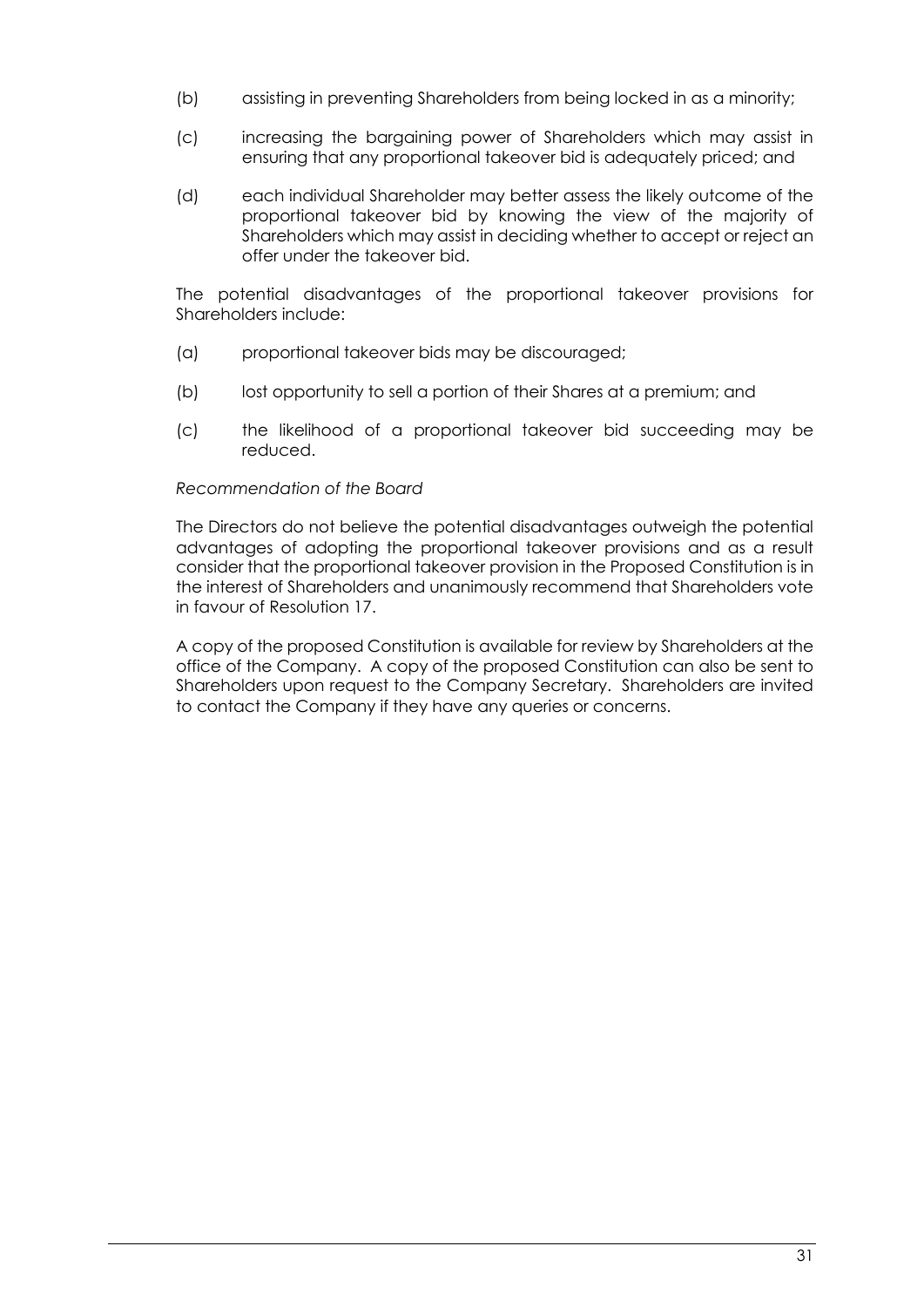# **GLOSSARY**

**\$** means Australian dollars.

**ASIC** means the Australian Securities & Investments Commission.

**ASX** means ASX Limited (ACN 008 624 691) or the financial market operated by ASX Limited, as the context requires.

**Board** means the current board of directors of the Company.

**Business Day** means Monday to Friday inclusive, except New Year's Day, Good Friday, Easter Monday, Christmas Day, Boxing Day, and any other day that ASX declares is not a business day.

**Chair** means the chair of the Meeting.

**Company** means Invictus Energy Ltd (ACN 150 956 773).

**Constitution** means the Company's constitution.

**Corporations Act** means the *Corporations Act 2001* (Cth).

**December Placement** has the meaning given to that term in Section 1.1.

**Directors** means the current directors of the Company.

**Eligible Shareholder** means a Shareholder who was registered as a holder of Shares at 5:00pm (WST) on 24 December 2021 and whose registered address is in Australia or New Zealand.

**Explanatory Statement** means the explanatory statement accompanying the Notice.

**General Meeting** or **Meeting** means the meeting convened by the Notice.

**Listing Rules** means the Listing Rules of ASX.

**May Placement** has the meaning given to that term in Section 1.1.

**Notice** or **Notice of Meeting** means this notice of meeting including the Explanatory Statement and the Proxy Form.

**Option** means an option to acquire a Share.

**Proxy Form** means the proxy form accompanying the Notice.

**Resolutions** means the resolutions set out in the Notice, or any one of them, as the context requires.

**Section** means a section of the Explanatory Statement.

**Share** means a fully paid ordinary share in the capital of the Company.

**Shareholder** means a registered holder of a Share.

**WST** means Western Standard Time as observed in Perth, Western Australia.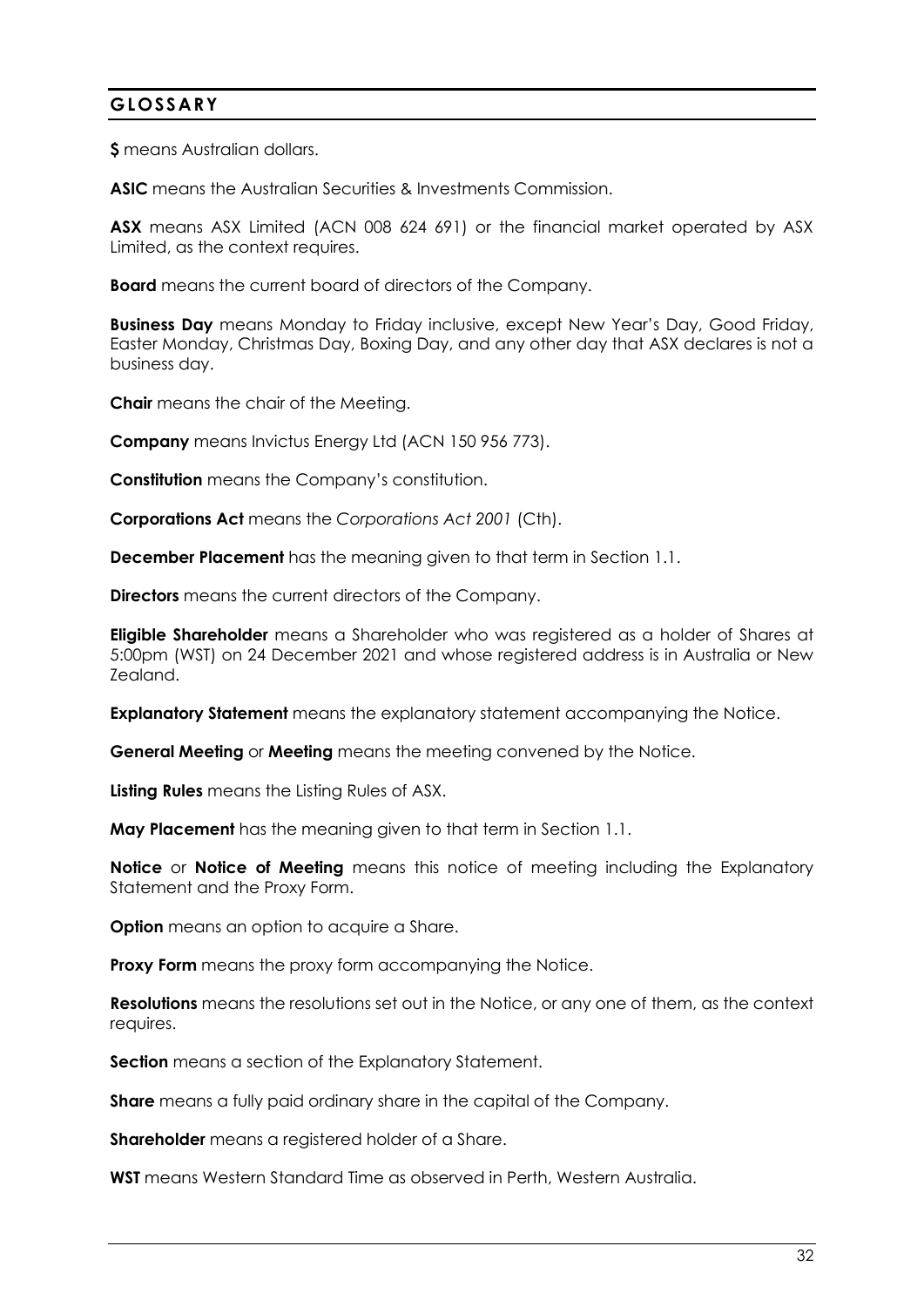## **SCHEDULE 1 – TERMS AND CONDITIONS OF OPTIONS ISSUED UNDER DECEMBER PLACEMENT, SPP AND ISSUED TO LEAD MANAGER FOR DECEMBER PLACEMENT**

## (a) **Entitlement**

Each Option entitles the holder to subscribe for one Share upon exercise of the Option.

## (b) **Exercise Price**

Subject to paragraph [\(j\),](#page-34-0) the amount payable upon exercise of each Option will be \$0.14 (**Exercise Price**)

## (c) **Expiry Date**

Each Option will expire at 5:00 pm (WST) on or before 31 January 2025 (**Expiry Date**). An Option not exercised before the Expiry Date will automatically lapse on the Expiry Date.

## (d) **Exercise Period**

The Options are exercisable at any time on or prior to the Expiry Date (**Exercise Period**).

## (e) **Notice of Exercise**

The Options may be exercised during the Exercise Period by notice in writing to the Company in the manner specified on the Option certificate (**Notice of Exercise**) and payment of the Exercise Price for each Option being exercised in Australian currency by electronic funds transfer or other means of payment acceptable to the Company.

## (f) **Exercise Date**

A Notice of Exercise is only effective on and from the later of the date of receipt of the Notice of Exercise and the date of receipt of the payment of the Exercise Price for each Option being exercised in cleared funds (**Exercise Date**).

## <span id="page-33-0"></span>(g) **Timing of issue of Shares on exercise**

Within five Business Days after the Exercise Date, the Company will:

- (i) issue the number of Shares required under these terms and conditions in respect of the number of Options specified in the Notice of Exercise and for which cleared funds have been received by the Company;
- <span id="page-33-1"></span>(ii) if required, give ASX a notice that complies with section 708A(5)(e) of the Corporations Act, or, if the Company is unable to issue such a notice, lodge with ASIC a prospectus prepared in accordance with the Corporations Act and do all such things necessary to satisfy section 708A(11) of the Corporations Act to ensure that an offer for sale of the Shares does not require disclosure to investors; and
- (iii) if admitted to the official list of ASX at the time, apply for official quotation on ASX of Shares issued pursuant to the exercise of the Options.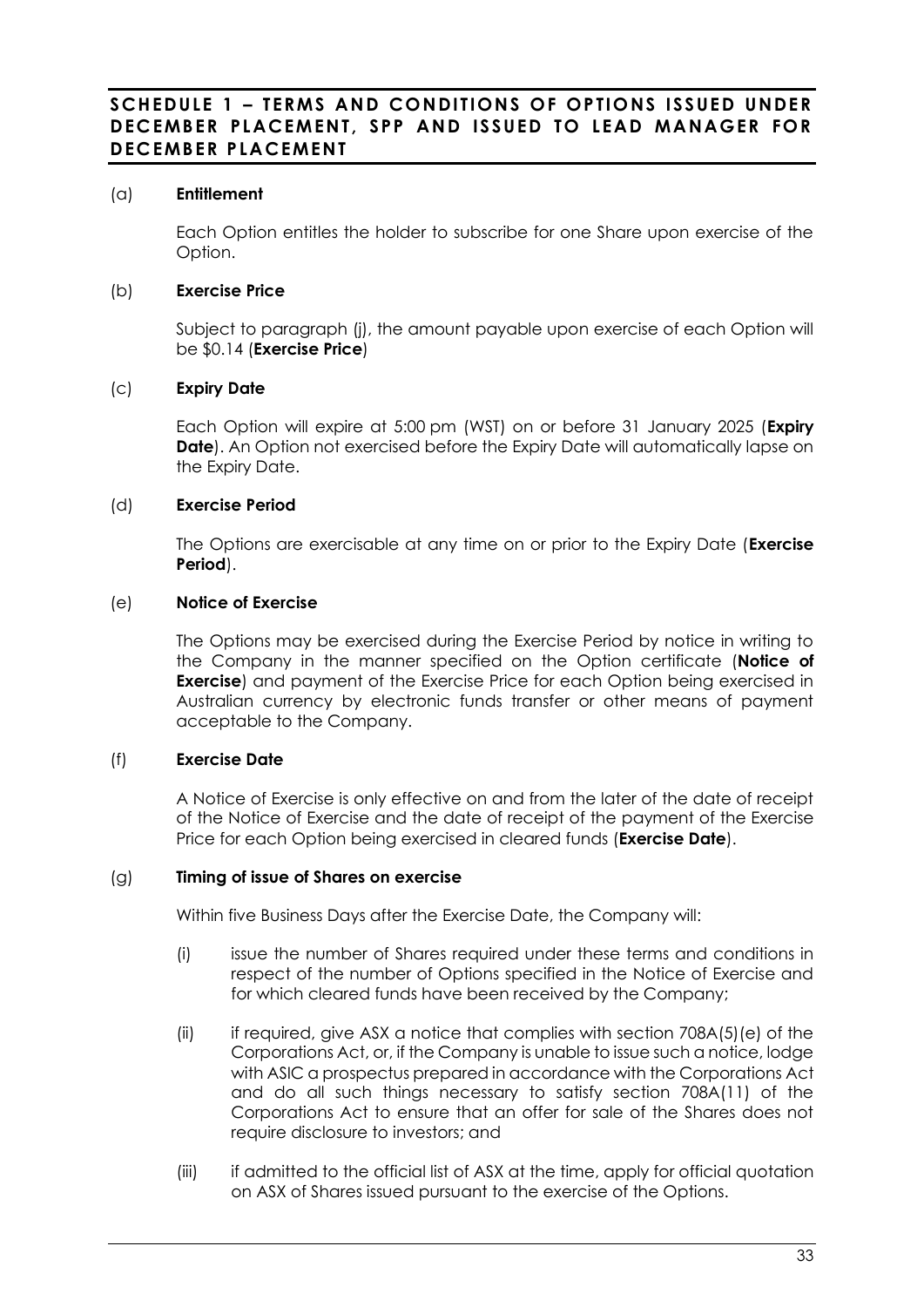If a notice delivered under [\(g\)](#page-33-0)[\(ii\)](#page-33-1) for any reason is not effective to ensure that an offer for sale of the Shares does not require disclosure to investors, the Company must, no later than 20 Business Days after becoming aware of such notice being ineffective, lodge with ASIC a prospectus prepared in accordance with the Corporations Act and do all such things necessary to satisfy section 708A(11) of the Corporations Act to ensure that an offer for sale of the Shares does not require disclosure to investors.

## (h) **Quotation of Options**

The Company will not apply for quotation of the Options.

## (i) **Shares issued on exercise**

Shares issued on exercise of the Options rank equally with the then issued shares of the Company.

## <span id="page-34-0"></span>(j) **Reconstruction of capital**

If at any time the issued capital of the Company is reconstructed, all rights of an Optionholder are to be changed in a manner consistent with the Corporations Act and the ASX Listing Rules at the time of the reconstruction.

## (k) **Participation in new issues**

There are no participation rights or entitlements inherent in the Options and holders will not be entitled to participate in new issues of capital offered to Shareholders during the currency of the Options without exercising the Options.

## (l) **Change in exercise price**

An Option does not confer the right to a change in Exercise Price or a change in the number of underlying securities over which the Option can be exercised.

## (m) **Transferability**

The Options are transferable subject to approval from the Company/board of directors.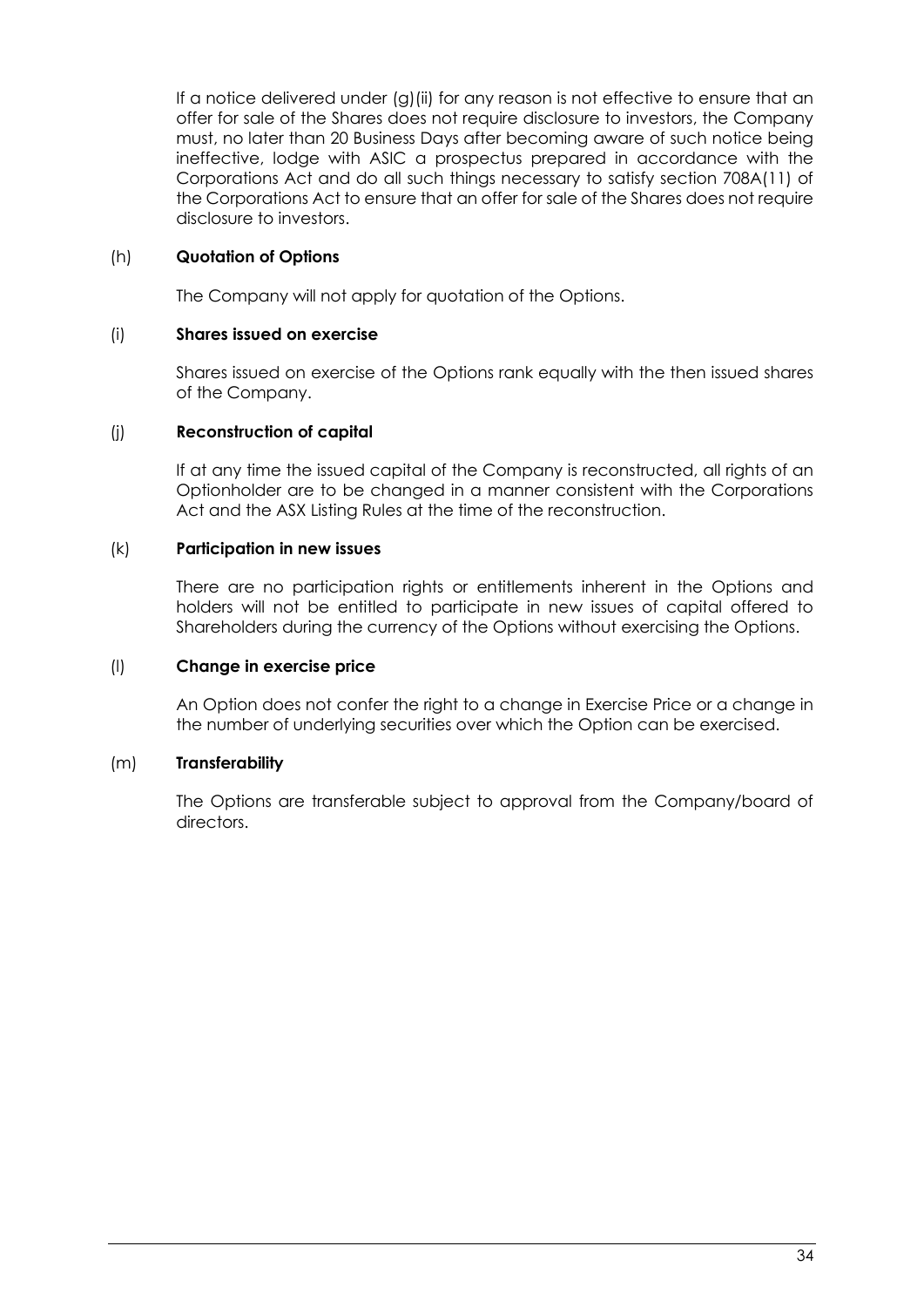## **SCHEDULE 2 – TERMS AND CONDITIONS OF OPTIONS ISSUED UNDER MAY PLACEMENT AND ISSUED TO LEAD MANAGER FOR MAY PLACEMENT**

## (a) **Entitlement**

Each Option entitles the holder to subscribe for one Share upon exercise of the Option.

## (b) **Exercise Price**

Subject to paragraph [\(j\),](#page-34-0) the amount payable upon exercise of each Option will be \$0.35 (**Exercise Price**)

## (c) **Expiry Date**

Each Option will expire at 5:00 pm (WST) on or before 1 year from the date of issue (**Expiry Date**). An Option not exercised before the Expiry Date will automatically lapse on the Expiry Date.

## (d) **Exercise Period**

The Options are exercisable at any time on or prior to the Expiry Date (**Exercise Period**).

## (e) **Notice of Exercise**

The Options may be exercised during the Exercise Period by notice in writing to the Company in the manner specified on the Option certificate (**Notice of Exercise**) and payment of the Exercise Price for each Option being exercised in Australian currency by electronic funds transfer or other means of payment acceptable to the Company.

## (f) **Exercise Date**

A Notice of Exercise is only effective on and from the later of the date of receipt of the Notice of Exercise and the date of receipt of the payment of the Exercise Price for each Option being exercised in cleared funds (**Exercise Date**).

## (g) **Timing of issue of Shares on exercise**

Within five Business Days after the Exercise Date, the Company will:

- (iv) issue the number of Shares required under these terms and conditions in respect of the number of Options specified in the Notice of Exercise and for which cleared funds have been received by the Company;
- (v) if required, give ASX a notice that complies with section 708A(5)(e) of the Corporations Act, or, if the Company is unable to issue such a notice, lodge with ASIC a prospectus prepared in accordance with the Corporations Act and do all such things necessary to satisfy section 708A(11) of the Corporations Act to ensure that an offer for sale of the Shares does not require disclosure to investors; and
- (vi) if admitted to the official list of ASX at the time, apply for official quotation on ASX of Shares issued pursuant to the exercise of the Options.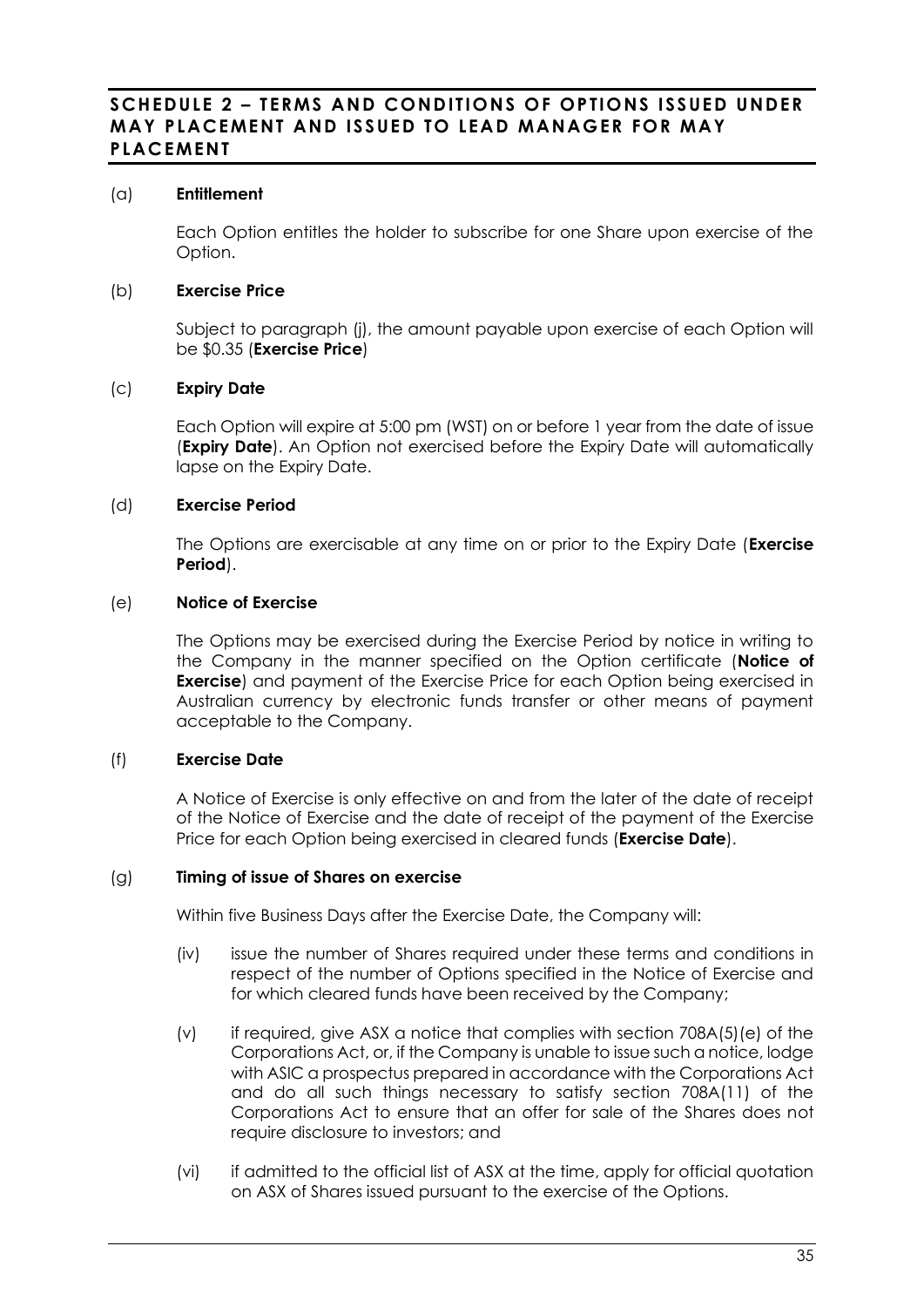If a notice delivered under [\(g\)](#page-33-0)[\(ii\)](#page-33-1) for any reason is not effective to ensure that an offer for sale of the Shares does not require disclosure to investors, the Company must, no later than 20 Business Days after becoming aware of such notice being ineffective, lodge with ASIC a prospectus prepared in accordance with the Corporations Act and do all such things necessary to satisfy section 708A(11) of the Corporations Act to ensure that an offer for sale of the Shares does not require disclosure to investors.

## (h) **Quotation of Options**

The Company will not apply for quotation of the Options.

## (i) **Shares issued on exercise**

Shares issued on exercise of the Options rank equally with the then issued shares of the Company.

## (j) **Reconstruction of capital**

If at any time the issued capital of the Company is reconstructed, all rights of an Optionholder are to be changed in a manner consistent with the Corporations Act and the ASX Listing Rules at the time of the reconstruction.

## (k) **Participation in new issues**

There are no participation rights or entitlements inherent in the Options and holders will not be entitled to participate in new issues of capital offered to Shareholders during the currency of the Options without exercising the Options.

## (l) **Change in exercise price**

An Option does not confer the right to a change in Exercise Price or a change in the number of underlying securities over which the Option can be exercised.

## (m) **Transferability**

The Options are transferable.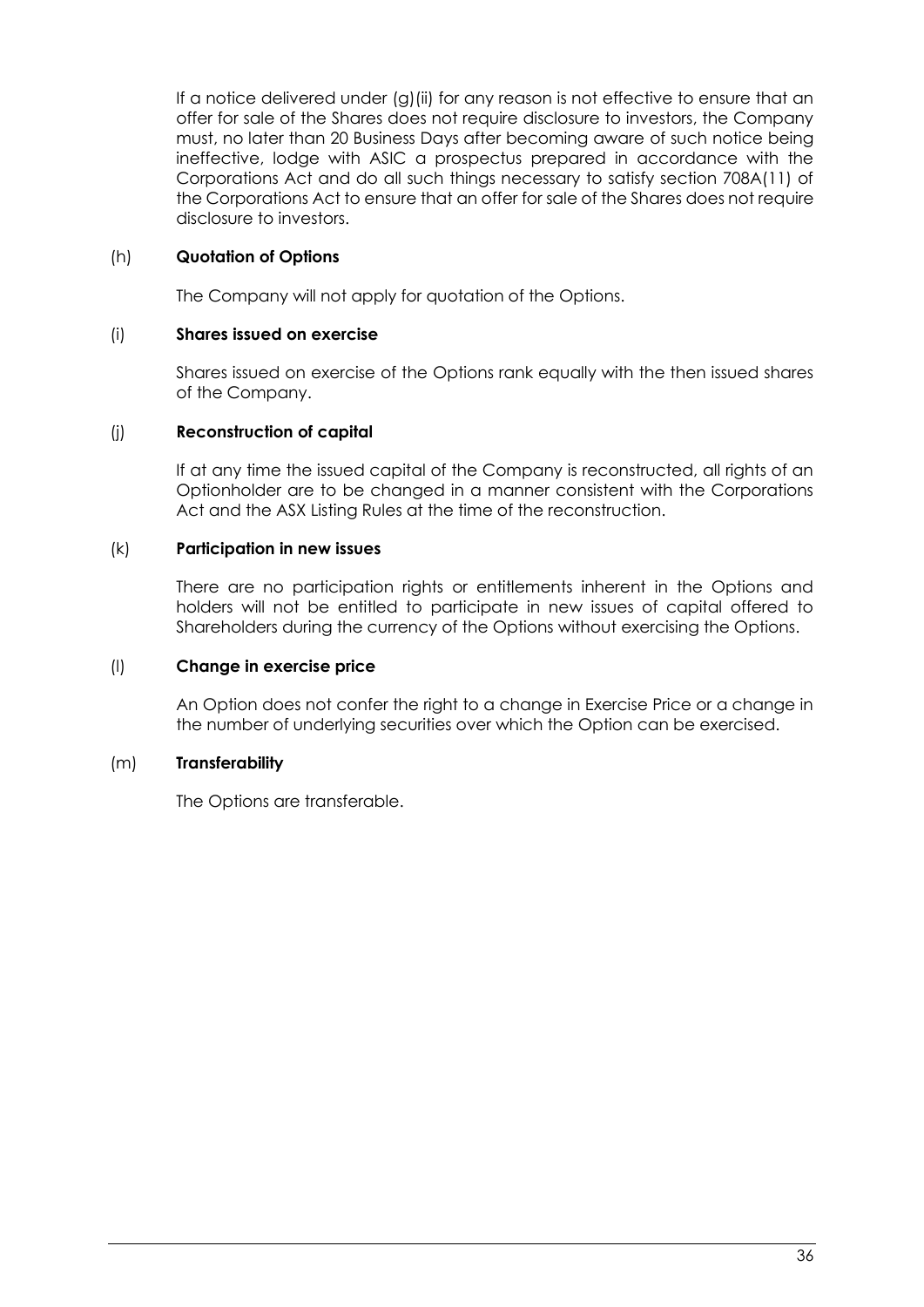# **SCHEDULE 3 – TERMS AND CONDITIONS OF PERFORMANCE RIGHTS**

## **1. General terms**

#### (a) **Milestones**

The Performance Rights shall convert to Shares upon the Company achieving the applicable Milestone for that Class of Rights, prior to the applicable expiry date of that Class of Rights.

The Milestones and expiry dates for each Class of Rights is set out below.

#### (b) **Notification to holder**

The Company shall notify the holder in writing when the Milestone has been satisfied.

#### <span id="page-37-0"></span>(c) **Conversion**

Subject to paragraph [\(m\),](#page-38-0) upon vesting, each Performance Right will, at the election of the holder, convert into one (1) Share.

#### (d) **Share ranking**

All Shares issued upon the vesting of Performance Rights will upon issue rank pari passu in all respects with other Shares.

## (e) **Application to ASX**

The Performance Rights will not be quoted on ASX. The Company must apply for the official quotation of a Share issued on conversion of a Performance Right on ASX within the time period required by the ASX Listing Rules.

## (f) **Transfer of Performance Rights**

The Performance Rights are not transferable.

#### (g) **Lapse of a Performance Right**

If the Milestone attached to the relevant Performance Right has not been satisfied within the time period set out in paragraph (a), the relevant Performance Rights will automatically lapse.

## (h) **Participation in new issues**

A Performance Right does not entitle a holder (in their capacity as a holder of a Performance Right) to participate in new issues of capital offered to holders of Shares such as bonus issues and entitlement issues.

## (i) **Reorganisation of capital**

If at any time the issued capital of the Company is reconstructed, all rights of a holder will be changed in a manner consistent with the applicable ASX Listing Rules and the Corporations Act at the time of reorganisation.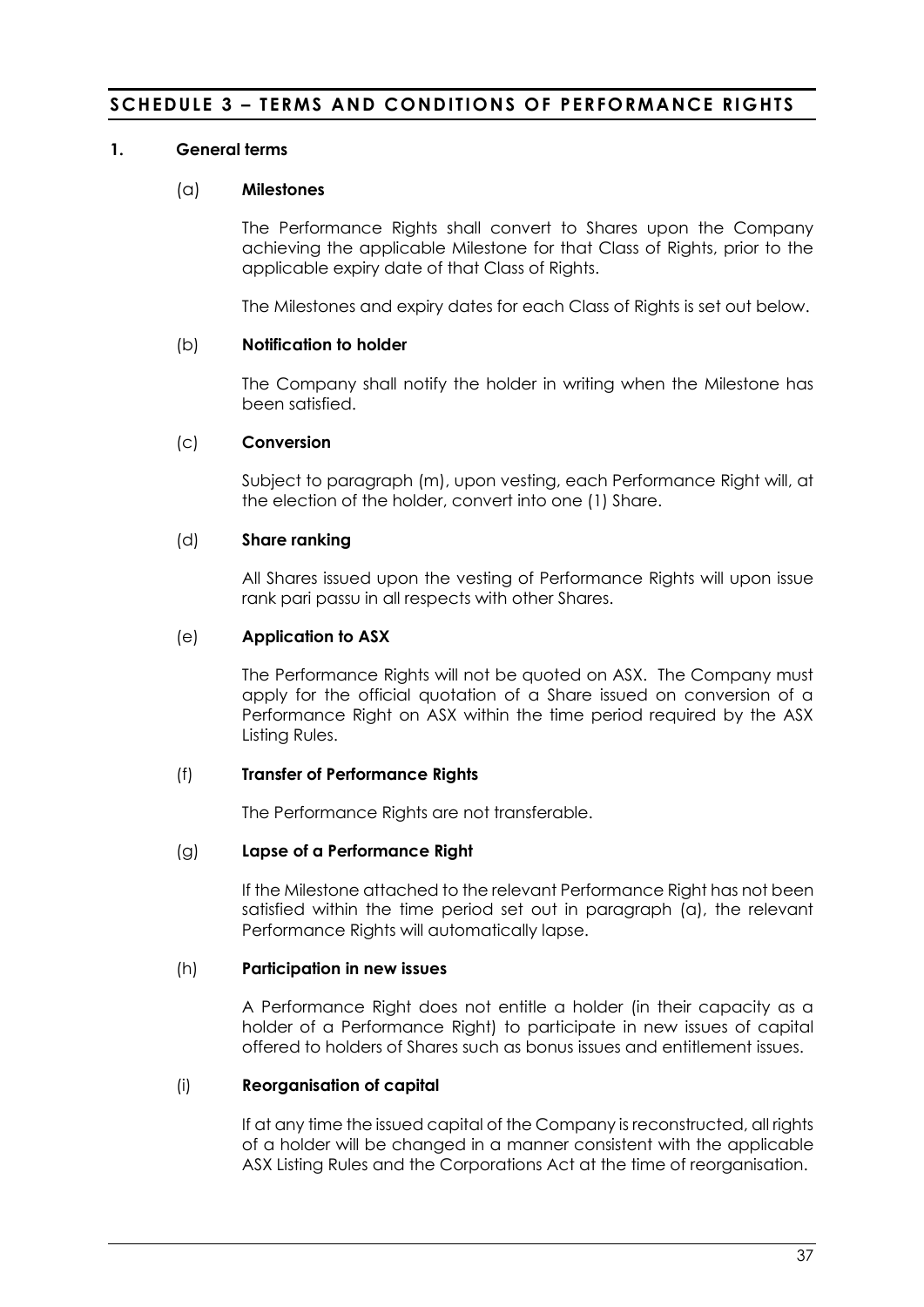# (j) **Adjustment for bonus issue**

If the Company makes a bonus issue of Shares or other securities to existing Shareholders (other than an issue in lieu or in satisfaction of dividends or by way of dividend reinvestment) the number of Shares or other securities which must be issued on the conversion of a Performance Right will be increased by the number of Shares or other securities which the holder would have received if the holder had converted the Performance Right before the record date for the bonus issue.

## (k) **Dividend and Voting Rights**

The Performance Rights do not confer on the holder an entitlement to vote (except as otherwise required by law) or receive dividends.

# <span id="page-38-1"></span>(l) **Change in Control**

Subject to paragraph [\(m\),](#page-38-0) upon:

- (i) a takeover bid under Chapter 6 of the Corporations Act having been made in respect of the Company and:
	- (A) having received acceptances for not less than 50.1% of the Company's Shares on issue; and
	- (B) having been declared unconditional by the bidder.
- (ii) a Court granting orders approving a compromise or arrangement for the purposes of or in connection with a scheme of arrangement for the reconstruction of the Company or its amalgamation with any other company or companies,

then, to the extent Performance Rights have not converted into Shares due to satisfaction of the Milestone, Performance Rights will accelerate vesting conditions and will automatically convert into Shares on a onefor-one basis.

## <span id="page-38-0"></span>(m) **Deferral of conversion if resulting in a prohibited acquisition of Shares**

If the conversion of a Performance Right under paragraph [\(c\)](#page-37-0) or [\(l\)](#page-38-1) would result in any person being in contravention of section 606(1) of the Corporations Act 2001 (Cth) (**General Prohibition**) then the conversion of that Performance Right shall be deferred until such later time or times that the conversion would not result in a contravention of the General Prohibition. In assessing whether a conversion of a Performance Right would result in a contravention of the General Prohibition:

- <span id="page-38-2"></span>(i) holders may give written notification to the Company if they consider that the conversion of a Performance Right may result in the contravention of the General Prohibition. The absence of such written notification from the holder will entitle the Company to assume the conversion of a Performance Right will not result in any person being in contravention of the General Prohibition; and
- (ii) the Company may (but is not obliged to) by written notice to a holder request a holder to provide the written notice referred to in paragraph [\(m\)](#page-38-0)[\(i\)](#page-38-2) within seven days if the Company considers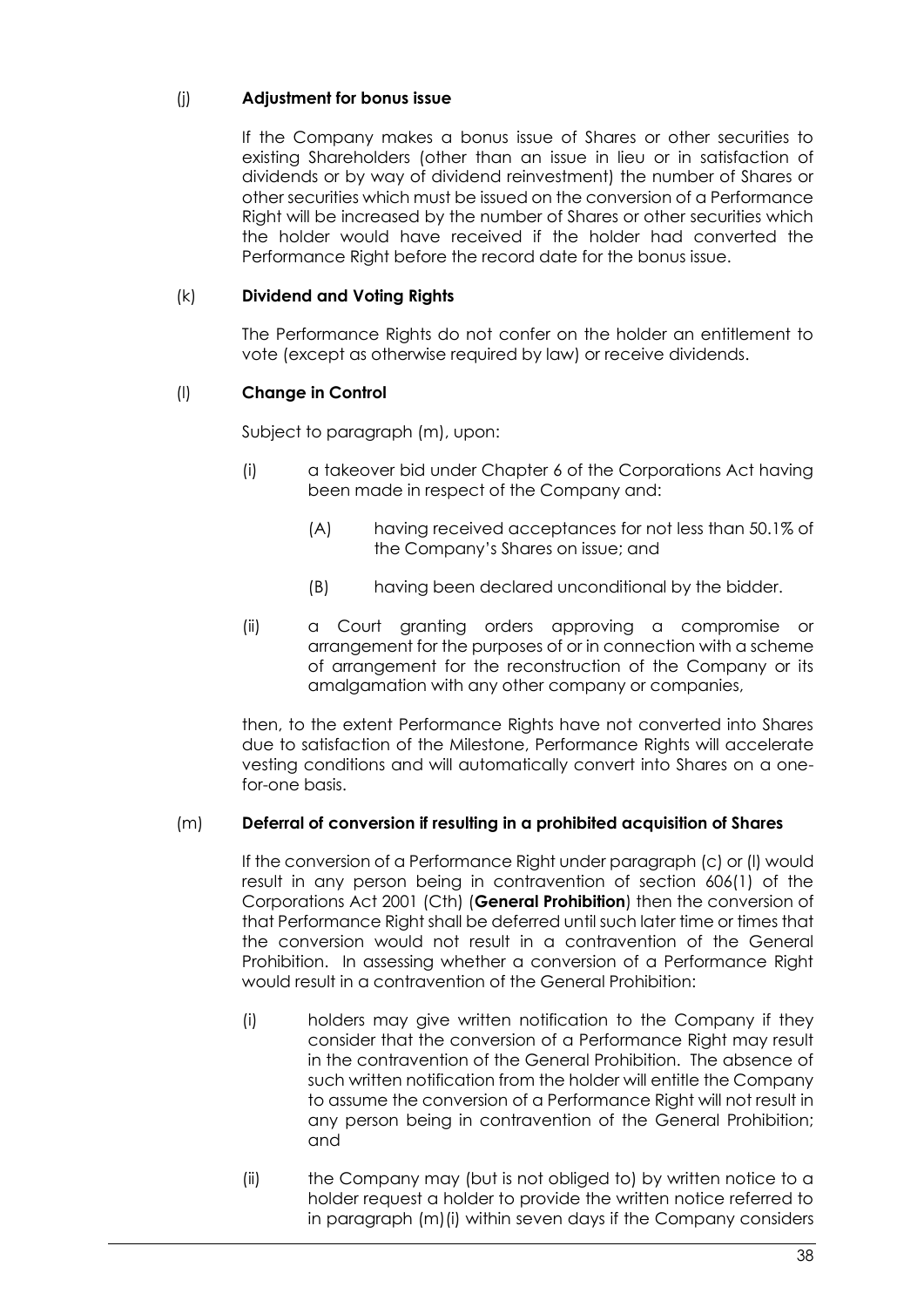that the conversion of a Performance Right may result in a contravention of the General Prohibition. The absence of such written notification from the holder will entitle the Company to assume the conversion of a Performance Right will not result in any person being in contravention of the General Prohibition.

## (n) **No rights to return of capital**

A Performance Right does not entitle the holder to a return of capital, whether in a winding up, upon a reduction of capital or otherwise.

## (o) **Rights on winding up**

A Performance Right does not entitle the holder to participate in the surplus profits or assets of the Company upon winding up.

## (p) **No other rights**

A Performance Right gives the holder no rights other than those expressly provided by these terms and those provided at law where such rights at law cannot be excluded by these terms.

## **2. Conversion of the Performance Rights**

## (a) **Milestones**

Subject to sub-paragraph (d), Performance Rights will vest and be convertible into one (1) Share on the achievement of the relevant milestones described below.

## (b) **Class A Performance Rights**

Milestones:

- (i) The drilling of an exploration or appraisal well in the Cabora Bassa Project that results in the maiden booking of Contingent Resources or Reserves (as those terms are defined in the Guidelines for Application of the Petroleum Resources Management System (2011 Edition) on or before 31 December 2024; and
- (ii) the Company achieving a 20-day volume weighted average price of at least \$0.50 on or before 31 December 2024.

## (c) **Class B Performance Rights**

Milestones:

- (i) an independent estimate of Contingent Resources or Reserves (as those terms are defined in the Guidelines for Application of the Petroleum Resources Management System (2011 Edition) of greater than or equal to two hundred million barrels of oil equivalent (200 mmboe) on a 100% gross project basis; and
- (ii) the Company achieving a 20-day volume weighted average price of at least \$0.75 on or before 31 December 2026.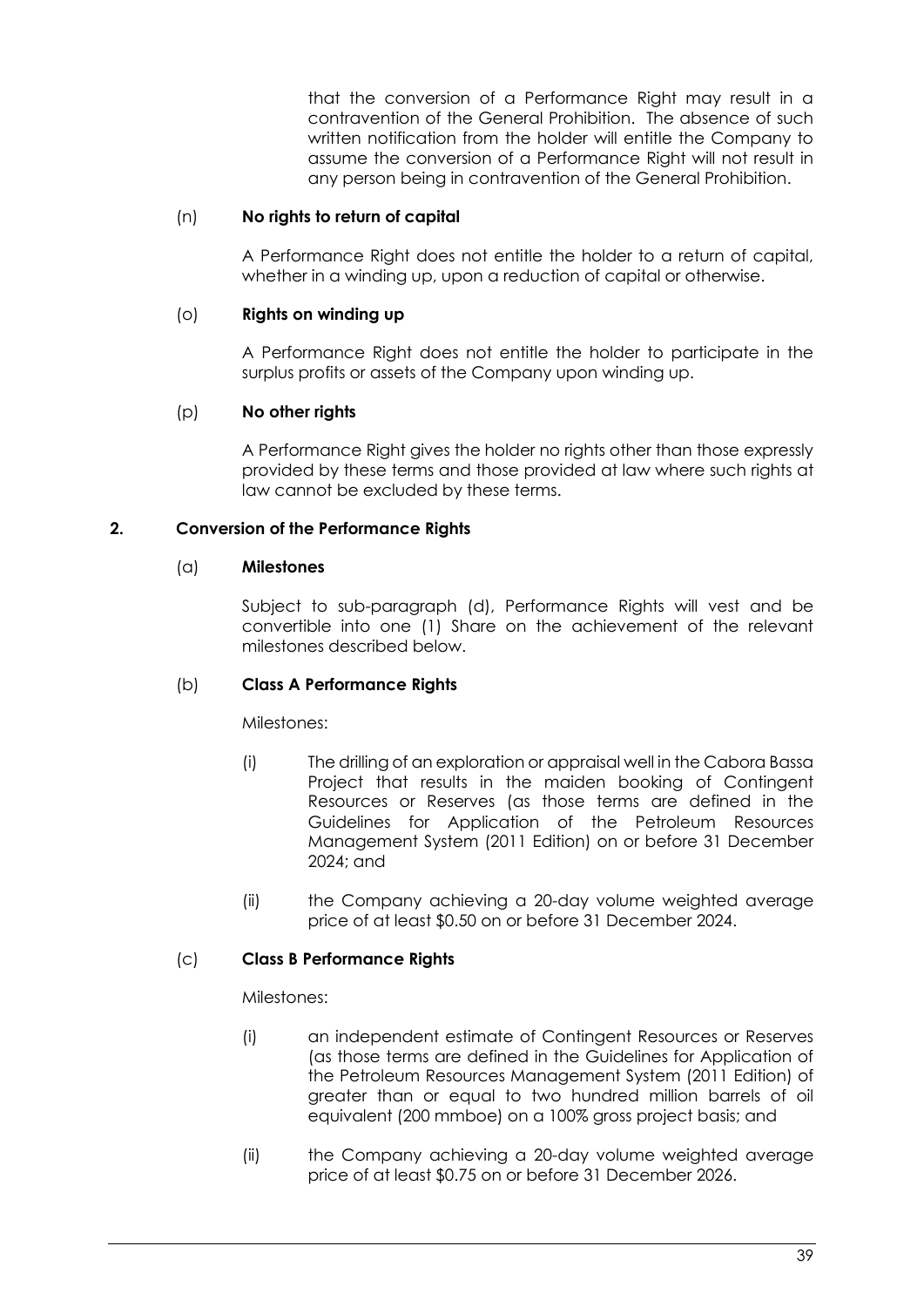# (d) **Conversion of Performance Rights**

Subject to paragraph (d)(ii) below, in the event a Milestone is satisfied, the Performance Rights held by the holders will be capable of being converted by the holder where the holder provides the Company with:

- (i) the certificate for the Performance Rights or, if the certificate for the Performance Rights has been lost, mutilated or destroyed, a declaration to that effect, accompanied by an indemnity in favour of the Company against any loss, costs or expenses which might be incurred by the Company as a consequence of its relying on the declaration that the certificate has been lost, mutilated or destroyed; and
- (ii) a notice in the form provided in the incentive performance rights plan addressed to the Company and signed by the Participant stating that the Participant request to convert the Performance Rights and specifying the number of Performance Rights which are to be converted.

If the exercise of the Performance Rights into the Company Shares would result in the holder being in contravention of section 606(1) of the Corporations Act, then the conversion of such number of Performance Rights that would cause the contravention will be deferred until such time or times thereafter the conversion would not result in such a breach.

Vested Performance Rights that have not been converted within 12 months from the date of achievement of the Milestone shall automatically lapse.

## (e) **After Conversion**

The Shares issued on conversion of the Performance Rights will, as and from 5:00pm (Adelaide time) on the date of issue, rank equally with and confer rights identical with all other Shares then on issue and application will be made by the Company to ASX for official quotation of the Shares issued upon conversion.

## *(f)* **Conversion Procedure**

The Company will issue the holders with a new holding statement for the Shares as soon as practicable following the conversion of the Performance Rights into Shares.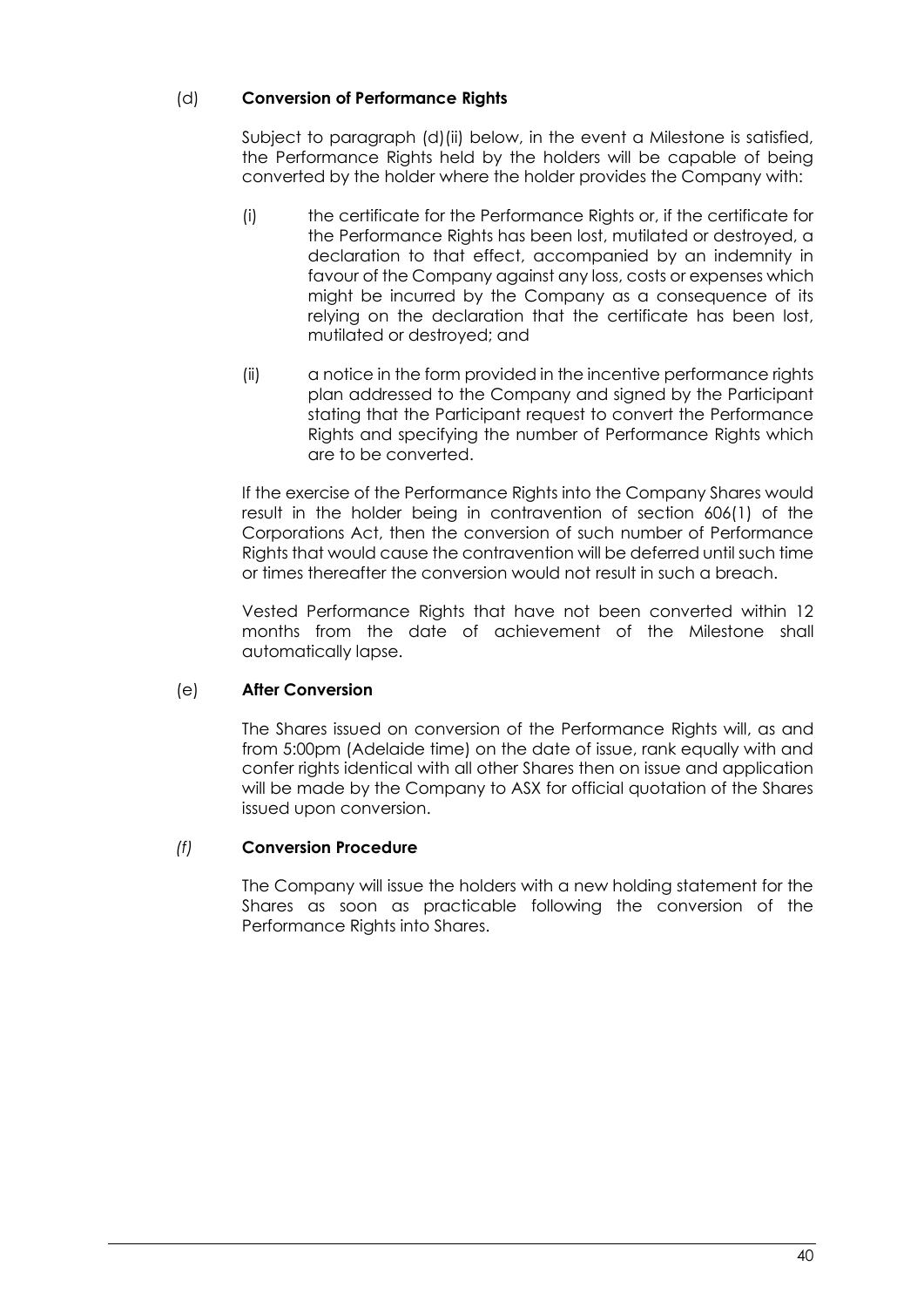# **SCHEDULE 4 – VALUATION OF PERFORMANCE RIGHTS**

The Performance Rights to be issued to the Related Parties pursuant to Resolutions 13 to 16 have been independently valued.

Using an option pricing model that incorporates a trinomial option valuation and a Monte Carlo simulation and based on the assumptions set out below, the Performance Rights were ascribed the following value range:

| <b>Assumptions:</b>                      |                          |          |  |
|------------------------------------------|--------------------------|----------|--|
| Valuation date                           | 9 June 2022              |          |  |
| Market price of Shares                   | 18 cents                 |          |  |
| Exercise price                           | Nil cents                |          |  |
| Expiry date (length of time from issue)  | Class A 31 December 2024 |          |  |
|                                          | Class B 31 December 2026 |          |  |
| Risk free interest rate                  | Class A 3.11%            |          |  |
|                                          | Class B 3.31%            |          |  |
| Volatility                               | <b>Class A 100%</b>      |          |  |
|                                          | <b>Class B 100%</b>      |          |  |
| <b>Probability of Success</b>            | Class A 20%              |          |  |
|                                          | Class B 10%              |          |  |
| Indicative value per Performance Right   | Class A 1.62 cents       |          |  |
|                                          | Class B 0.603 cents      |          |  |
|                                          |                          |          |  |
| <b>Total Value of Performance Rights</b> | Class A                  | Class B  |  |
| - Macmillan (Resolution 13)              | \$80,897                 | \$30,137 |  |
| - Lake (Resolution 14)                   | \$56,628                 | \$21,097 |  |
| - Mutizwa (Resolution 15)                | \$56,628                 | \$21,097 |  |
| - Chiappini (Resolution 16)              | \$56,628                 | \$21,097 |  |

**Note**: The valuation ranges noted above are not necessarily the market prices that the Options could be traded at and they are not automatically the market prices for taxation purposes.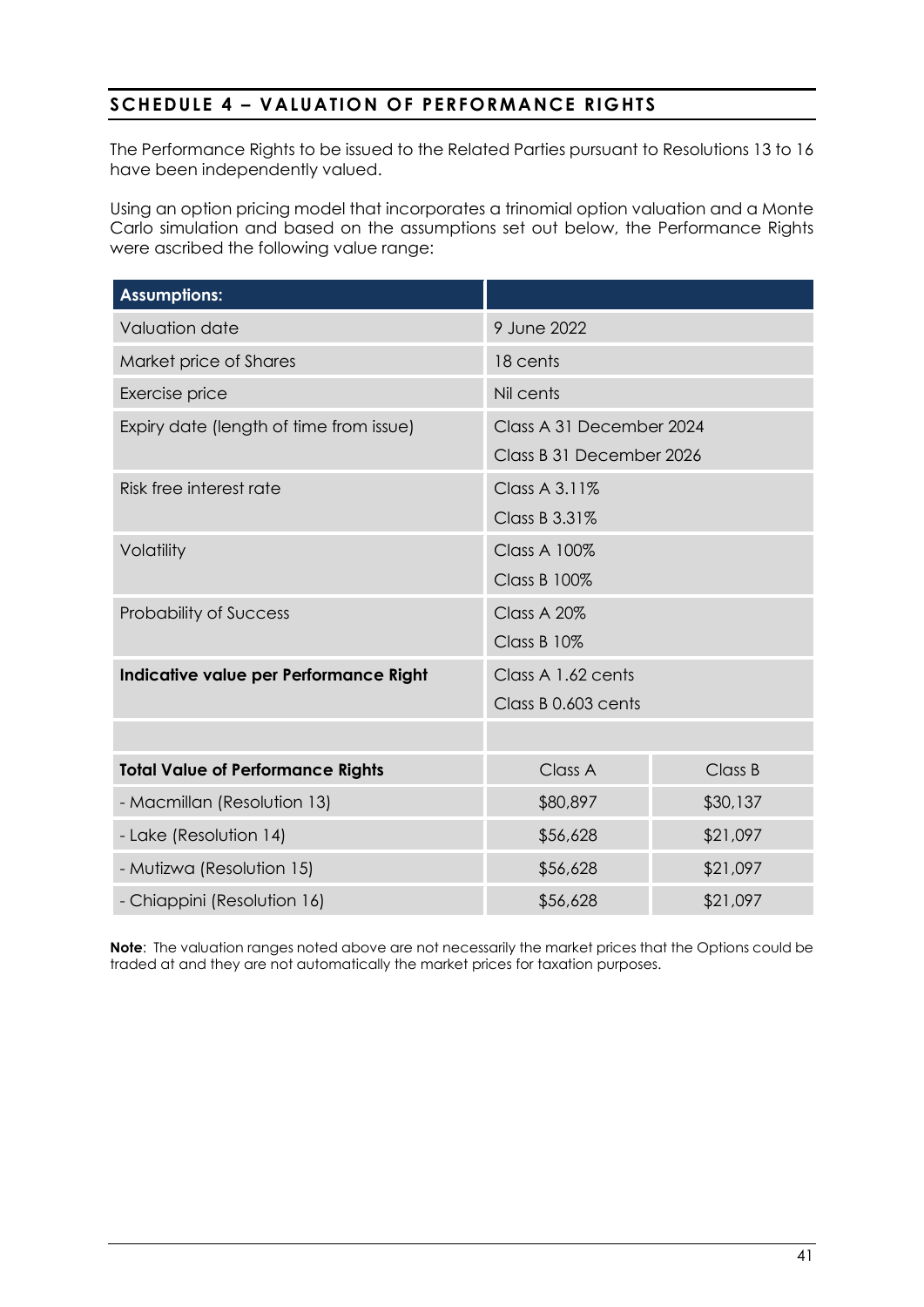

ACN 150 956 773

# LODGE YOUR VOTE ONLINE www.linkmarketservices.com.au BY MAIL Invictus Energy Ltd C/- Link Market Services Limited Locked Bag A14 Sydney South NSW 1235 Australia  $\overline{B}$  BY FAX<br>+61 2 9287 0309 BY HAND\* Link Market Services Limited Parramatta Square, Level 22, Tower 6, 10 Darcy Street, Parramatta NSW 2150; or Level 12, 680 George Street, Sydney NSW 2000 \*During business hours Monday to Friday **D** ALL ENQUIRIES TO<br>Telephone: 1300 554 474 Telephone: 1300 554 474 Overseas: +61 1300 554 474

# LODGEMENT OF A PROXY FORM

This Proxy Form (and any Power of Attorney under which it is signed) must be received at an address given above by 11:00am (Perth Time) on Wednesday, 20 July 2022, being not later than 48 hours before the commencement of the Meeting. Any Proxy Form received after that time will not be valid for the scheduled Meeting.

Proxy Forms may be lodged using the reply paid envelope or:

#### ONLINE

#### www.linkmarketservices.com.au

Login to the Link website using the holding details as shown on the Proxy Form. Select 'Voting' and follow the prompts to lodge your vote. To use the online lodgement facility, shareholders will need their "Holder Identifier" - Securityholder Reference Number (SRN) or Holder Identification Number (HIN).

BY MOBILE DEVICE

Our voting website is designed specifically for voting online. You can now lodge your proxy by scanning the QR code adjacent or enter the voting link www.linkmarketservices.com.au into your mobile device. Log in using the Holder Identifier and postcode for your shareholding.



To scan the code you will need a QR code reader application which can be downloaded for free on your mobile device.

## HOW TO COMPLETE THIS SHAREHOLDER PROXY FORM

#### YOUR NAME AND ADDRESS

This is your name and address as it appears on the Company's share register. If this information is incorrect, please make the correction on the form. Shareholders sponsored by a broker should advise their broker of any changes. Please note: you cannot change ownership of your shares using this form.

#### APPOINTMENT OF PROXY

If you wish to appoint the Chairman of the Meeting as your proxy, mark the box in Step 1. If you wish to appoint someone other than the Chairman of the Meeting as your proxy, please write the name of that individual or body corporate in Step 1. A proxy need not be a shareholder of the Company.

#### DEFAULT TO CHAIRMAN OF THE MEETING

Any directed proxies that are not voted on a poll at the Meeting will default to the Chairman of the Meeting, who is required to vote those proxies as directed. Any undirected proxies that default to the Chairman of the Meeting will be voted according to the instructions set out in this Proxy Form, including where the Resolutions are connected directly or indirectly with the remuneration of KMP.

#### VOTES ON ITEMS OF BUSINESS – PROXY APPOINTMENT

You may direct your proxy how to vote by placing a mark in one of the boxes opposite each item of business. All your shares will be voted in accordance with such a direction unless you indicate only a portion of voting rights are to be voted on any item by inserting the percentage or number of shares you wish to vote in the appropriate box or boxes. If you do not mark any of the boxes on the items of business, your proxy may vote as he or she chooses. If you mark more than one box on an item your vote on that item will be invalid.

#### APPOINTMENT OF A SECOND PROXY

You are entitled to appoint up to two persons as proxies to participate in the Meeting and vote on a poll. If you wish to appoint a second proxy, an additional Proxy Form may be obtained by telephoning the Company's share registry or you may copy this form and return them both together.

To appoint a second proxy you must:

- (a) on each of the first Proxy Form and the second Proxy Form state the percentage of your voting rights or number of shares applicable to that form. If the appointments do not specify the percentage or number of votes that each proxy may exercise, each proxy may exercise half your votes. Fractions of votes will be disregarded; and
- (b) return both forms together.

#### SIGNING INSTRUCTIONS

You must sign this form as follows in the spaces provided:

Individual: where the holding is in one name, the holder must sign.

Joint Holding: where the holding is in more than one name, either shareholder may sign.

Power of Attorney: to sign under Power of Attorney, you must lodge the Power of Attorney with the registry. If you have not previously lodged this document for notation, please attach a certified photocopy of the Power of Attorney to this form when you return it.

Companies: where the company has a Sole Director who is also the Sole Company Secretary, this form must be signed by that person. If the company (pursuant to section 204A of the *Corporations Act 2001*) does not have a Company Secretary, a Sole Director can also sign alone. Otherwise this form must be signed by a Director jointly with either another Director or a Company Secretary. Please indicate the office held by signing in the appropriate place.

#### CORPORATE REPRESENTATIVES

If a representative of the corporation is to participate in the Meeting the appropriate "Certificate of Appointment of Corporate Representative" must be produced prior to admission in accordance with the Notice of Meeting. A form of the certificate may be obtained from the Company's share registry or online at www.linkmarketservices.com.au.

IF YOU WOULD LIKE TO PARTICIPATE IN AND VOTE AT THE GENERAL MEETING, PLEASE BRING THIS FORM WITH YOU. THIS WILL ASSIST IN REGISTERING YOUR PARTICIPATE INANCE.